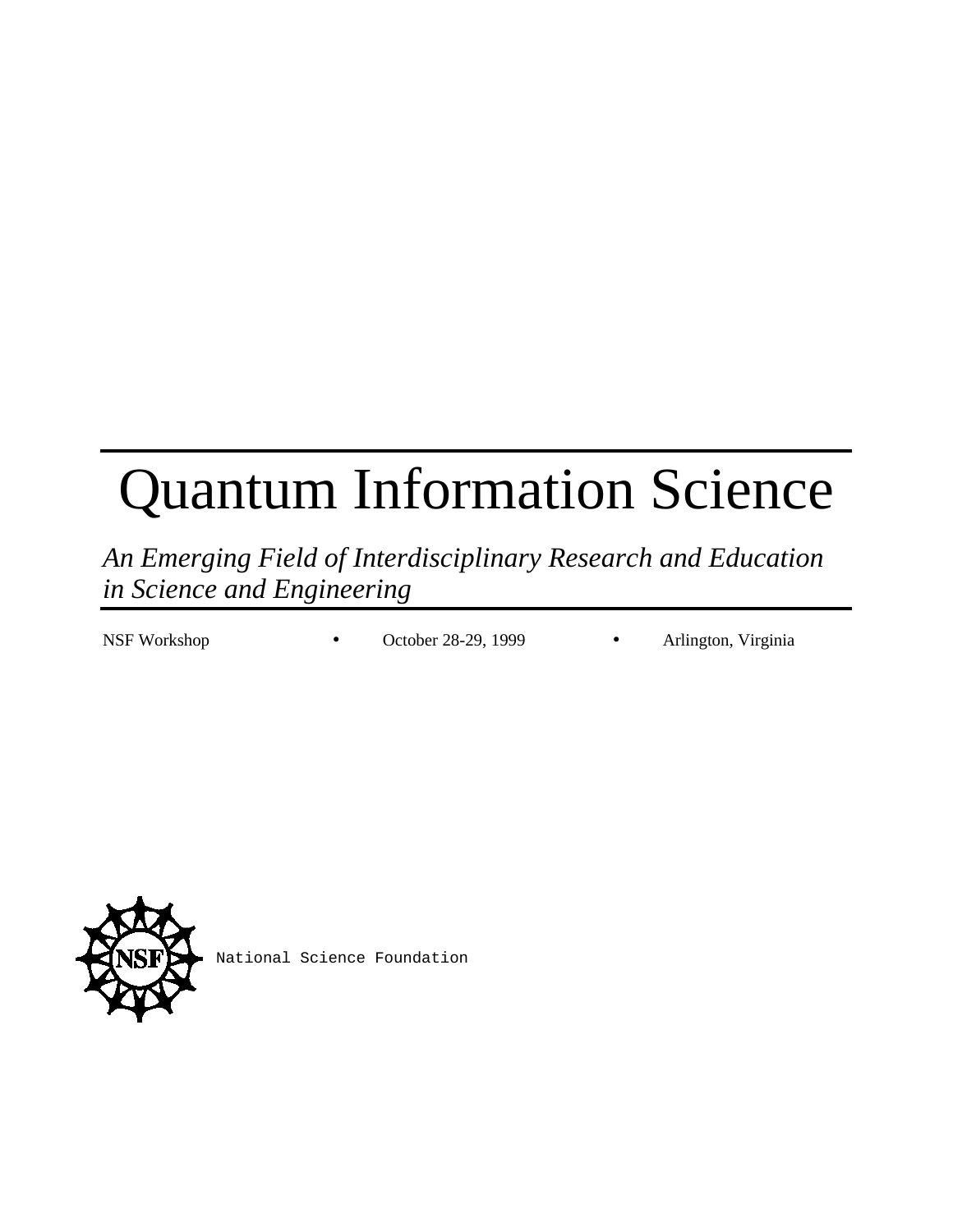# Quantum Information Science

## *An Emerging Field of Interdisciplinary Research and Education in Science and Engineering*

Report of the NSF Workshop October 28-29, 1999 Arlington, Virginia

#### **Steering Committee**

| C. H. Bennett    | <b>IBM</b>            |
|------------------|-----------------------|
| D. P. DiVincenzo | <b>IBM</b>            |
| N. Gershenfeld   | MIT                   |
| H. M. Gibbs      | University of Arizona |
| H. J. Kimble     | Caltech               |
| J. Preskill      | Caltech               |
| U. V. Vazirani   | UC/Berkeley           |
| D. J. Wineland   | <b>NIST</b>           |
| C. Yao           | Princeton University  |

Any opinions, findings, conclusions, or recommendations expressed in this report are those of the participants, and do not necessarily represent the official views, opinions, or policy of the National Science Foundation.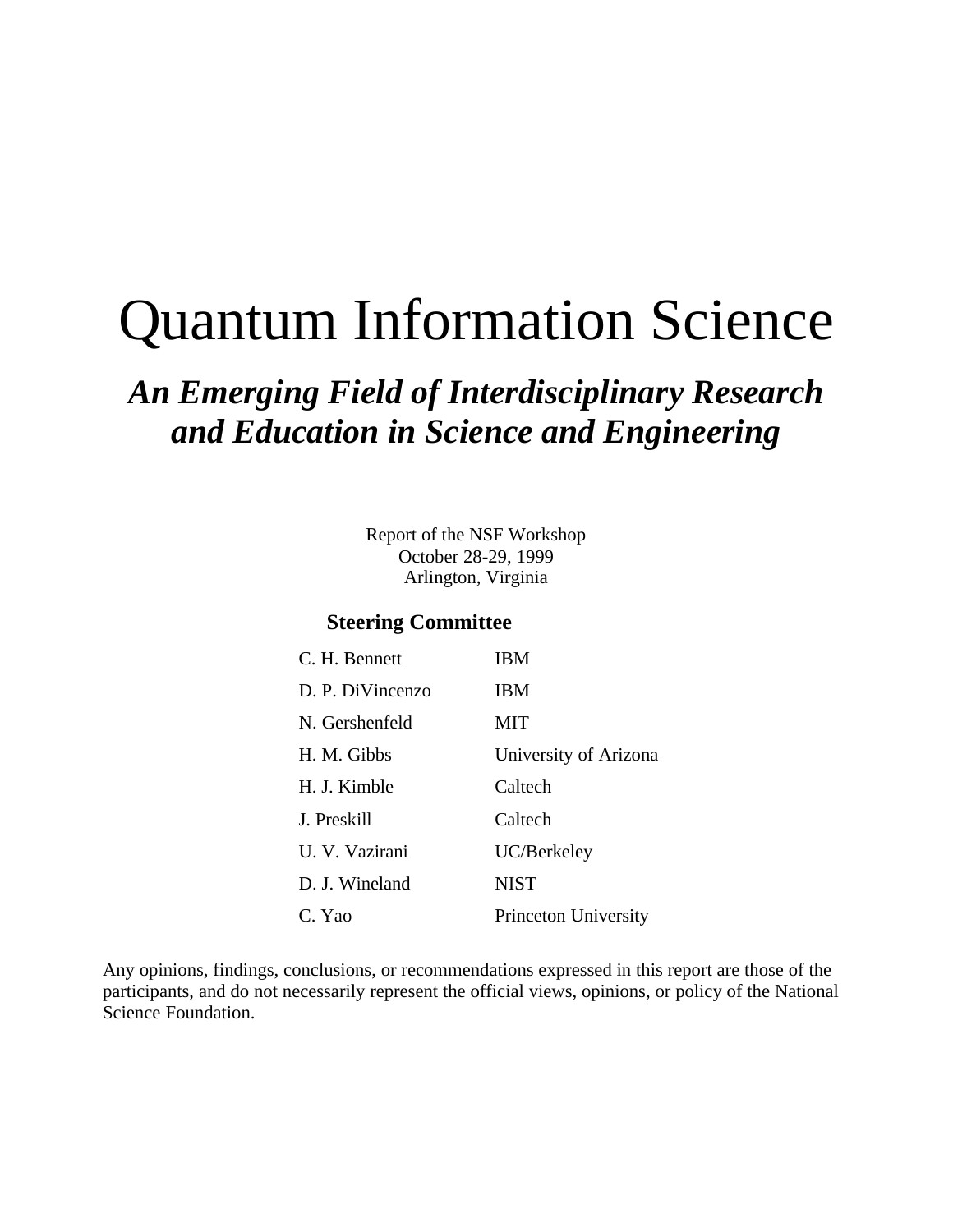## **Contents**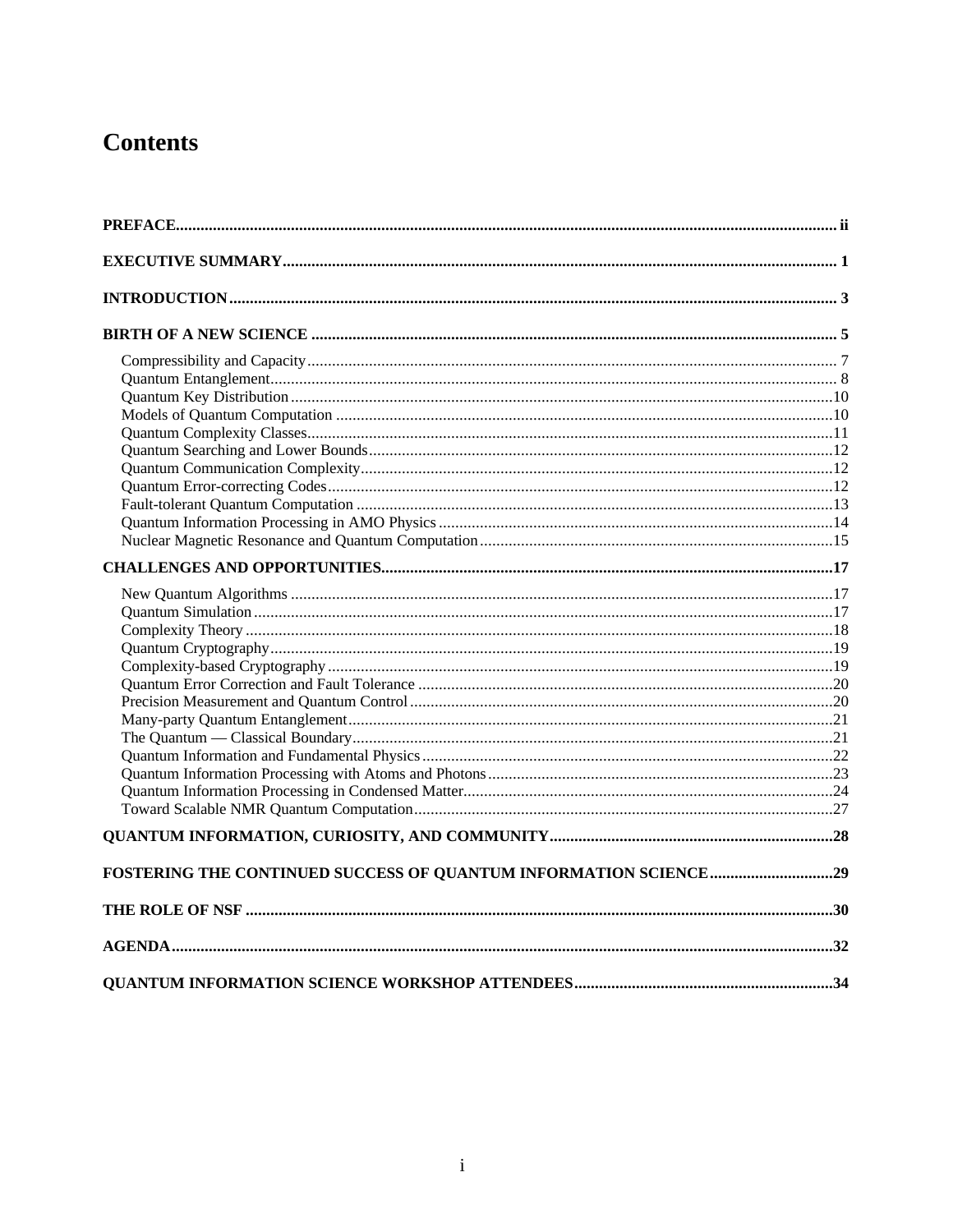#### PREFACE

Quantum Information Science (QIS) is an emerging field with the potential to cause revolutionary advances in fields of science and engineering involving computation, communication, precision measurement, and fundamental quantum science. The roots of this field go back about twenty years, when pioneers such as Charles Bennett, Paul Benioff, Richard Feynman, and others began thinking about the implications of combining quantum mechanics with the classical Turing computing machine.

The field of QIS began an explosive growth in the early to mid 1990's as a consequence of several simultaneous stimuli: Peter Shor demonstrated that a quantum computer could factor very large numbers super-efficiently. The semiconductor industry realized that the improvement of computers according to Moore's law would all too soon reach the quantum limit, requiring radical changes in technology. Developments in the physical sciences produced trapped atomic ions, advanced optical cavities, quantum dots, and many other advances that made it possible to contemplate the construction of workable quantum logic devices. Furthermore, the need for secure communications drove the investigations of quantum communication schemes that would be tamper proof.

In the course of supporting leading-edge research, several divisions at NSF had been supporting QIS-related projects for some time. However, the growing excitement and opportunities in QIS called for a careful examination of the NSF's role in this new field, particularly since QIS required fundamental research in many areas of science and technology to reach its potential. Furthermore, QIS represents an important scientific basis for other national programs involving the quantum world, such as the Nanoscience and Technology Program. Strong investments in QIS by defense agencies and by science agencies around the world also indicated the perceived importance of QIS.

In this context, Robert Eisenstein, Ruzena Bajcsy, and Eugene Wong, Assistant Directors for the NSF Directorates of Mathematical and Physical Sciences, Computer and Information Science and Engineering, and Engineering, respectively, formed the QIS Working Group to organize a workshop to further explore NSF's role in this field. The Working Group then recruited the QIS Steering Committee, consisting of leaders of the QIS community. The Steering Committee then organized the QIS workshop, which took place in Arlington Virginia, October 28-29, 1999. It was attended by approximately 100 scientists and engineers from all related disciplines. The workshop itself was an extremely stimulating event, due in part to the presence of a large fraction of the international leaders in the field. As one person put it: you could raise almost any question in QIS, and the pioneer on that point would be there to address it.

The workshop comprised oral sessions, breakout sessions, and an evening town meeting, which included further contributions and much discussion. The agenda and a list of attendees are appended. After the meeting the Steering Committee, listed on the first page of the workshop report, assembled an overview of the field, and made several recommendations regarding the role of NSF in meeting the needs of the field. Logistics for the workshop itself were handled very capably by Denise Henry. The report was reformatted for NSF systems by Ramona Winkelbauer, while publishing services were provided by Kelly DuBose and the NSF Publishing and Information Dissemination Service. The report is now being distributed widely throughout the QIS community and among federal agencies. The QIS Working Group is optimistic that the NSF will be responsive to the recommendations of this report.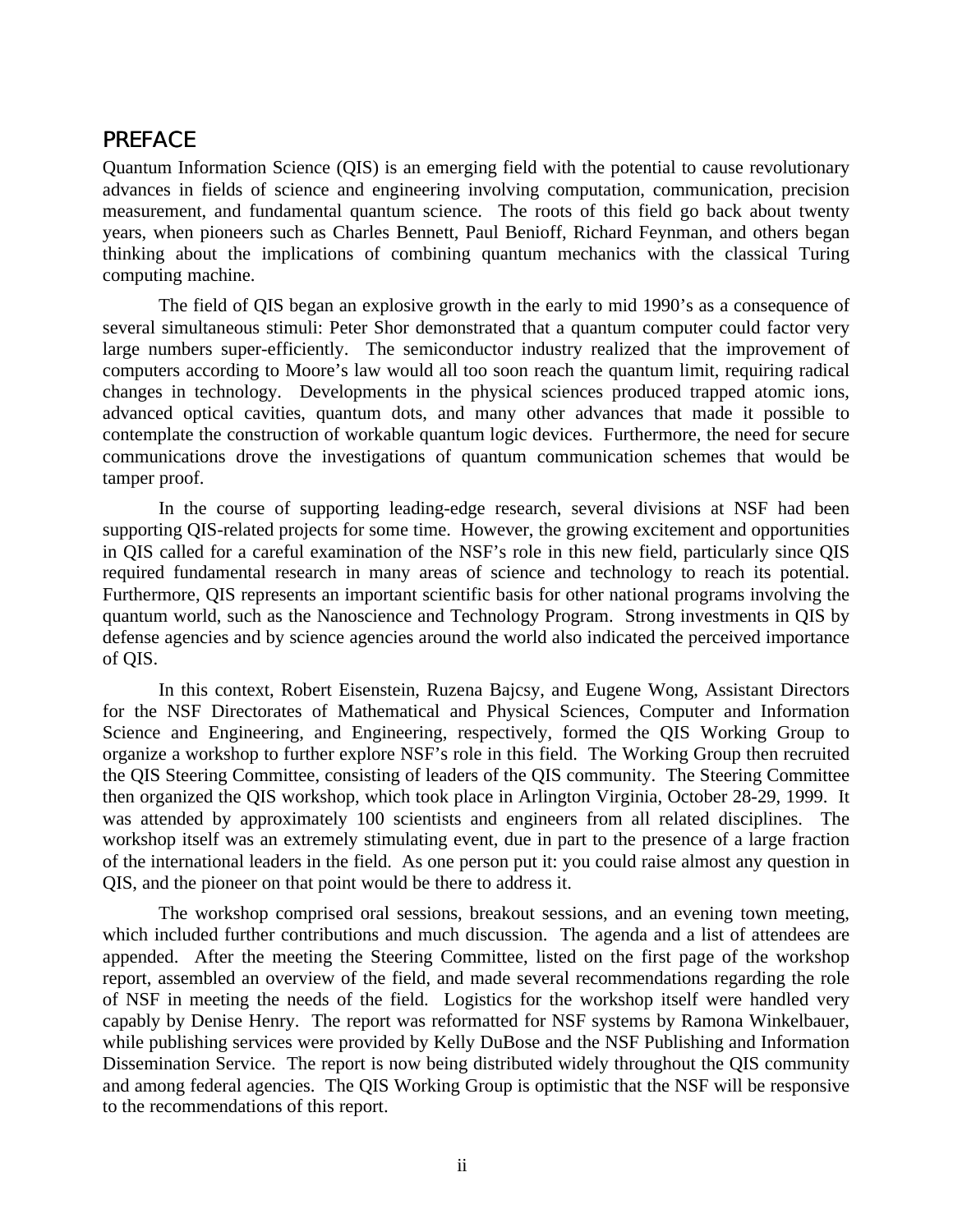Note that the report does not contain references to the literature. This was a deliberate decision to make the report as generally accessible as possible, without the normal scholarly detail and bibliographic information. There are a number of web sites that contain both historical and current research information on the field of QIS. Those listed below will link with others:

#### http://www.QUBIT.ORG/ http://www.euroquantum.org/ http://theory.caltech.edu/~preskill/ph229/

Finally, we would like to express our deep gratitude to the Steering Committee for their service in organizing and writing the report on the NSF QIS workshop. The meeting was an exceptionally stimulating experience for those in attendance, and the report is as wise as it is compelling. We believe that this will be a significant event in the field of QIS.

#### **NSF Quantum Information Science Working Group:**

Joseph L. Dehmer, Physics Division, MPS Michael J. Foster, Division of Experimental and Integrative Activities, CISE Lawrence S. Goldberg, Division of Electrical and Communications Systems, ENG John W. Lightbody, Jr., Physics Division, MPS Arthur Sanderson, Division of Electrical and Communications Systems, ENG Hollis H. Wickman, Division of Materials Research, MPS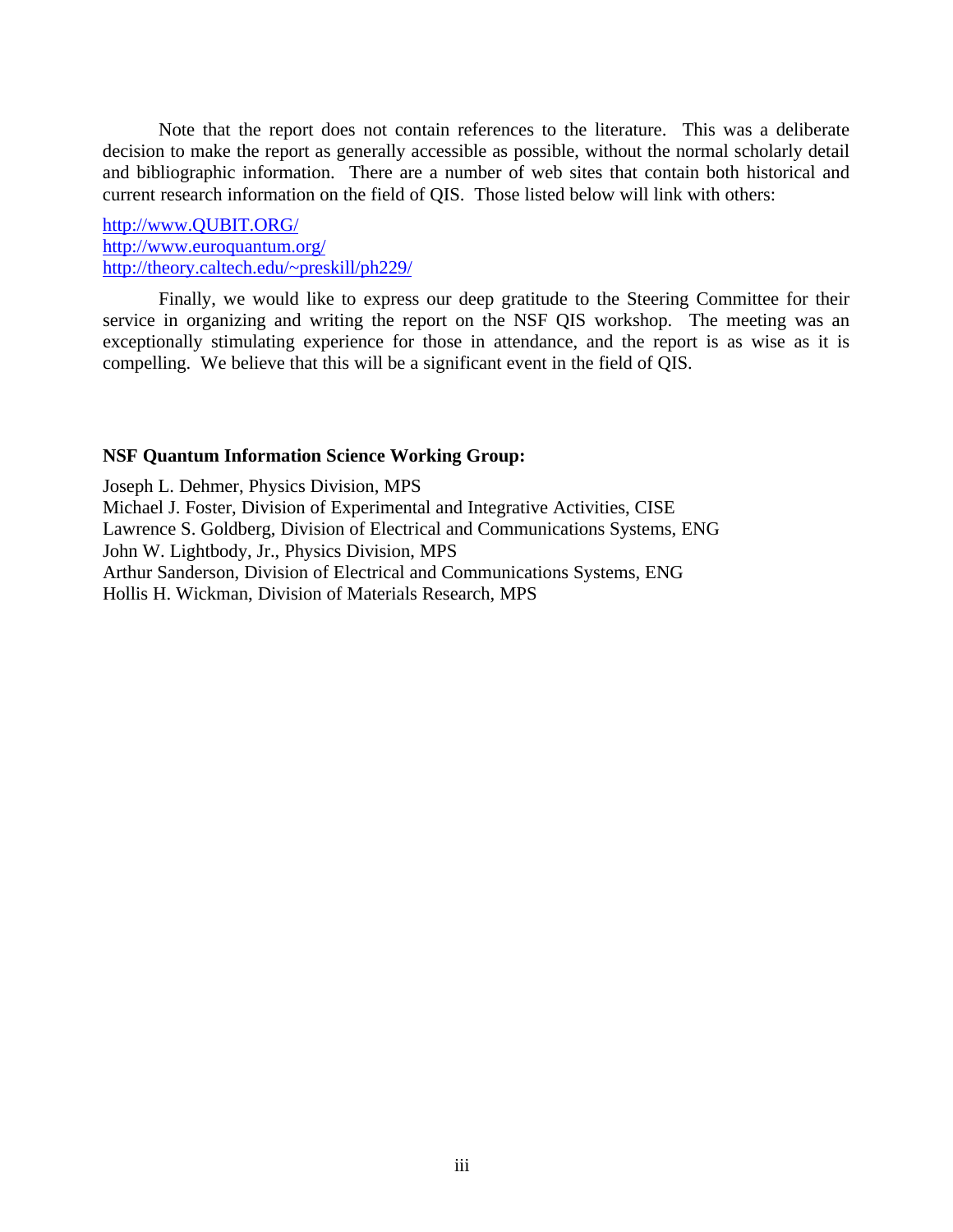#### EXECUTIVE SUMMARY

Quantum information science (QIS) is a new field of science and technology, combining and drawing on the disciplines of physical science, mathematics, computer science, and engineering. Its aim is to understand how certain fundamental laws of physics discovered earlier in this century can be harnessed to dramatically improve the acquisition, transmission, and processing of information. The exciting scientific opportunities offered by QIS are attracting the interest of a growing community of scientists and technologists, and are promoting unprecedented interactions across traditional disciplinary boundaries. Advances in QIS will become increasingly critical to our national competitiveness in information technology during the coming century.

The information technology revolution of the past several decades has been driven by steady advances in the miniaturization of electronic circuitry on silicon chips, allowing performance to double roughly every 18 months ("Moore's law"). But in fewer than 20 years, this shrinkage will reach atomic dimensions, necessitating a new paradigm if progress is to continue at anything like the rate we have become used to. Accordingly, considerable thought and long-range planning are already being devoted to the challenges of designing and fabricating devices at the atomic scale and getting them to work reliably, a field broadly known as nanotechnology.

However, it has long been known that atoms and other tiny objects obey laws of quantum physics that in many respects defy common sense. For example, observing an atom disturbs its motion, while not observing it causes it to spread out and behave as if it were in several different places at the same time. Until about five years ago, such quantum effects have mostly been seen as a nuisance, causing small devices to be less reliable and more error-prone than their larger cousins.

What is new, and what makes QIS a single coherent field despite spanning several traditional disciplines, is the realization that quantum effects are not just a nuisance, but in fact can be exploited to perform important and otherwise impossible information-processing tasks. Already quantum effects have been used to create unbreakable codes, and a quantum computer, if one can be built in the future, could easily perform some computations that would take longer than the age of the universe on today's supercomputers. The way in which quantum effects speed up computation is not a simple quantitative improvement, like solving a hard problem more quickly by using a faster processor or many processors working in parallel. Rather it is a qualitative improvement, like the improvement one gets from calculating with decimal instead of Roman numerals. For the first time, the physical form of information has a qualitative rather than merely a quantitative bearing on how efficiently the information can be processed, and the things that can be done with it.

For this reason, even aside from its technological implications, QIS is an intellectually exciting field, with far-reaching implications for the basic mathematical and physical sciences, both theoretical and experimental. It is already providing a wholly new language for describing how Nature works, and new ways of thinking about a wide variety of scientific and technical questions. As with any revolutionary scientific insight, the long-term implications cannot be clearly anticipated, but we are confident that they will be profound. We also expect that the emergence of QIS will have an extensive eventual impact on how science is taught at the college and secondary level, and will bring a deeper understanding of quantum physics to a broad segment of the lay public.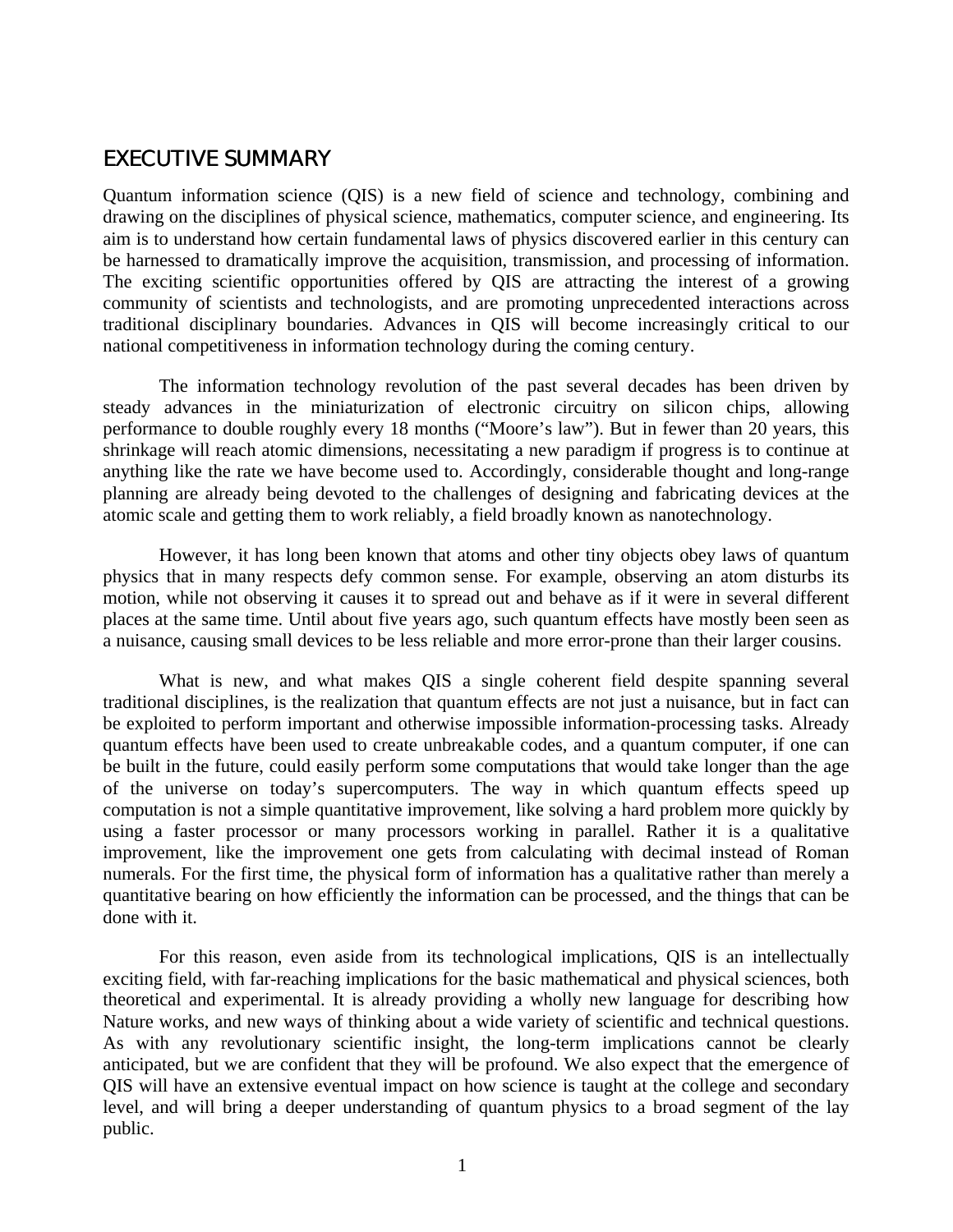While the potential economic impact of QIS is enormous, so are the problems that must be overcome before new quantum technologies can come to fruition. These problems are broad and deep, encompassing theory, experiment, and engineering. It is important to build the foundations of QIS that will provide the tools to solve these problems and enable progress toward more specific technical goals.

The development of QIS faces special problems because of its long time horizon and its intrinsically interdisciplinary nature. Researchers in the field work at the margins of the traditional disciplines, and therefore sometimes find it difficult to attain funding or to advance their careers. The very best students are attracted by the excitement generated by QIS, but are uncertain how to pursue that interest within a conventional academic department. Most worrisome, the excellent young scientists who receive advanced degrees doing QIS research are often forced to leave the field because of a lack of stable funding to support their work, despite the manifest relevance of QIS to the long-term economic health of the nation.

The National Science Foundation can and should play the leading role in addressing these problems and in fostering the continued success of quantum information science. We therefore recommend that:

- NSF establish and maintain a stable long-term multi-disciplinary initiative supporting QIS research, suitably coordinated across the existing NSF divisions.
- The majority of the funding in this program support individual investigators or small groups pursuing curiosity-driven, peer-reviewed research that will contribute to the development of the foundations of QIS.
- Limited funding for national-scale efforts be considered, especially if it will support necessary technical infrastructure or promote interdisciplinary contact and collaboration.
- Attention be directed toward nurturing the careers of young scientists engaged in QIS research.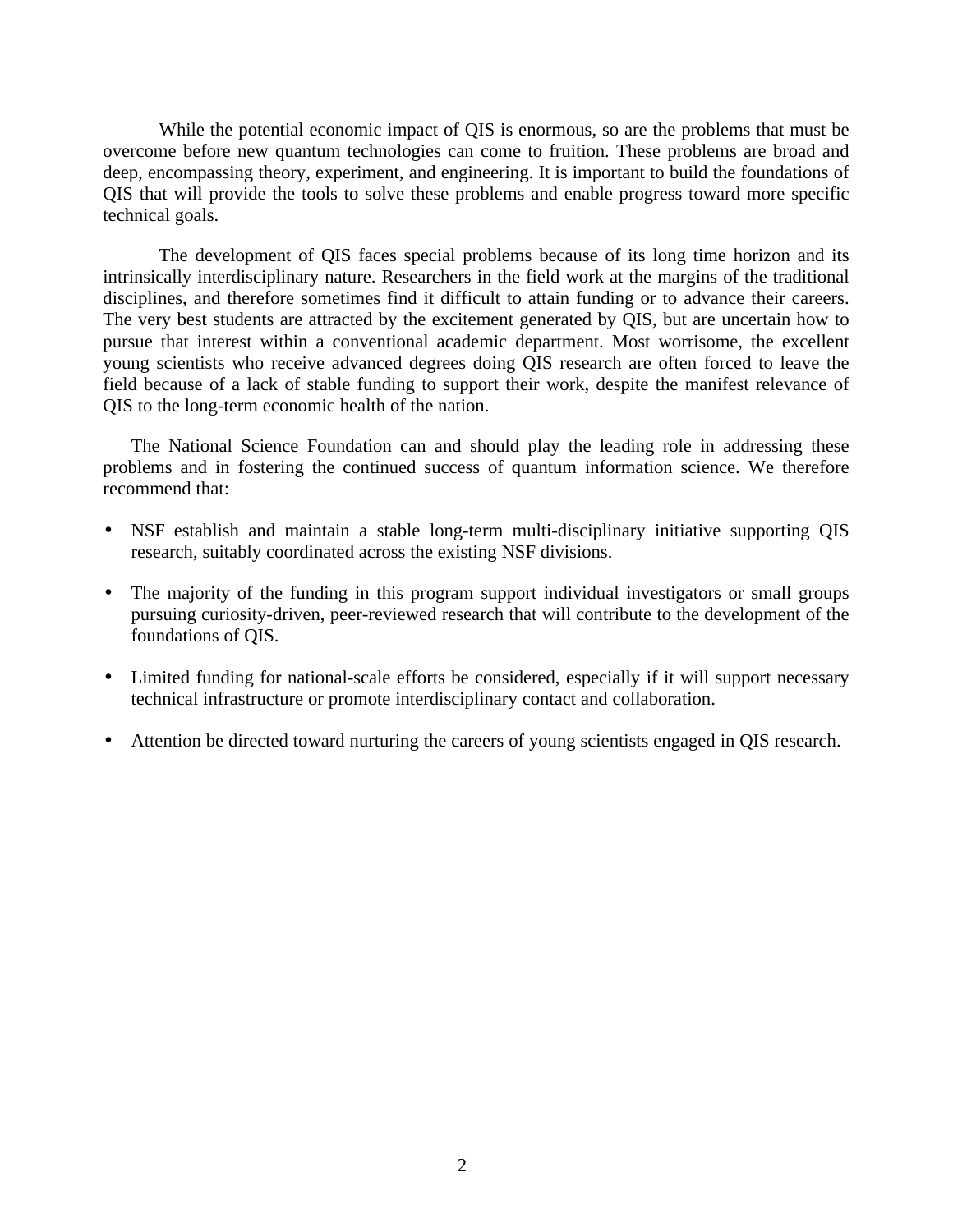#### **INTRODUCTION**

Quantum physics, information theory, and computer science are among the crowning intellectual achievements of the past century. Now, as the twenty-first century dawns, a new synthesis of these themes is underway. The emerging discipline of quantum information science (QIS) is providing profound new insights into fundamental problems relating to both computation and physical science. The flourishing of this new field in the next century may guide the way to revolutionary advances in technology and in our understanding of the physical universe.

The basic mathematical principles of quantum theory, which govern all known physical systems found in Nature, were established nearly 75 years ago. It was recognized early on that these principles imply that information encoded in quantum systems has weird and counterintuitive properties, yet the systematic study of quantum information began surprisingly recently. The explosive recent development of quantum information science can be attributed to two essential converging factors. First, the deepening understanding of classical information, coding, cryptography, and computational complexity acquired in the preceding decades has laid foundations that are ripe for extension to the quantum realm. Second, the development of sophisticated new laboratory techniques has provided the essential tools for manipulating and monitoring the behavior of single quanta in atomic, electronic, and nuclear systems.

While today's digital computers process *classical information* encoded in bits, a quantum computer processes information encoded in quantum bits, or *qubits*. A qubit is a quantum system that can exist in a coherent superposition of two distinguishable states, and can be *entangled* with other such systems. The two distinguishable states might be, for example, internal electronic states of an individual atom, polarization states of a single photon, or spin states of an atomic nucleus. Entanglement is a subtle quantum kind of correlation having no classical equivalent, and can be roughly described by saying that two systems are entangled when their joint state is more definite and less random than the state of either system by itself. Two obvious properties of classical information are that it can be read and copied without being disturbed, and that the state of a composite system can be fully specified by specifying the state of each of its parts. But information carried by a quantum system flouts such common-sense principles. Indeed, quantum information can be exploited to perform tasks that would be impossible or very difficult in a classical world.

For example:

- Today's digital supercomputers would take billions of years to find the prime factors of a number that is a few hundred digits long, whereas large-scale quantum computers, if they can eventually be built, might perform that task in just seconds.
- A classical computer requires a time proportional to *N* to search for a particular item in a list of *N* items, whereas a quantum computer can perform the search in a time proportional to the square root of *N*.
- If quantum information rather than classical information is exchanged between processors, then the amount of communication required to perform certain distributed computing tasks can be drastically reduced.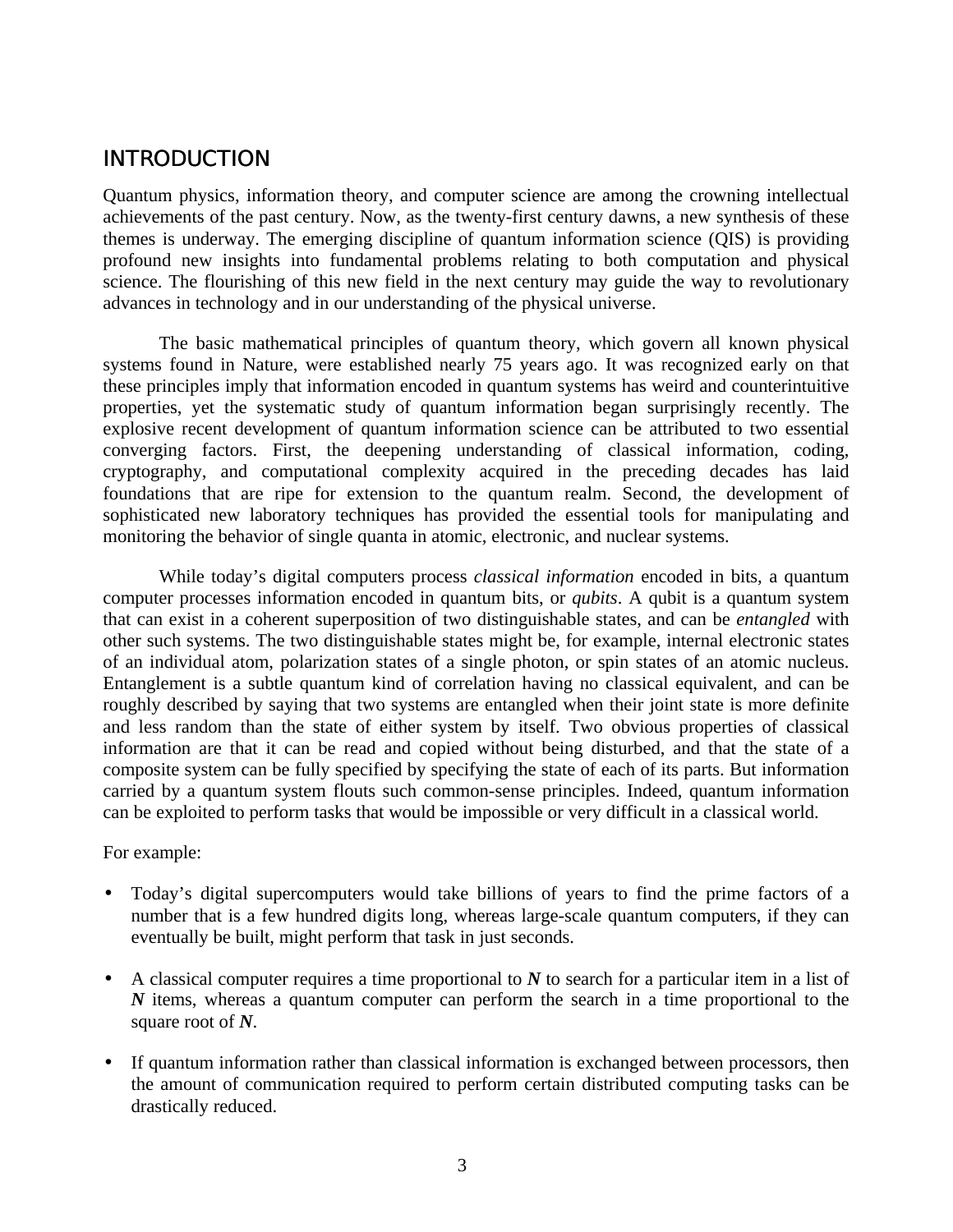- A quantum computer could efficiently and accurately simulate the evolution of quantum manybody systems and quantum field theories that cannot be simulated on classical computers without making unjustified approximations.
- If quantum information is exchanged, cryptographic protocols can be devised in which privacy is ensured by principles of fundamental physics. In contrast, the security of public-key cryptosystems that are currently in widespread use rests on the assumption that decrypting a message requires a time-consuming computation (such as prime factorization), an assumption that could prove unwarranted if large-scale quantum computers become available.

Of the recent theoretical discoveries concerning quantum information, one of the most important and unexpected is that noisy quantum devices (if not *too* noisy) can reliably store and process suitably encoded quantum states. Ordinarily, complex quantum states like those that arise during intermediate stages of a quantum computation are extraordinarily fragile. But if a logical qubit is encoded, not as a single physical qubit, but instead in the form of entanglement among several physical qubits, it becomes far more robust. The new quantum error-correcting codes and fault-tolerant methods will be an essential part of any future effort to create, maintain, and manipulate intricate many-qubit quantum states.

With ongoing technological improvements, quantum information processing of moderate complexity should soon be feasible in a variety of physical implementations. It is reasonable to hope that one such implementation will eventually enable a full-scale quantum computer, but not any time soon. The technology of quantum cryptography is more mature and much closer to commercial realization. We also anticipate that QIS research will have a substantial impact on other quantum technologies, such as nanoscale engineering and precision metrology. Irrespective of the long-term technological implications, new capabilities for quantum information processing will undoubtedly drive exciting new discoveries in basic science.

It can also be foreseen that the emergence of quantum information science will have an extensive impact on science education. Quantum mechanics is usually taught at the undergraduate and graduate levels as part of the standard physics and chemistry curriculum, but the emphasis is more on applications than on developing a solid comprehension of the subject's strange and seductive foundations. A course in quantum information science, by contrast, creates the opportunity and motivation for the student to confront the bare foundations without distractions. Students of physics, chemistry, mathematics, computer science, and engineering have the necessary background to benefit from such a course at an early undergraduate level. With appropriate modifications, it could even be given in high school, providing a valuable introduction to one of the great scientific ideas of the twentieth century, and a compelling illustration of the dictum that the universe is stranger and simpler than we can imagine.

The potential of quantum information technology is starting to be recognized by commercial companies and the defense establishment. But for this potential to be properly fulfilled, stable longterm support aimed at foundational scientific issues will be sorely needed. In recognition of this need and the importance of the field, a major initiative in quantum information has been launched in Europe. In the US, the National Science Foundation can nurture the development of quantum information science far more effectively than more mission-oriented agencies, or profit-seeking companies.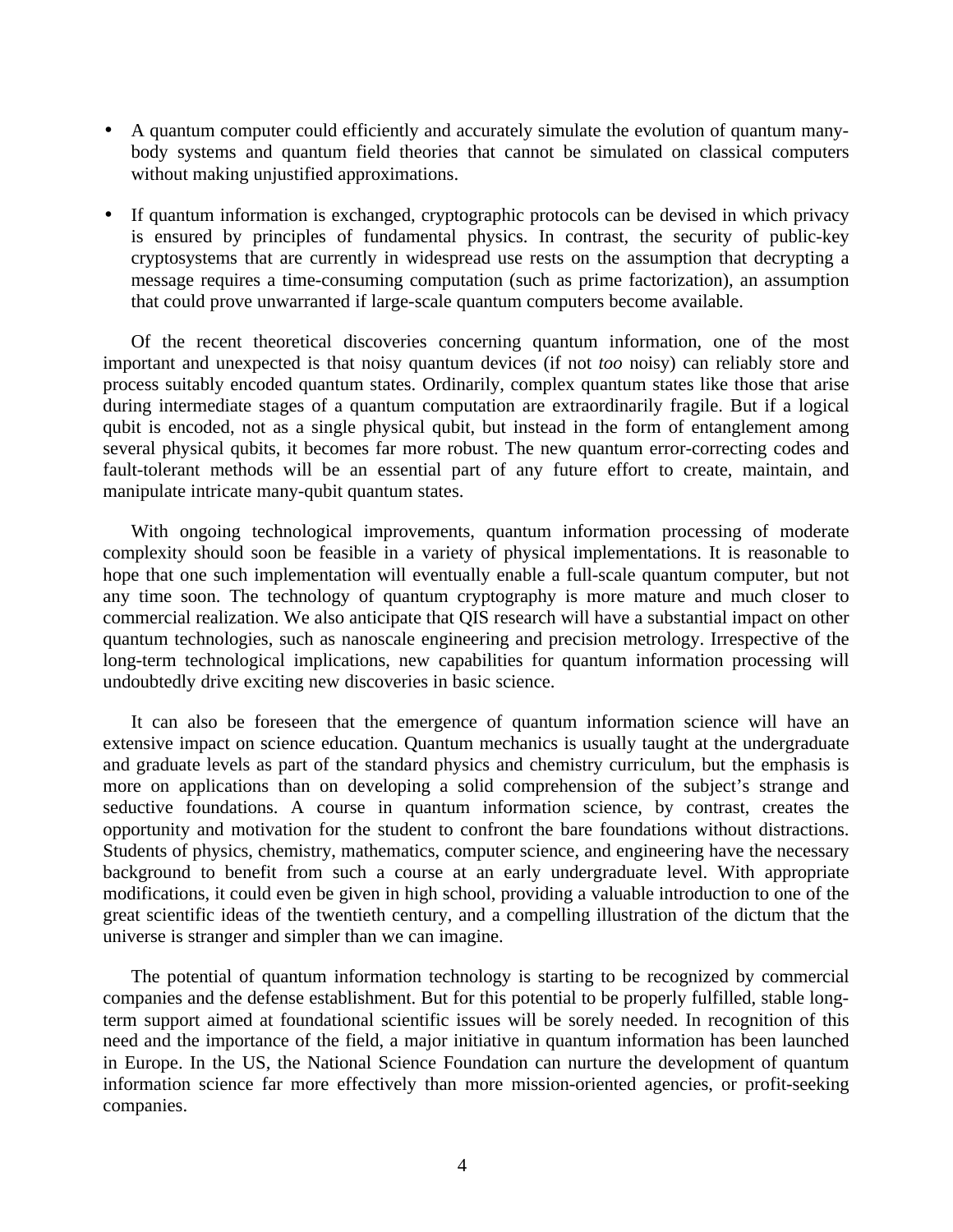Future advances in quantum information science will require the combined effort of people with expertise in a wide variety of disciplines, including mathematics, computer science and information theory, theoretical and experimental physics, chemistry, materials science, and engineering. This profoundly interdisciplinary character is one of the most exhilarating aspects of the field. NSF can accelerate progress by encouraging collaboration and interaction among workers with widely disparate training and expertise. Furthermore, progress in quantum information can be sustained only by a substantial inflow of new talent, so it is also especially important to promote interdisciplinary education that will enable students to contribute effectively to this emerging scientific enterprise.

#### BIRTH OF A NEW SCIENCE

Quantum information science has arisen in response to a variety of converging scientific challenges. One goal is to probe the foundations of the theory of computation. What limits are imposed on computation by the fundamental laws of physics, and how can computational power be enhanced by exploiting the structure of these laws? Another goal is to extend the theory of communication. What are the ultimate physical limits on the performance of a communication channel, and how might quantum phenomena be harnessed by new communication protocols? Yet another challenge is to understand and overcome the quantum effects that constrain how accurately we can monitor and manipulate physical systems. What new strategies can be devised to push back the frontier of quantum-limited measurements, or to control the behavior of intricate quantum systems?

While quantum information science is a broad and rapidly expanding field, there are a few underlying recurrent themes. The theory of classical information, computation, and communication developed extensively during the twentieth century. Though undeniably useful, this theory cannot fully characterize how information can be used and processed in the physical world — a quantum world. Some achievements of quantum information science can be described as *generalizations or extensions of the classical theory that apply when information is represented as a quantum state rather than in terms of classical bits* (Fig. 1).

What makes this quest intellectually compelling is that the results are so surprising. At first glance, quantum effects seem to compromise our efforts to store, transmit, and process information, because quantum states are highly unstable and cannot be observed without being disturbed. Indeed, as the components of integrated circuits continue to shrink toward the atomic scale, quantum phenomena will pose increasingly serious limitations on the performance of information processing hardware, and one important task of quantum information science will be to illuminate whether and how such obstacles can be overcome. But the great surprise is that the news about quantum effects is not all bad — far from it! The fragility of quantum information becomes a very positive feature when it is recognized that eavesdropping on a quantum communication channel necessarily leaves a detectable imprint, so that communicating with qubits provides better privacy than communicating with classical bits. Far more astonishing, the intrinsic complexity of quantum information ensures that quantum systems of modest size are endowed with truly vast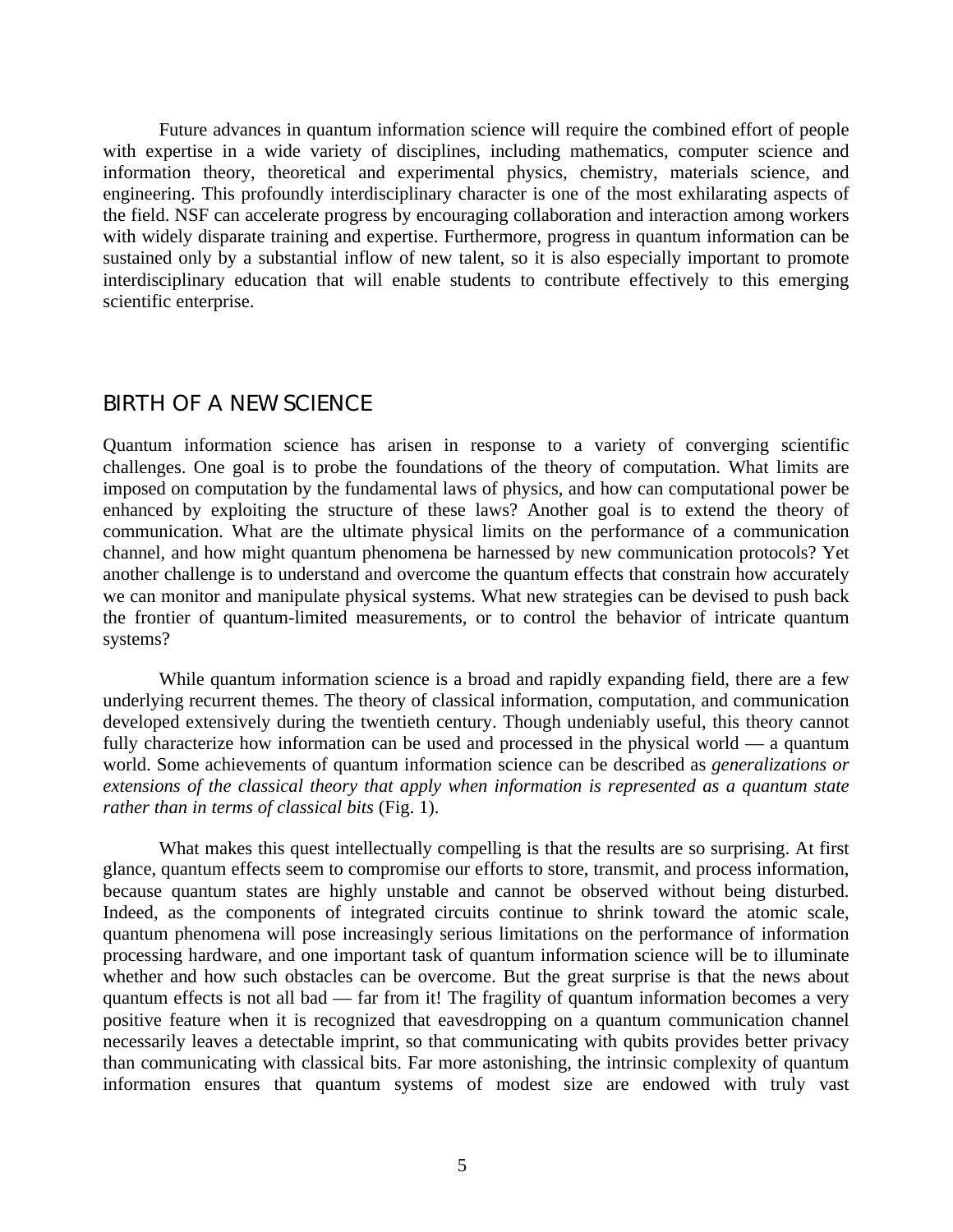

#### **Figure 1: The well-established theory of classical information and computation is actually a subset of a much larger topic, the emerging theory of quantum information and computation.**

computational power, so that a quantum computer acting on just hundreds of qubits is capable in principle of performing tasks that could never be performed by conventional digital computers.

Another recurrent theme is *quantum entanglement*, the non-classical correlations exhibited among the parts of a composite quantum system. A book expressed in classical bits can be read one page at a time. But if a typical "quantum book" were read one page at a time, hardly any of the information encoded in the book could be discerned. Instead, nearly all of the information resides in the *correlations* among the pages. This feature of quantum information, that it is typically encoded in the intricate correlations among the parts of a system, is the crucial way that quantum information differs from classical information, and underlies much of the magic of quantum computation and communication.

For example, while the number of bits of information encoded in a classical processor grows linearly with the size of the processor, the number of parameters needed to describe the state of a quantum processor grows *exponentially* with its size. The speedup achieved by quantum algorithms can be attributed to this separation in complexity between classical and quantum information, which arises because of the entanglement among the parts of a quantum system.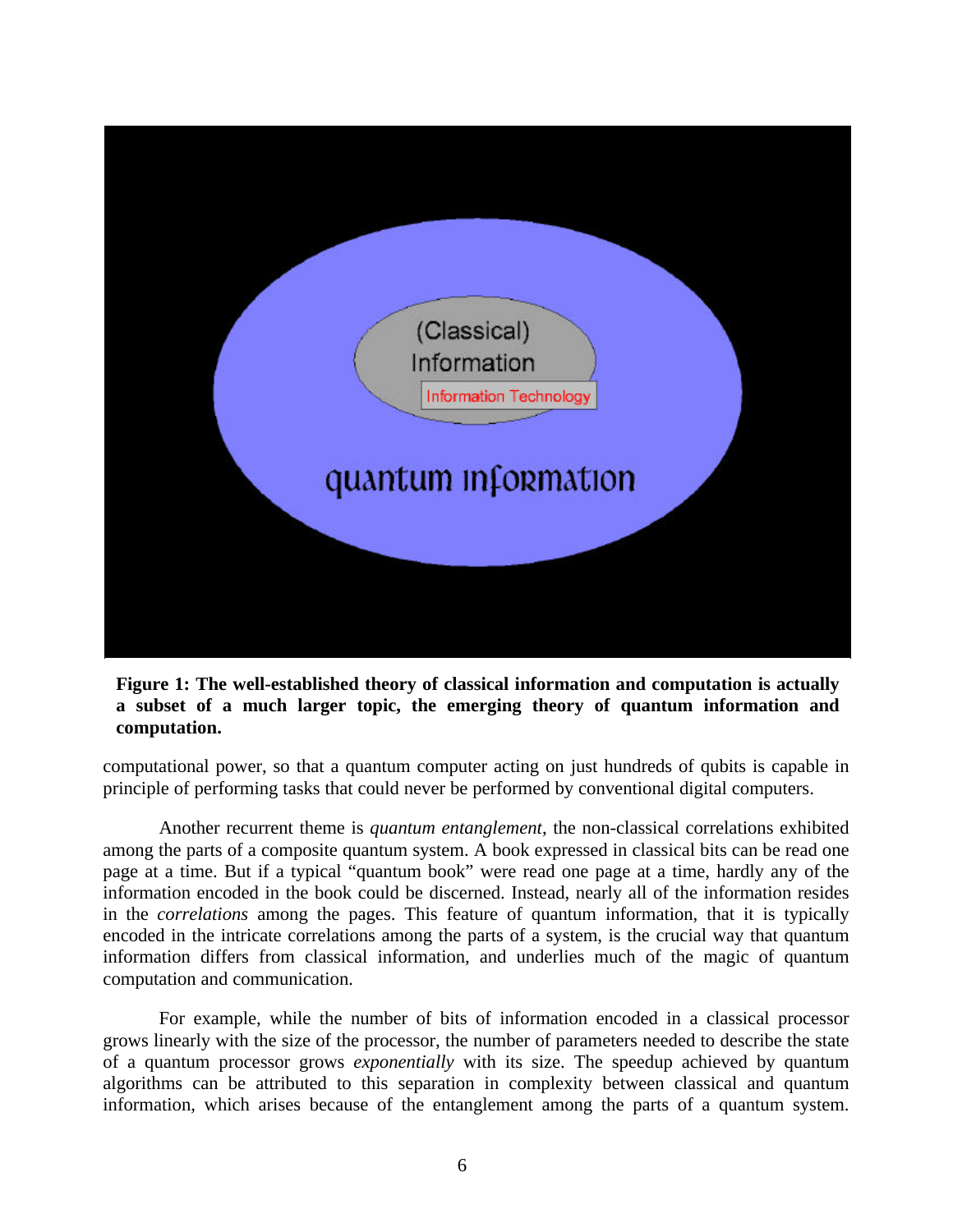Entanglement is also an essential feature of quantum error-correcting codes. These codes protect information by storing it in the correlations among the parts of the system; thus tearing a page from a suitably encoded quantum book does not destroy any encoded information, since that page by itself carries no information. Entanglement can also be viewed as a key resource that enables quantum communication protocols such as quantum teleportation, superdense coding, and quantum key distribution. A major goal of quantum information science is to characterize and quantify quantum entanglement, and to formulate new ways in which it can be exploited and manipulated.

A third recurrent theme is *the laboratory manipulation of matter at the level of individual atoms or single quanta*. Until recently, measurements of quantum systems were typically carried out on ensembles of many similarly prepared systems. Now, techniques for trapping and cooling atomic particles, and for nanofabrication of tiny electrical circuitry, are making it possible to monitor continuously the coherent interactions of an atom, photon, or electron. The informationtheoretic approach to quantum dynamics provides an indispensable tool for understanding and controlling the behavior of these systems.

Let us briefly review some of the milestones already reached by quantum information science. Most have been achieved in just the past few years, and have generated a host of fascinating new questions.

#### Compressibility and Capacity

Classical information theory was launched by Claude Shannon, who discovered how to quantify the compressibility of a classical message, and how to characterize the capacity of a classical communication channel. The compressibility of a quantum message can also be quantified, and at least in the case where each letter of the message is a pure quantum state, the answer is closely analogous to that found by Shannon.

A quantum channel is one that conveys qubits rather than classical bits. The capacity of such a channel turns out to be a subtle concept, and a variety of important questions remain open. Several different types of channel capacity can be formulated and studied; in particular, it is important to distinguish between the amount of classical information and the amount of quantum information that can be reliably transmitted over a quantum channel. It has been shown that the classical capacity of a quantum channel can be enhanced if the communicating parties share a preexisting entangled quantum state ("superdense coding"), and that the quantum capacity can be enhanced by two-way classical communication between the parties. One peculiar implication of the latter result is indicated in Fig. 2.

One of Shannon's great insights was that a *random* code can reach the maximum achievable communication rate over a classical channel. A major surprise is that the corresponding statement does not apply for quantum channels — codes with a higher asymptotic rate than the random codes have been constructed.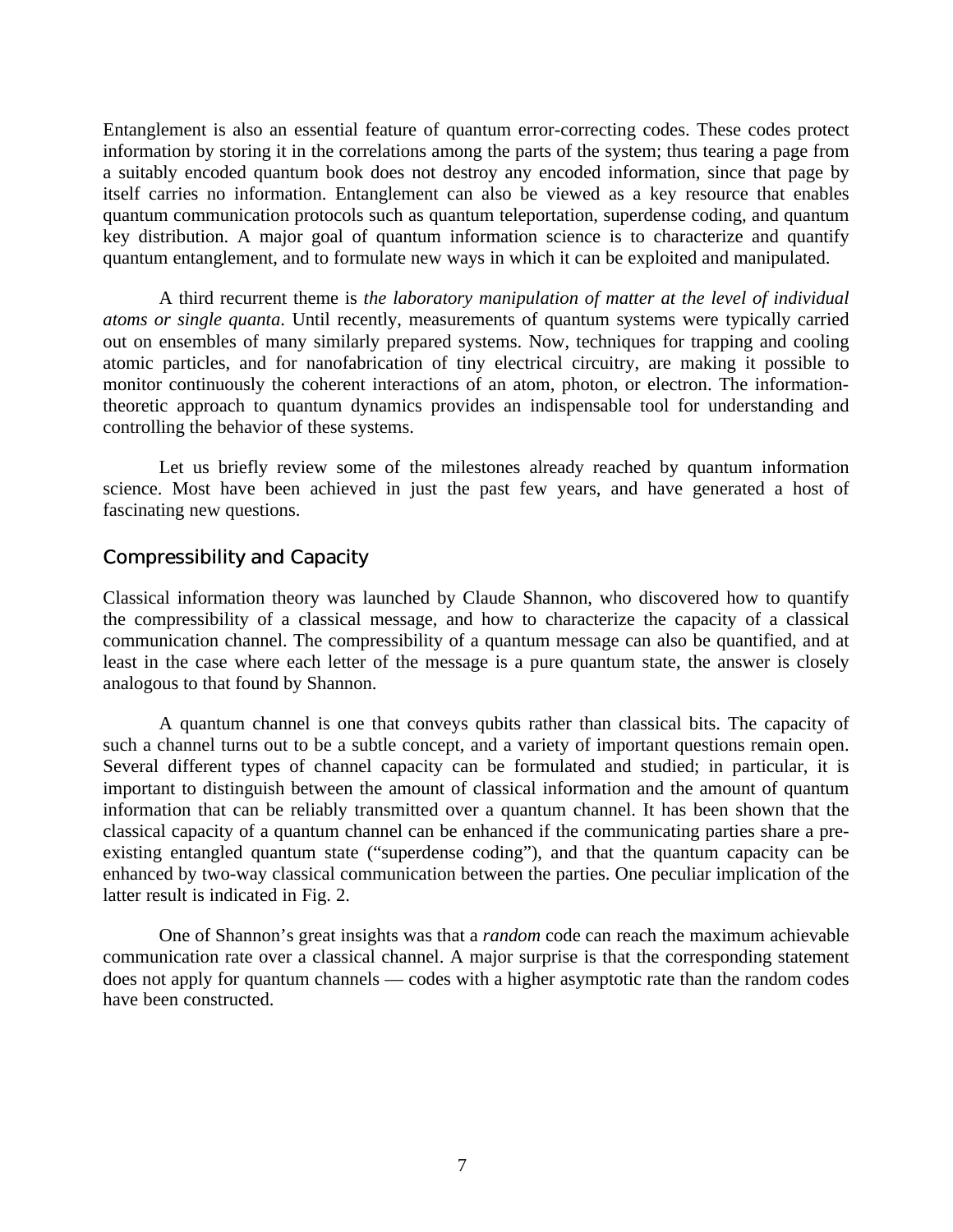

**Figure 2: A surprising property of the quantum channel capacity that illustrates a counterintuitive feature of quantum information. If a quantum channel is so noisy that it has no capacity to send quantum information, then using the channel twice in the same direction also sends no quantum information. But if the two transmissions are in opposite directions, the capacity is nonvanishing.**

#### Quantum Entanglement

Quantum entanglement is a subtle nonlocal correlation among the parts of a quantum system that has no classical analog. Thus entanglement is best characterized and quantified as a feature of the system that cannot be created through *local* operations that act on the different parts separately, or by means of classical communication among the parts.

In the case of a *pure* quantum state of a system divided into two parts, the entanglement can be completely characterized because it can be reversibly converted to a standard currency. If many identical copies of a given state are available, then it is possible with local operations and classical communication to "distill" the entanglement into a standard form — many copies of a two-qubit *Bell pair*. And the Bell pairs, with local operations and classical communication, can be transformed back into many copies of the original state, with negligible losses. Thus the number of distillable Bell pairs provides a universal measure of bipartite pure state entanglement.

The situation is far more subtle and interesting for the case of entangled bipartite *mixed states*, or for pure-state entanglement with more than two parts. For example, some bipartite mixed states exhibit *bound entanglement* -- though entanglement is necessary to create these states, none of this entanglement can be distilled into Bell pairs. Another significant surprise is that even bipartite states with no entanglement can exhibit a peculiar kind of quantum nonlocality. One can construct a quantum book with two pages, such that it is impossible to read the book one page at a time, even though the two pages are *not* entangled with one another.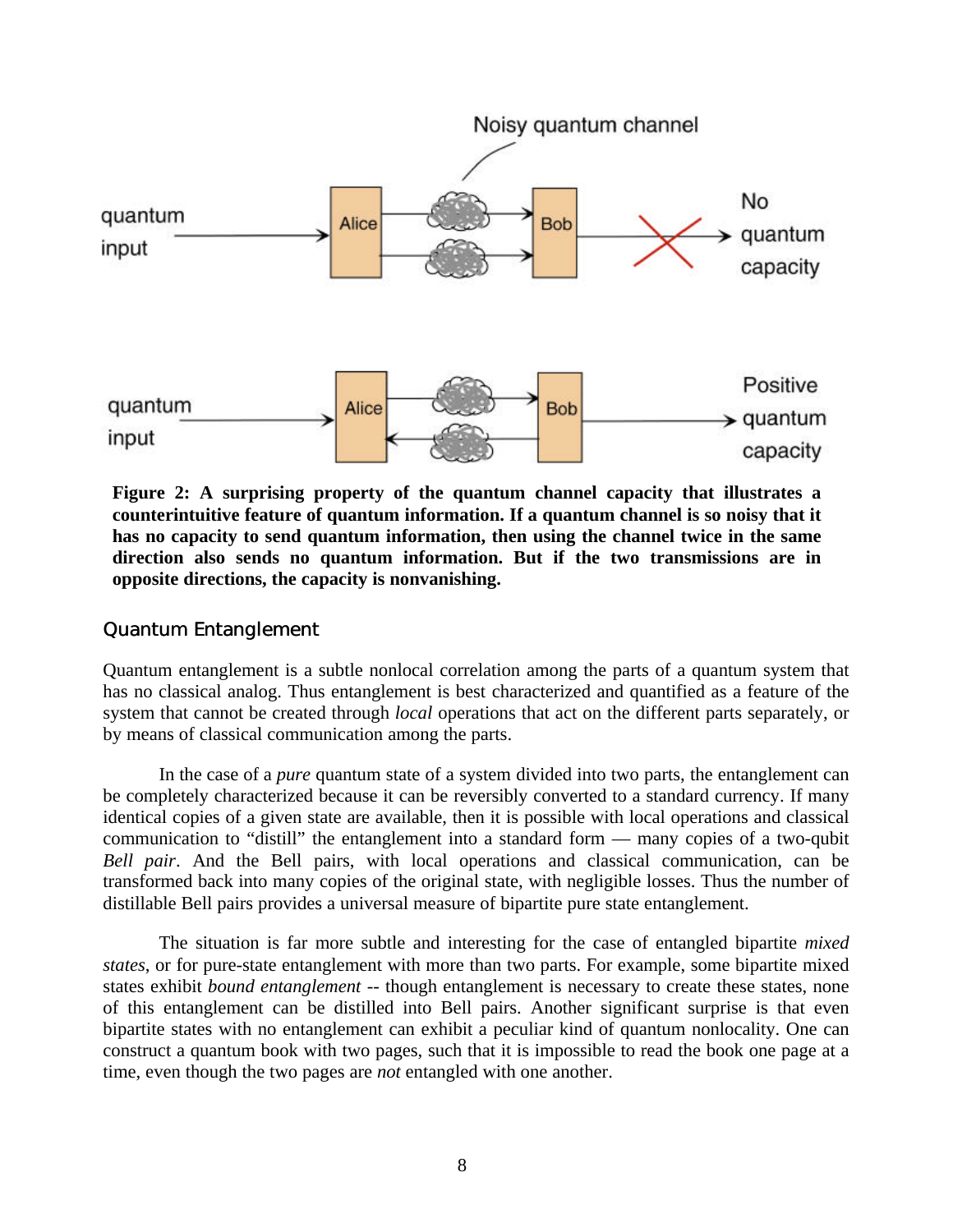Since entanglement cannot be created locally, an entangled state shared by two widely separated parties can be a valuable resource (Fig. 3). One application of shared entanglement is a novel quantum communication protocol called *quantum teleportation*. If one party (Alice) possesses a qubit in an unknown state, she cannot observe the state without disturbing it. But if she shares a Bell pair with another party (Bob), then Alice can convey a perfect replica of her state to Bob by sending him just two bits of classical information. In the process, the shared Bell pair is consumed, and Alice's original is destroyed. An odd feature of quantum teleportation is that the unknown state can take values in a continuum; nevertheless, thanks to the pre-existing shared entanglement, Bob needs to receive only two classical bits to recover the perfect replica. This protocol has been convincingly demonstrated in the laboratory.



**Figure 3: Two related tasks that require quantum entanglement as a resource. In quantum teleportation, Alice receives a qubit in an unknown state, and destroys it by performing a Bell measurement on that qubit and a member of an entangled pair of qubits that she shares with Bob. She sends a two-bit classical message (her measurement outcome) to Bob, who then performs a unitary transformation on his member of the pair to reconstruct a perfect replica of the unknown state. In superdense coding, Alice receives a two-bit classical message, transmits the message by performing a unitary transformation on a member of an entangled pair that she shares with Bob, and then sends that qubit to Bob. Thus one qubit suffices to carry two classical bits of information.**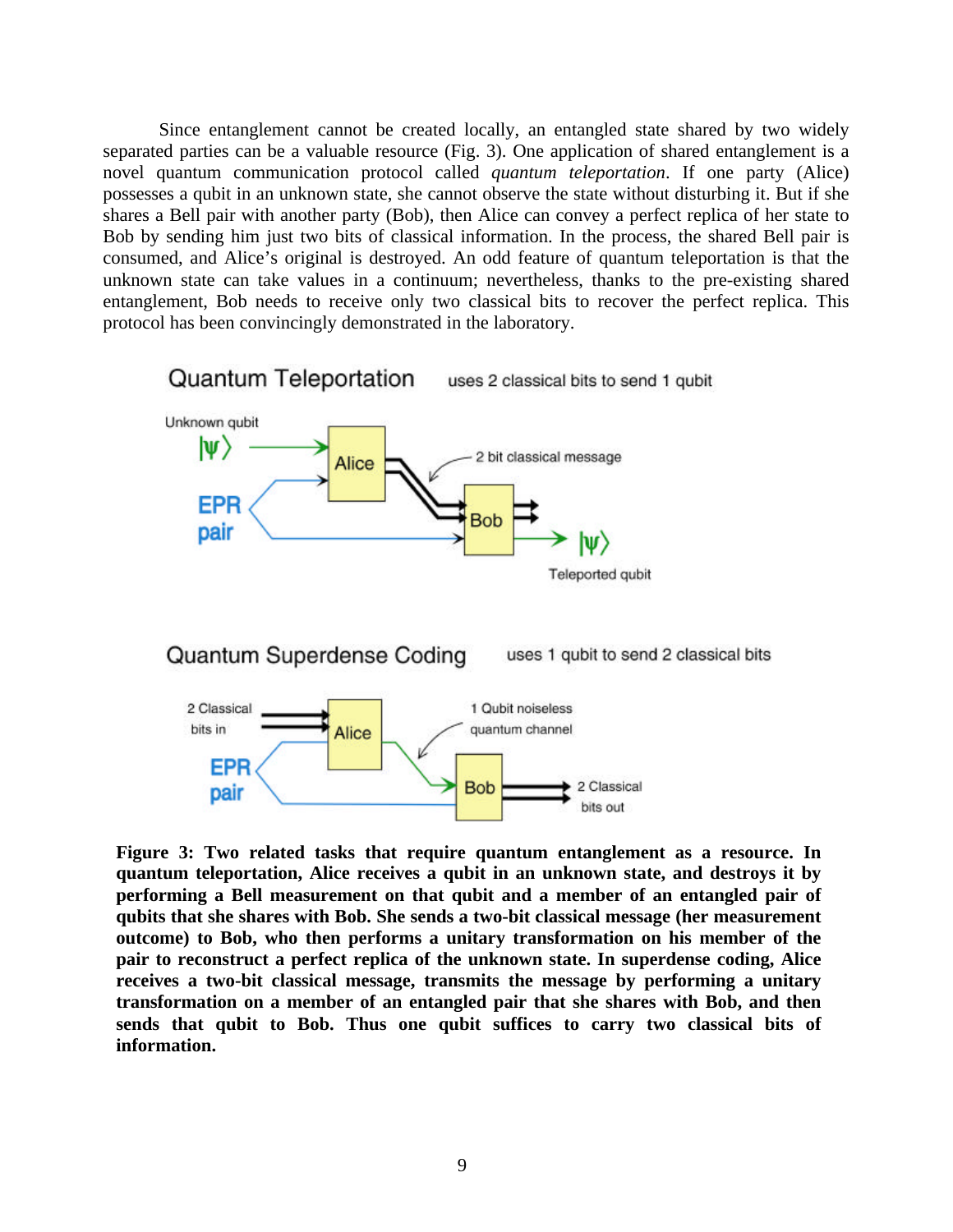#### Quantum Key Distribution

Today's protocols for secure Internet commerce depend on the presumed intractability of factoring large numbers, and would become insecure if fast factoring algorithms are discovered, or if largescale quantum computations become practical. Although unconditionally secure encryption and authentication techniques do exist, they are used mainly in ultra-secure settings such as the Moscow-Washington hotline, because they depend on a resource that is difficult to provide in a commercial setting — a supply of truly random key information shared between the communicating parties but kept secret from everyone else. Quantum key distribution (QKD) provides a secure way of generating such key information.

Unlike other potential applications of quantum information science, quantum key distribution is practical with current technology, at least over moderate ranges such as tens of km of optical fiber, or ground-to-satellite optical links. Prototype QKD systems operating up to 48 km over conventional optical fiber, and 1 km through open air at ground level, are already functioning. An intermediate experimental goal for QIS research, easier than building a full-scale quantum computer, is the construction of quantum repeaters, which would make quantum key distribution feasible over arbitrarily large distances.

Quantum key distribution has recently been proved "unconditionally secure" against an adversary who eavesdrops on the quantum transmission in any way allowed by the laws of quantum mechanics, but only under idealized assumptions that do not yet correspond to existing practical implementations. In all likelihood this gap can be closed, by a combination of theory (strengthening the existing proofs to cover more realistic sources, in particular dim coherent states) and experiment (single-photon sources and improved detectors). While current QKD implementations have concentrated on demonstrating basic feasibility, future implementations will include a quantitative analysis of potential eavesdropping and the privacy amplification protocols used to defeat it, so as to optimize the rate of safe key generation for any given combination of source, channel, and detector.

#### Models of Quantum Computation

The classical theory of computational complexity is founded on the modern Church-Turing thesis, which asserts that any "reasonable" model of computation can be *efficiently* simulated on a probabilistic Turing machine (a universal computer with access to a random number generator). But as far as we know, simulation of an *n*-qubit quantum computer on a classical computer requires a computation time that grows exponentially in *n*. Thus, while the theorems of classical complexity theory will stand forever as mathematical truths, they do not accurately portray the computational power woven into the laws of Nature.

Rather, the computational model dictated by physical law is the quantum Turing machine, or the equivalent quantum circuit model; these models can efficiently and accurately simulate the evolution of any quantum system governed by interactions that are local in space and time. A quantum circuit consists of wires and gates, but where the wires carry qubits, and the gates are unitary transformations. A computer that can execute just one generic two-qubit gate is adequate to perform *universal quantum computation* -- it can approximate any unitary transformation acting on *n* qubits to any desired accuracy. In the quantum circuit model, it is also assumed that qubits can be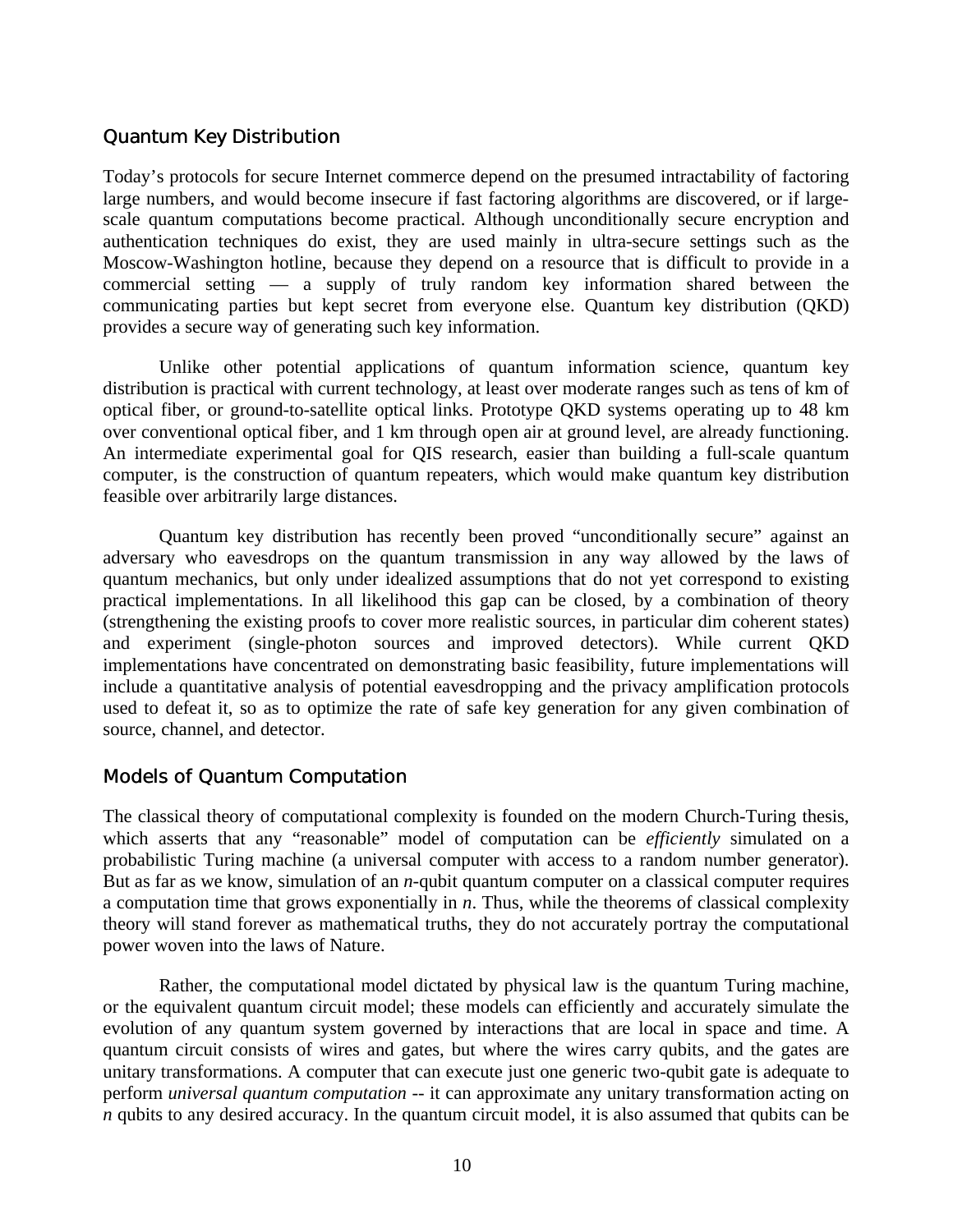initialized in a particular standard state and measured in a particular standard basis. The final output of a quantum computation is obtained by measuring the qubits. Because of the randomness of the quantum measurement procedure, typical quantum algorithms are not deterministic; there is a probability distribution of possible outputs. Such algorithms can nonetheless be very useful, if for example the output provides the correct solution to a hard problem with high probability, and the correctness of the solution can be easily verified.

#### Quantum Complexity Classes

A dramatic example of a hard problem that can be efficiently solved by a quantum computer is the problem of finding the prime factors of a large composite integer. Though there is no proof, it is widely believed that prime factorization is an intractable problem on a classical computer, and indeed the presumed intractability of this problem and related problems is the basis of much of modern cryptography. Thus, a large-scale quantum computer would be a highly valuable codebreaking tool.

So far, only a few such explicit examples are known of quantum algorithms that achieve superpolynomial speedups compared to the corresponding classical algorithms. Meanwhile, the broader task of erecting a new theory of computational complexity compatible with quantum mechanics is now well underway, though still far from complete. For example, the class of problems that are efficiently solvable on a quantum computer (denoted BQP, for "bounded error probability, quantum polynomial time") is known to be contained in the classical complexity class  $P^{HP}$ ; in particular, a quantum computer can be simulated on a classical computer with a memory of polynomial size.

The natural quantum analog of the NP class for classical computation is denoted BQNP ("bounded error probability, quantum nondeterministic polynomial"). A problem is in NP if a trial answer offered by a "witness" can be verified in a time that grows no faster than a polynomial of the size of the input to the problem. Similarly, a computational problem is in BQNP if its solution can be verified in polynomial time on a quantum computer, but where the "witness" is a quantum state. It has been shown that the ground state energy problem is BQNP complete — the problem is to decide whether a "local" Hamiltonian (a sum of Hermitian operators, each involving a constant number of qubits) has an eigenvalue smaller than a specified energy *E*. Thus any problem in BQNP can be reduced to an instance of the ground state energy problem after running for a polynomial time on a quantum computer. This result is the quantum analog of the Cook-Levin theorem, the centerpiece of classical complexity theory.

The study of interactive proofs, which combine randomness, non-determinism and interaction, has proved to be one of the most fruitful directions in classical computational complexity theory. A problem is in the class IP if a "prover" with great computational power can convince a "verifier" that he/she is able to solve the problem correctly. Recently quantum interactive proof systems have been defined and studied: a problem is in QIP if the prover can convince the verifier, but where now prover and verifier exchange qubits rather than classical bits. Quite surprisingly, it has been shown that one and one half rounds of quantum communication between prover and verifier are as powerful as many rounds of quantum communication.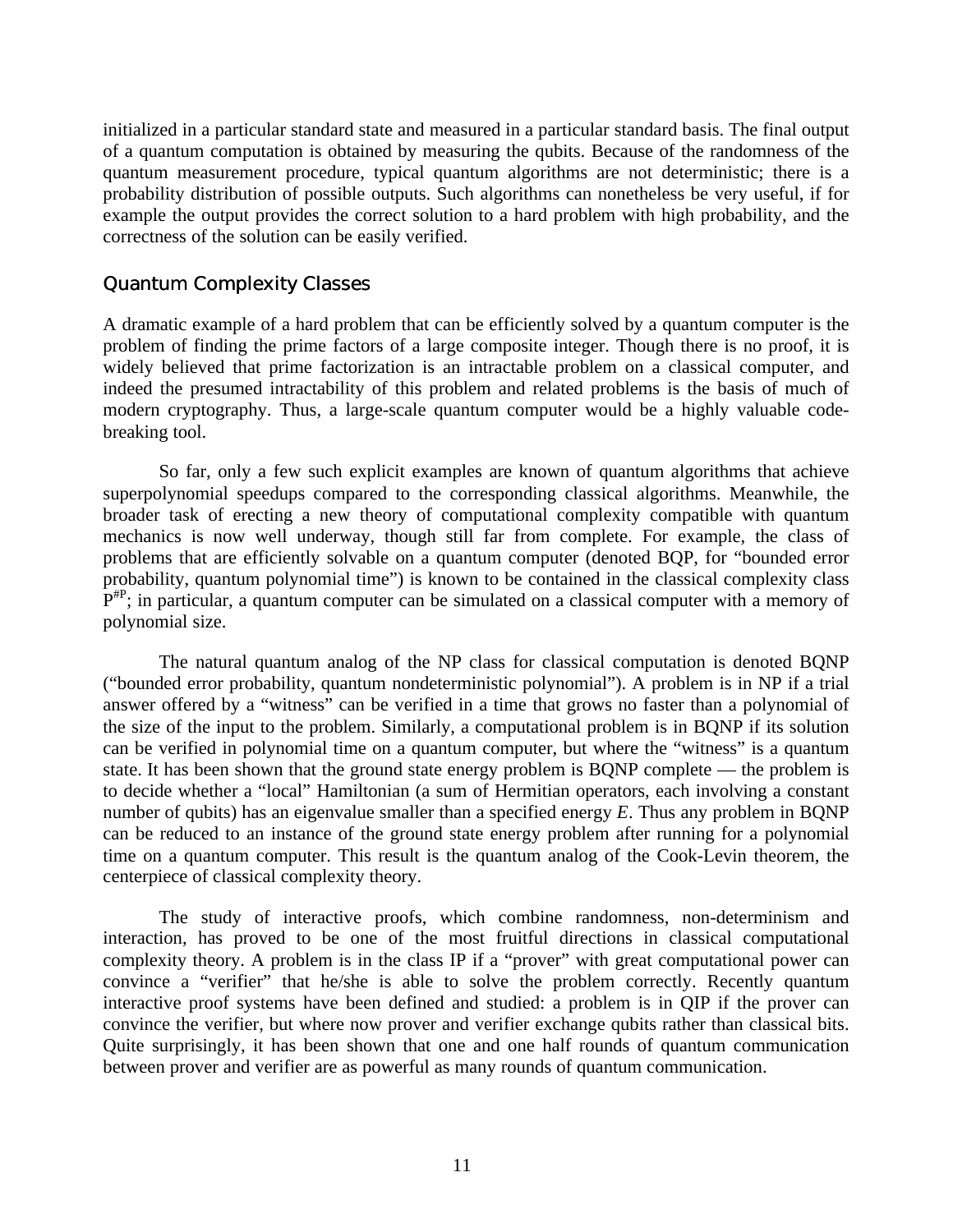#### Quantum Searching and Lower Bounds

Suppose that we are confronted by a very large unsorted database containing *N* items, and we are to locate one particular item. This search problem is particularly important, since it captures the essence of NP-hard problems such as satisfiability. A classical exhaustive search requires of order *N* steps to succeed with appreciable probability. But surprisingly, a quantum computer can perform the search in only of order  $N^{1/2}$  steps. The quantum search algorithm achieves a quadratic speedup relative to the classical search, in contrast to the superpolynomial speedup achieved by the quantum factoring algorithm, but quantum searching can be applied to a much broader spectrum of interesting problems.

Apart from devising new quantum algorithms that are faster than classical algorithms, it is also of great interest to obtain *lower* bounds on the resources needed by a quantum computer to solve a problem. In fact, for the database search problem, a tight lower bound has been found, so that the known quantum search algorithm is actually optimal — no faster solution is possible. Although quadratic quantum speedups can be attained for a wide variety of problems, some problems have been formulated for which it can be shown that no quantum speedup is possible at all.

#### Quantum Communication Complexity

The power of quantum computation arises from the exponentially-many hidden degrees of freedom in the state of an *n*-qubit system. Can these degrees of freedom be tapped for super-efficient communication? The answer to this question is actually quite subtle. On the one hand, it *is* known that at least *n* qubits must be transmitted to send a message that is *n* bits long. But on the other hand, there are certain specialized communication tasks for which qubits really do offer a substantial advantage.

For example, suppose that two parties each maintain a calendar with *N* entries, and they want to find a time when both are available for a meeting. In the worst case, they will need to exchange of order *N* bits of classical information in order to have a reasonable probability of successfully arranging their date. The same task can be performed by exchanging only of order  $N^{1/2}$ log *N* qubits of quantum information. Qubits offer a far more dramatic advantage for the problem of dealing hands containing  $N^{1/2}$  from a deck of N cards. Classically, of order  $N^{1/2}$  bits must be exchanged. But the same task can be performed, with a success probability 1-δ, by exchanging only of order  $\log N \log(1/\delta)$  qubits.

#### Quantum Error-correcting Codes

One of the most surprising recent developments in quantum information science, and one of the most important, is the discovery that unknown quantum states, if properly encoded, can be protected from errors (Fig. 4). Since the complex states that arise at intermediate stages of a quantum computation are extraordinarily fragile, quantum error correction will be essential to prevent large scale quantum computers from crashing.

The state of a quantum computer can be viewed as a vector in an abstract space of very high dimension. On first acquaintance, it sounds strange that a vector that takes values in a continuum (in contrast to the discrete values assumed by a classical bit string) can be protected against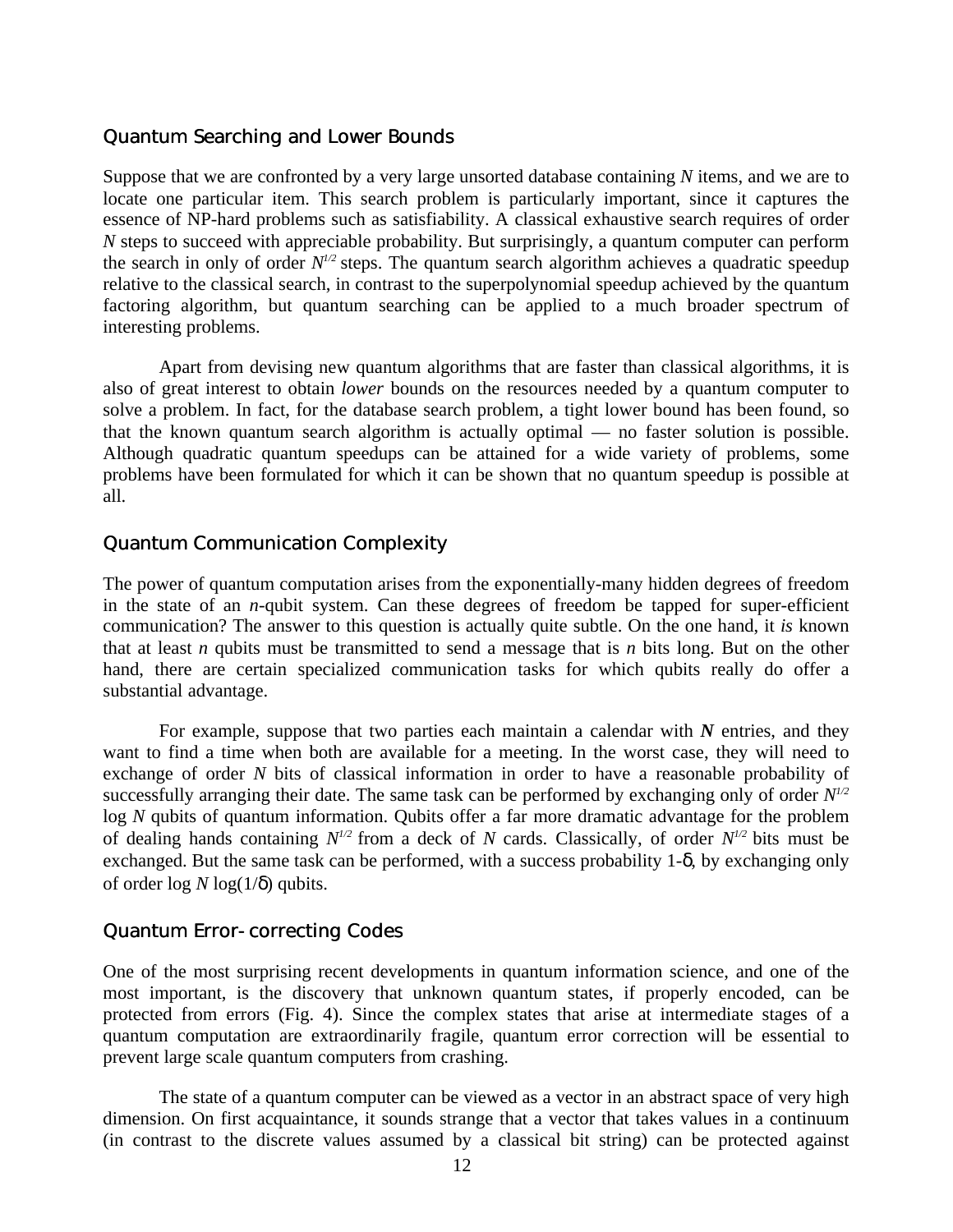

**Figure 4: A simple quantum error-correcting code. A single qubit of quantum information can be encoded as a highly entangled state of five qubits. If one of the qubits is heavily damaged by an interaction with the environment, the encoded quantum state can still be recovered perfectly.**

damage. How will we know if the vector drifts slightly in an unexpected direction? The secret of quantum error correction is to encode a quantum state in a cleverly selected subspace of a larger vector space. Errors that move the vector in a direction perpendicular to the code subspace can easily be detected and reversed, while errors parallel to the code subspace cause trouble. But if the code subspace is carefully chosen, typical errors will have only a very small component along the code subspace, and encoded information will be well protected.

The principles of quantum error correction were discovered less than five years ago, and the subject has developed explosively. Many explicit examples of quantum error-correcting codes have now been constructed. Nearly all of these fit into a beautiful unifying framework: the code subspace can be characterized as a simultaneous eigenspace of all the generators of an abelian group, the code's stabilizer group. "Good" codes have been shown to exist — the number of encoded qubits and the number of errors that can be corrected both scale linearly with the size of the code block.

#### **Fault-tolerant quantum computation**

The existence of abstract quantum-error correcting codes is not in itself sufficient to ensure that quantum information can be stored reliably. The difficulty is that recovery from error requires a complex quantum computation, and further errors will inevitably occur as we carry out the recovery operation. Furthermore, we want more than reliable storage, we want to be able to process quantum information accurately. We need to devise procedures for error recovery and computation that are sufficiently robust as to work effectively even if implemented imperfectly. In particular, errors tend to propagate from one qubit to another when the qubits interact through the operation of a quantum gate — our procedures must be designed to keep this error propagation under control.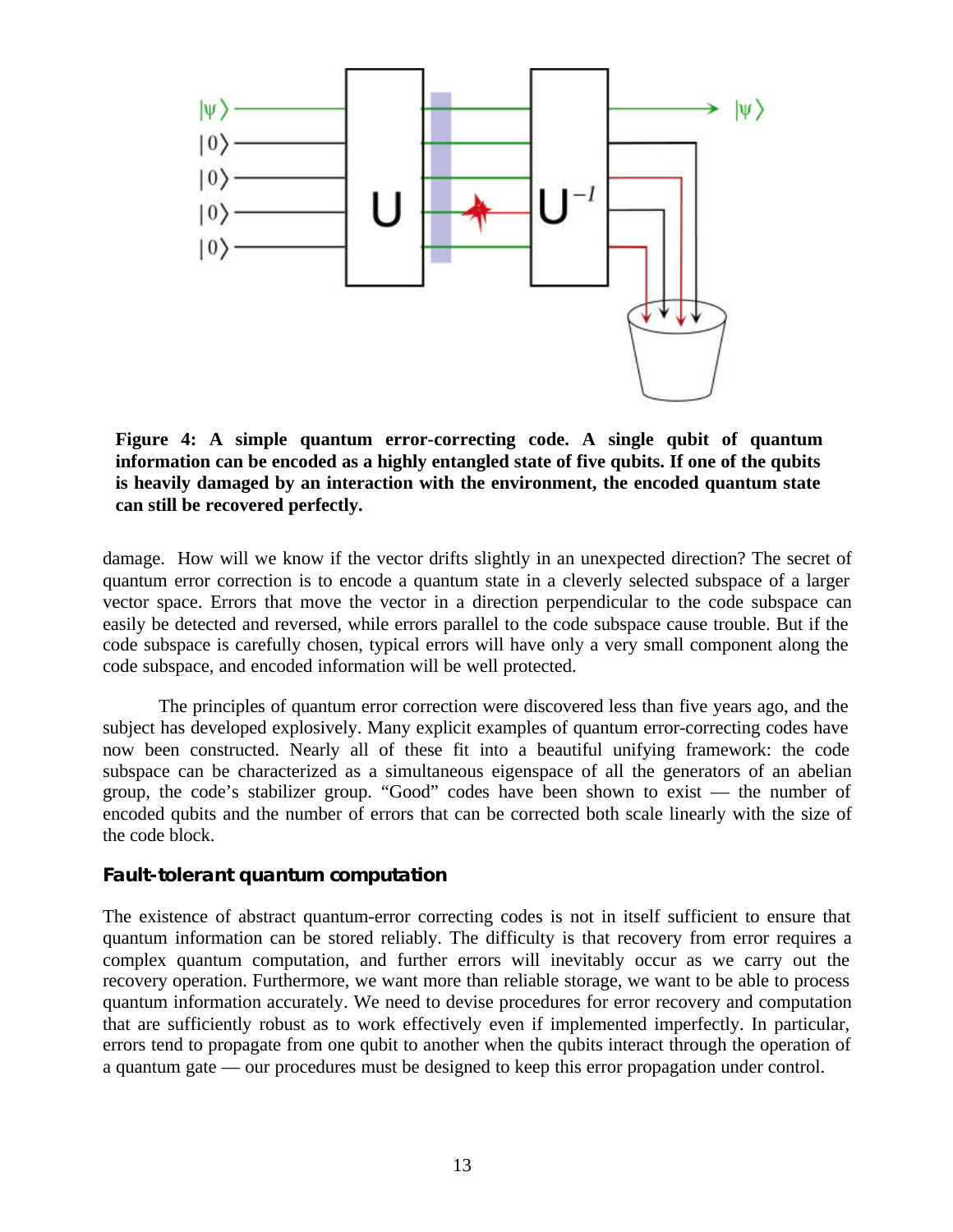In fact, such fault-tolerant procedures can be formulated for any of the stabilizer quantum codes. When these procedures are used, quantum error correction really does improve the precision of a quantum computation, provided that the quantum gates are sufficiently accurate, and the decoherence times are sufficiently long. Indeed, an *accuracy threshold* for quantum computation can be established: if the probability of error per quantum gate is below a critical value, then an arbitrarily long quantum computation can be completed with negligible probability of error. The length of the code block needed to ensure good accuracy grows only polylogarithmically with the size of the computation to be performed.

The discovery of fault-tolerant methods has greatly improved the prospects for unleashing the power of quantum computation in realizable devices. Moreover, the new methods ensure that very intricate quantum systems can in principle be accurately controlled, with broad potential implications for basic physical science and for technology.

#### Quantum Information Processing in AMO Physics

Atomic, molecular, and optical (AMO) physics has long been at the forefront of the manipulation and control of individual quantum systems, with particularly spectacular developments resulting from the trapping and cooling of single electrons, ions, and neutral atoms. These advances are now enabling realizations of conditional quantum dynamics at the single-quantum level that are suitable for the implementation of quantum logic.

Nonlinear optics has been extended into the domain of single atoms and photons, leading to a demonstration of a quantum phase gate in which one photon induces a conditional phase shift on another via their mutual interactions with an atom in an optical cavity. Single trapped atoms have been cooled to the zero point of motion, and a quantum gate has been implemented by conditionally exciting a single phonon in an ion trap.



**Figure 5: Photograph of five beryllium ions in a lithographically fabricated RF trap. The separation between ions is approximately 10 microns.**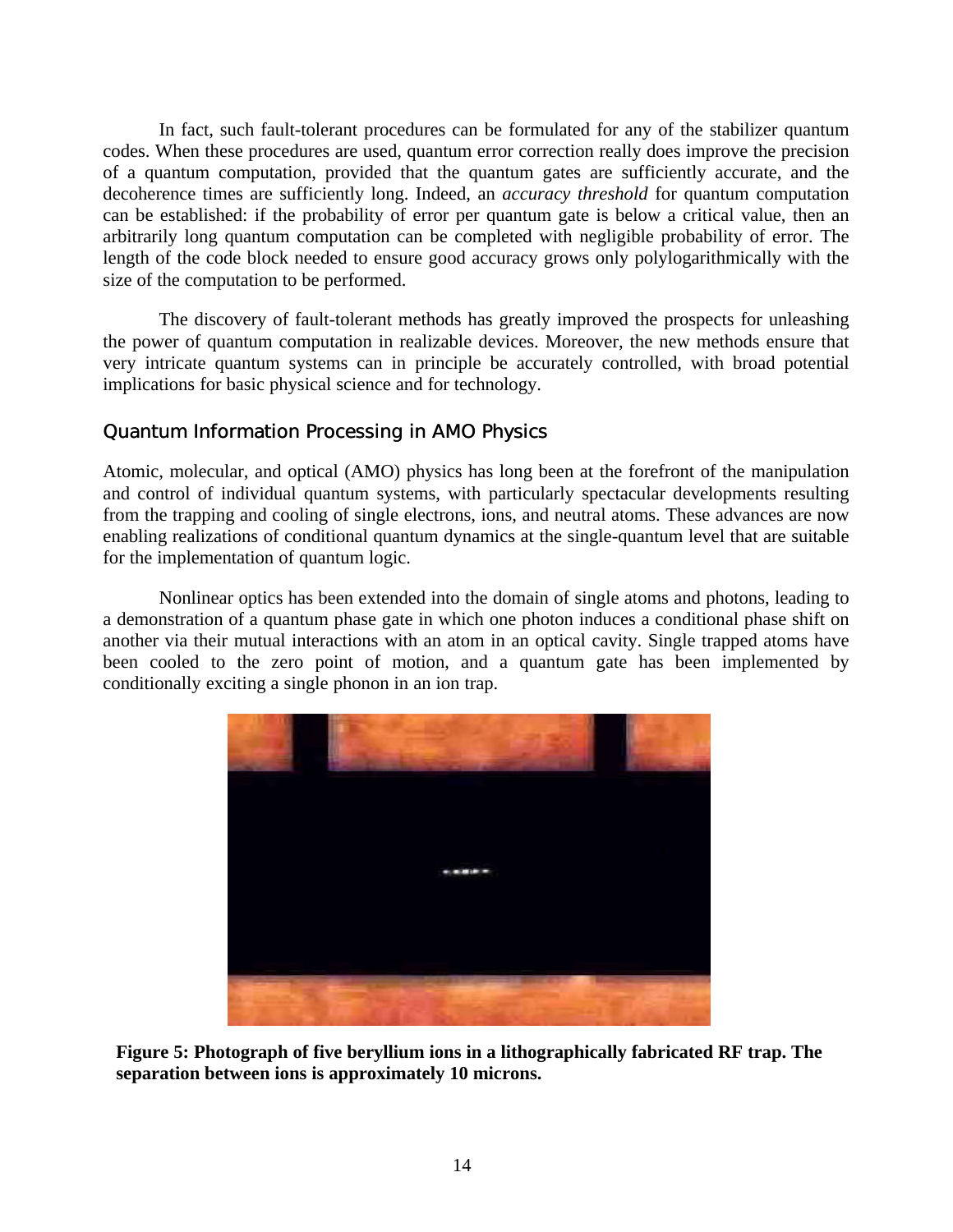Since these initial demonstrations, experiments with trapped ions have continued to yield impressive achievements in the coherent manipulation of quantum systems, including the *deterministic* generation of entanglement between two ions in a trap. Further experiments with RF micro-traps will be able to extend this exquisite control of both internal states and quantized ion motion to larger systems (Fig. 5).

Experiments with single atoms and photons in cavity quantum electrodynamics (cavity QED) have also attained remarkable success. Number states of the radiation field have been created and quantum non-demolition detection of single photons accomplished. By integrating the techniques of laser cooling and trapping with those of cavity QED, real-time trapping of individual atoms has been achieved. Atoms can be tracked with precision approaching the standard quantum limit, leading to a new form of atomic microscopy.

On the theoretical front, AMO physics has provided important models for the implementation of quantum information processing that bridge the gap between abstract quantum algorithms and real physical systems. These models have stimulated new experimental advances, and have led to more detailed understanding of the interplay between physical dynamics and quantum information. For example, new quantum error correction protocols have been developed that are adapted to the dominant decoherence mechanism in ion trap and cavity QED computers, including a protocol that protects against certain types of dissipative events to all orders in the error probability.

AMO physics has led the advances in modern quantum measurement science for twenty years, in part because the fundamental physical mechanisms associated with both coherent and dissipative processes can be well-understood theoretically and accessed with great technical power in the laboratory. Indeed, many experiments in AMO physics have reached and in some cases have exceeded the standard quantum limits associated with zero-point or vacuum fluctuations.

#### Nuclear Magnetic Resonance and Quantum Computation

NMR has an unusual place among the prospective approaches for manipulating quantum information. While there are significant challenges to scaling ensemble quantum computing to large systems, it has been used in experimental simulations of non-trivial quantum algorithms, and has led to practical applications of quantum computing.

In NMR quantum computation, qubits are stored in the orientation of nuclear spins, which have very long coherence times. Exchange coupling through bonds provides a coherent nonlinear interaction, and gates are implemented by using radio frequency pulses to modify the spin evolution. Although the bonds cannot be switched on and off, their influence can be controlled through the spectroscopic techniques of refocusing and decoupling, so that a desired effective Hamiltonian can be synthesized from a known one. The most distinctive feature of NMR quantum computing is that a qubit is stored, not in a single underlying degree of freedom, but in about  $10^{22}$ redundant copies.

Since the Zeeman splitting between nuclear spin states is a tiny fraction of the thermal energy in room-temperature NMR systems, the quantum state of the spins is very highly mixed. It therefore comes as a surprise that coherent processing of pure quantum states can be faithfully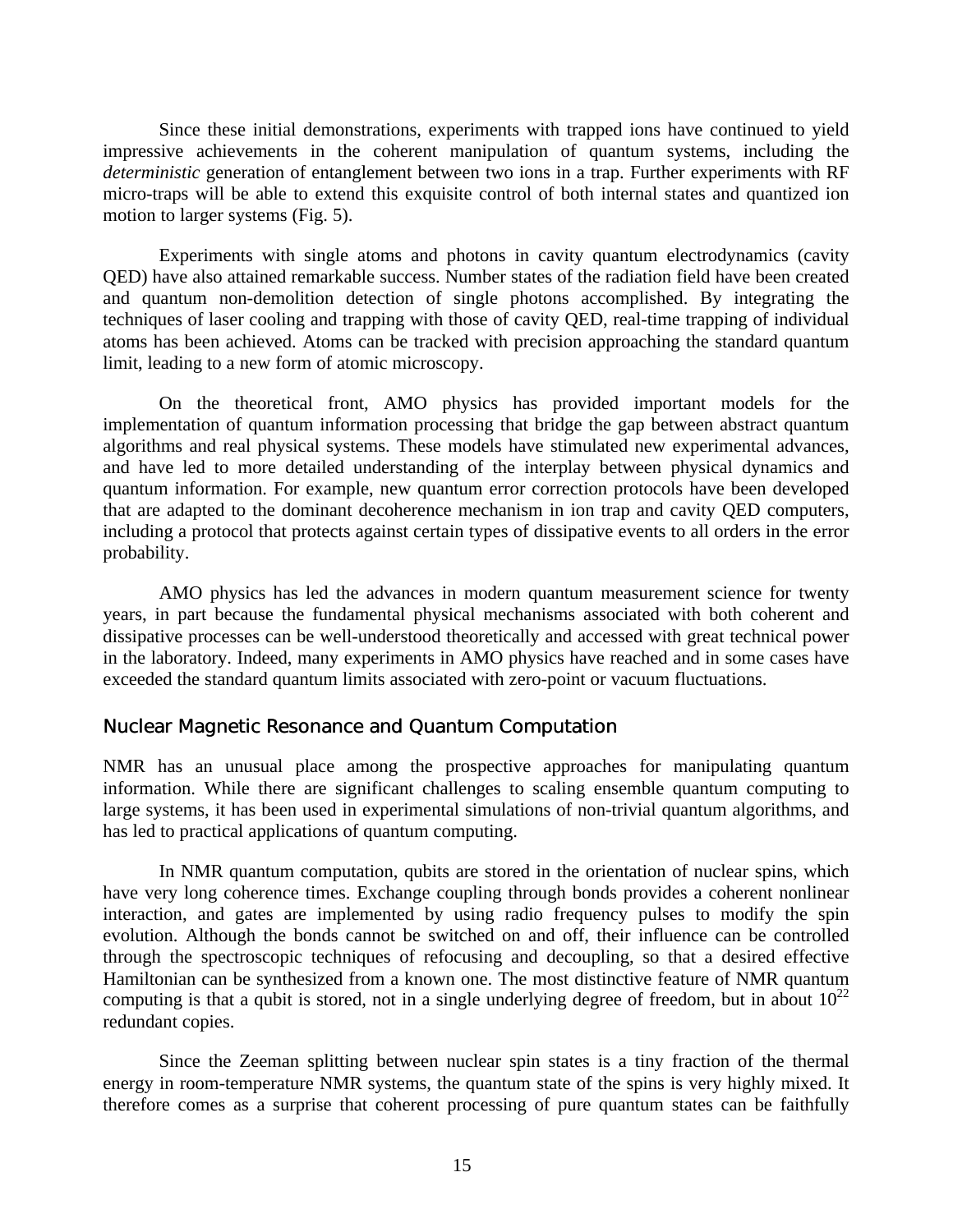simulated in these systems. Among the achievements attained using NMR are simulations of quantum computations that require fewer logical steps than their classical counterparts, quantum error correction protocols, and efficient simulations of other quantum systems. These successes have raised intriguing and fundamental questions about the power of quantum information processing with highly mixed states.

The interaction between NMR and quantum computing has been beneficial in both directions. The demonstration of universal computation in molecules has led the chemistry community to realize that viewing a molecule as an information-processing device provides an entirely new language with applications far from computation. For example, an important unsolved spectroscopic problem had been exchanging the product operator coefficients between remote spins, so that a sensitive species could be used to read out information from an important but lesssensitive one. This kind of exchange is needed for the studies of complex molecular structure and function that are the foundation of modern synthetic chemistry and drug design. Following the initial NMR experiments for quantum computing, it was shown that the spin exchange problem could be solved by writing it in terms of the logical SWAP operations that are a computational primitive. The experimental demonstration of this protocol promises to have widespread applications.

Efforts are underway to make NMR quantum computing technology less expensive and more accessible (Fig. 6).



**Figure 6: A "desktop quantum computer." Inexpensive table-top devices now under development, like the one sketched here, will be able to outperform the costly commercial NMR spectrometers that are used in current studies of room temperature ensemble quantum computation.**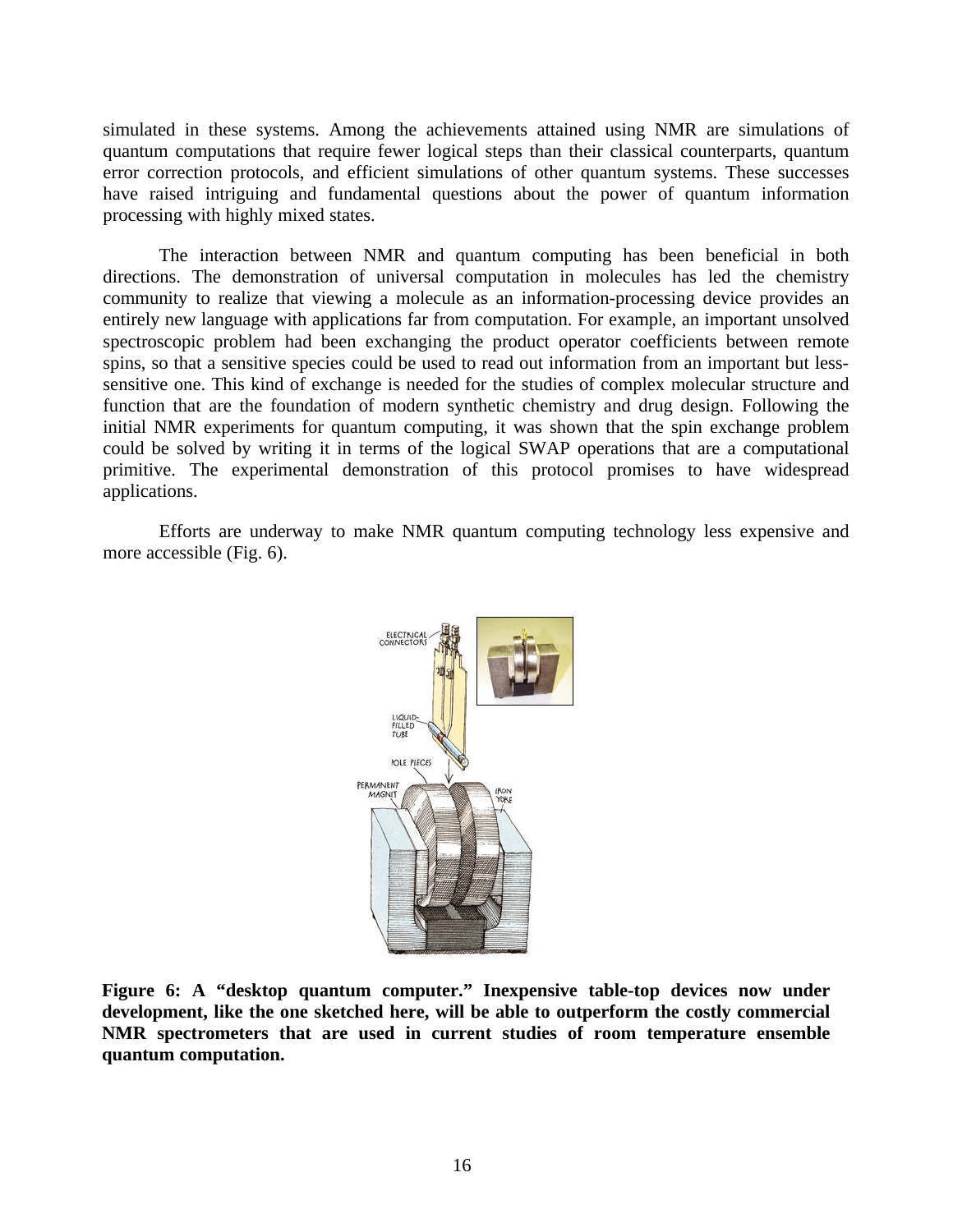#### CHALLENGES AND OPPORTUNITIES

Quantum information science is a very new field, so new that many promising aspects of it have hardly been explored. Here we compile just a sampling of challenging open questions and problems.

Many of these unsolved problems span the traditional disciplinary boundaries. A common thread is the challenge of characterizing what can be achieved with quantum information processing, and how it can be achieved. We emphasize in particular that the physical requirements for quantum-state manipulation are entirely different from those for classical information processing; therefore it is essential that investigations of the potential physical implementations of quantum information processing be broad-based and exploratory.

#### New Quantum Algorithms

While the factoring and search algorithms are exciting breakthroughs that hint at the potential of quantum algorithms, our understanding of what quantum computers can do is still quite limited. It is very important to seek new quantum algorithms that can speed up the solutions to interesting problems.

The factoring algorithm makes use of a quantum Fourier transform that can be efficiently computed for any abelian group. The same ideas enable quantum computers to break a wide variety of cryptosystems. In fact, essentially all quantum algorithms that achieve exponential speedups fit into a common general framework: they find a hidden subgroup in an abelian group. Recent work shows that normal hidden subgroups in a non-abelian group can also be found efficiently. A major challenge is to extend this framework to the general non-abelian hidden subgroup problem.

Several problems seem to be excellent candidates to be solved by efficient quantum algorithms, but such algorithms have not yet been found. One example is graph isomorphism: given two graphs, can one be transformed to the other by a permutation of the vertices? Graph isomorphism can be expressed as a hidden subgroup problem in the symmetric group S*n*. Other important examples are breaking the Ajtai-Dwork cryptosystem, which involves finding short vectors in certain types of lattices, and breaking cryptosystems based on classical linear errorcorrecting codes.

#### Quantum Simulation

In the long run, one of the most important applications of quantum computers is likely to be simulating the dynamics of quantum systems with many degrees of freedom. Much can be done to determine how quantum computers can best be used to address simulation problems of physical interest. Examples include the properties of quantum chromodynamics in real time or at finite nucleon density, or the behavior of quantum antiferromagnets and strongly correlated electron systems.

A particular challenge will be to determine if M-theory is susceptible to efficient simulation on a quantum computer. M-theory has been proposed as a unified description of all of the forces of Nature, including gravity. It can be formulated in terms of the quantum mechanics of very large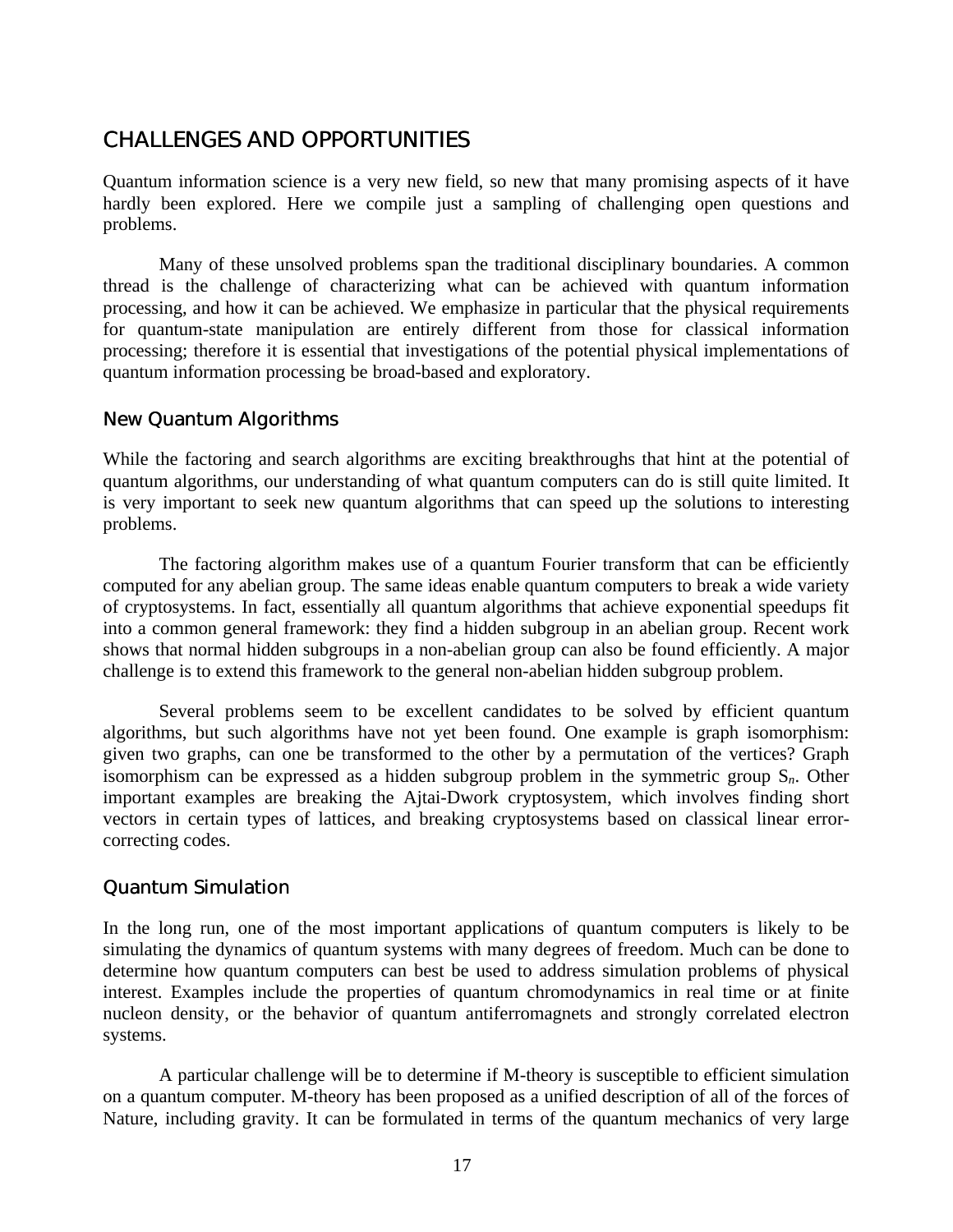matrices, but because of the intrinsic nonlocality of the theory, these matrices do not admit an obvious decomposition as a tensor product of smaller systems. It would be exciting to discover that no efficient simulation is possible, which would suggest that the computational power woven into the laws of Nature is even greater than we now suspect.

Quantum simulation may also play an important role in the evolution of new quantum technologies. Validating and characterizing the design of even relatively simple quantum devices will press the limits of conventional digital computing. In particular, a quantum computer would be an extremely valuable tool for the development of practical implementations of quantum feedback control.

#### Complexity Theory

The class of efficiently solvable problems on a quantum computer, BQP, is known to be contained in PSPACE, and is unlikely to contain NP. However, we do not yet know much about its relationship to other complexity classes. For example, is BQP contained in the polynomial hierarchy? In particular, does the power of approximate counting suffice to simulate quantum computation? There is evidence that BQP is not contained in MA (one-round interactive proofs), since there is an oracle relative to which the recursive Fourier sampling problem is not contained in MA.

The recent developments on the quantum analog of NP and quantum interactive proofs open up a number of fundamental issues. It should now be possible to classify a wide variety of problems about quantum systems as either being efficiently simulable on a quantum computer or BQNP-complete (much like the classification developed by the classical theory of NPcompleteness). It is an open question to put the work on quantum interactive proofs in the framework of probabilistically checkable proofs, which is a deep and important part of computational complexity theory.

There are novel computational resources, other than time and space, that should be studied. One interesting question arises in the context of bulk NMR quantum computation with weakly polarized nuclear spins. Consider an *n*-spin system, which is described as a separable mixed state at every step in its evolution. Thus each instantaneous state is described by a probability distribution over orientations of *n* classical tops. However, if the evolution of the system is quantum mechanical (described by quantum gates), then it is not known whether such a system can be efficiently simulated on a classical computer, or whether it can simulate a universal quantum computation. Another intriguing question, which can also be posed in the context of bulk NMR quantum computation, is whether it is possible to carry out universal quantum computation if the initial state of the system is highly mixed. One recent result addresses the power of a quantum computer in which all qubits but one are initially in the uniformly mixed state. It was shown that if we restrict our attention to faithful simulations of a universal quantum computation, then such mixed state quantum computers are no more powerful than classical computers.

Apart from being important for a study of quantum computers, there are techniques of a fundamentally quantum nature that have provided new insights into classical complexity theory. Two examples are the linear lower bound on the communication complexity of the inner-product function and the reformulation of the log-rank conjecture for communication complexity. It is quite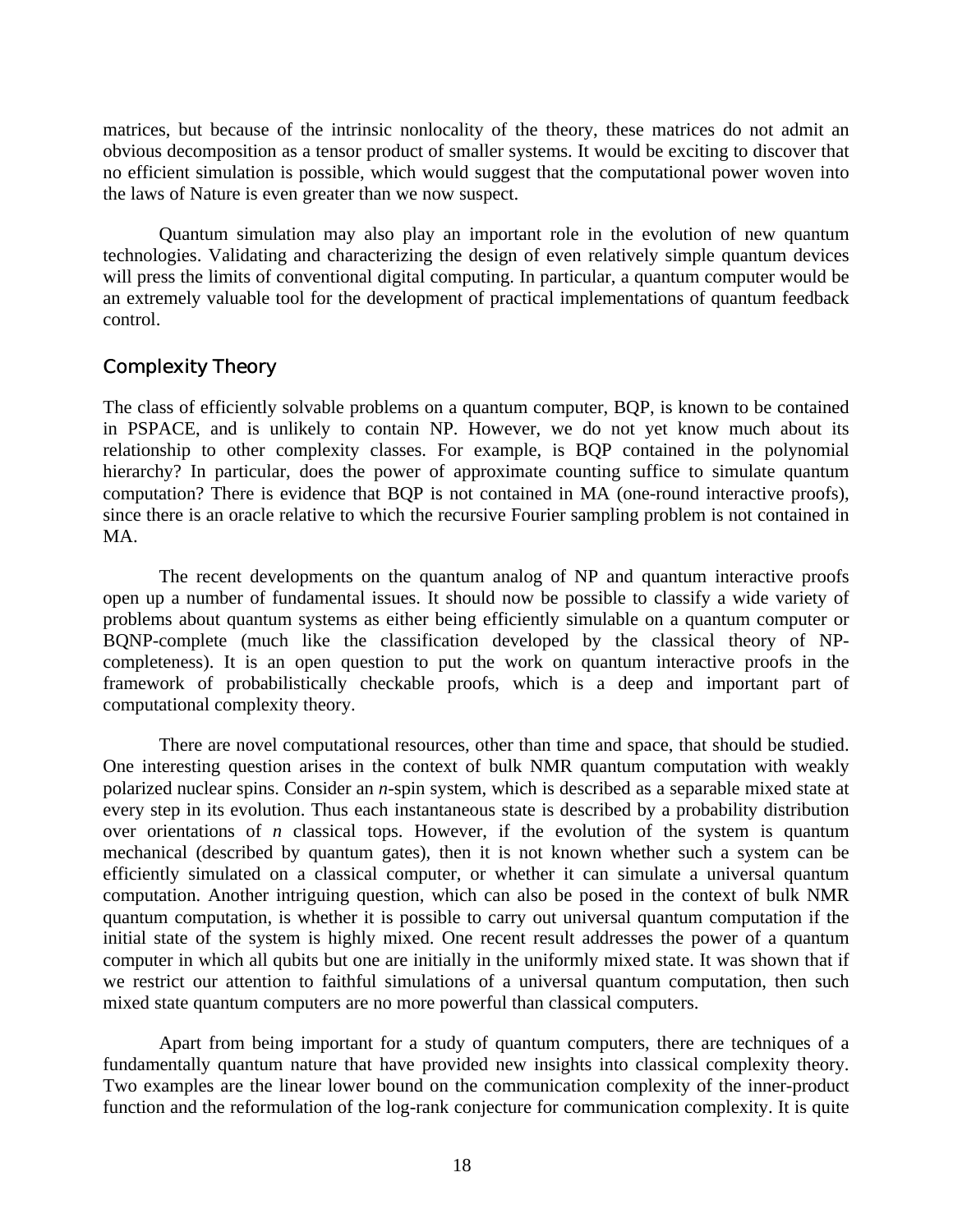possible that the new method of quantum adversaries could provide an important new technique for classical computation as well.

#### Quantum Cryptography

Besides privacy and authentication, conventional cryptography includes other goals. For instance, a digital signature scheme allows Alice to send a message to Bob in such a way that Bob can verify that the message is really from Alice and that it has not been altered at all. A zero-knowledge proof allows Alice to prove to Bob that she knows how to solve a particular problem without Bob learning anything about how Alice's solution works. One particularly intriguing example is "secure distributed computation," in which two or more cooperating parties evaluate a function of all of their inputs. Though some of the parties may be malicious or unreliable, the computation may nevertheless be reliable (the bad parties cannot alter the result) and discreet (the bad parties cannot learn any more about the others' inputs than is implied by the value of the function).

There are classical solutions to these problems, but all rely on making some sort of assumption, such as a limitation on the computational power of a cheater. An important goal of QIS is to formulate quantum protocols that might allow us to weaken or remove these assumptions.

Many classical cryptographic protocols are built from simpler ("primitive") protocols. An important 'primitive for two-party secure distributed computation' is called bit commitment, the mathematical equivalent of Alice's locking a bit in a safe and sending it to Bob. Bob cannot open the box until Alice gives him the key, but Alice cannot change her choice once she has given the box to Bob. It has recently been shown that unconditionally secure bit commitment is not allowed by the laws of quantum physics — if Alice and Bob have quantum computers, then whenever Bob is unable to determine the value of Alice's bit, Alice can safely change her bit without Bob finding out. Still, it is of interest to develop two-party distributed computation schemes in which cheating is computationally difficult (though not absolutely impossible) with a quantum computer.

#### Complexity-based Cryptography

Since quantum computation compromises the security of much of classical cryptography, it is extremely important to develop a new cryptography that is immune to quantum cryptanalysis. For example, are there one-way functions that are easy for a quantum computer to evaluate, but hard for a quantum computer to invert? To design such primitives, we need to understand the limitations of quantum computation much better than we do today.

So far, three techniques have been developed for proving lower bounds on the running time of quantum algorithms: the hybrid argument, the method of polynomials, and the method of quantum adversaries. Extending this bag of tricks will better enable us to devise new cryptosystems that are invulnerable to a quantum attack.

It has been shown that any quantum algorithm for inverting a random permutation on *N* elements requires at least of order  $N^{1/2}$  steps. Since random permutations are regarded as good models for one-way functions, this result provides some positive evidence for the existence of oneway functions immune to quantum cryptanalysis. On the other hand, no non-trivial lower bound is known for the problem of finding a collision in a random 2-1 function. Since random 2-1 functions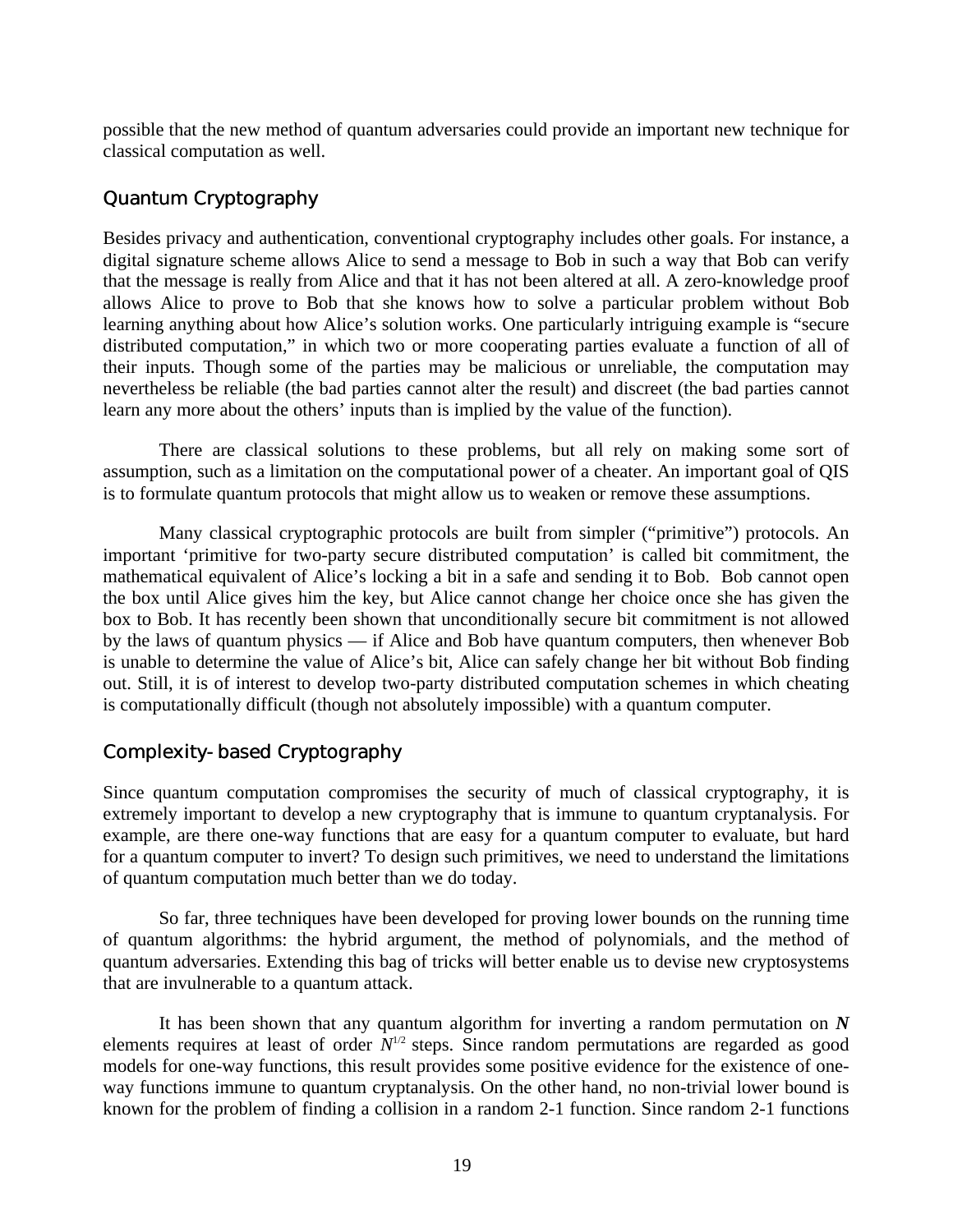are regarded as good models for collision intractable hash functions (a fundamental cryptographic primitive), it is very important to understand the complexity of this problem.

#### Quantum Error Correction and Fault Tolerance

It is of great interest to refine the estimates of the accuracy threshold for quantum computation, as the threshold will define the specifications that must be met by the hardware components of a future quantum computer. Current estimates vary over a broad range, depending on assumptions about what protocol is used and how the noise is modeled; according to the most optimistic estimates, an error probability per gate as high as  $10^{-3}$  can be tolerated. It is important to obtain more rigorous estimates that would apply to a broad spectrum of conceivable protocols.

It is also important to optimize the circuitry that implements the error recovery or the faulttolerant quantum gates. Perhaps an even more promising approach to improving the threshold would be to investigate schemes for fault tolerance beyond the purview of the standard quantum circuit model. Drawing on analogies with classical error correction techniques will very likely be helpful.

Important computational efficiency considerations remain open. Current fault tolerant constructions require polylogarithmic overhead in time and in space. How much can these overhead requirements be reduced? In the classical case, constant overhead in time is sufficient, but it is not known whether this applies in the quantum case.

Also in need of further study are more general noise models. Much work on fault tolerance has focused on the problem of combating uncorrelated stochastic errors, but schemes that can overcome strongly-correlated noise should also be formulated and analyzed. More generally, there is a need to better understand how a quantum code can be devised that is well matched to the expected noise processes in a specific physical system.

Finally, new approaches to fault tolerance should be developed that achieve robustness through the design of the physical hardware. A particularly promising idea is to encode quantum information in the topological properties of the entanglement of many-body systems with local interactions. Topological quantum computation is a rich and promising subject, combining deep questions about topology, quantum error correction, and many-body quantum dynamics.

#### Precision Measurement and Quantum Control

Quantum information processing and quantum error correction will provide the laboratory scientist with unprecedented tools; these can be exploited to devise new strategies for performing interesting high-precision measurements.

An experimenter detects a time-dependent weak classical force by monitoring the response of a sensitive quantum system. But since observing the quantum system necessarily disturbs it, there are intrinsic limitations on the accuracy of the measurement. Quantum information theory has taught us that strategies that exploit entangled quantum states can collect more information than strategies that do not, so we can anticipate that the most precise measurement methods will require entangled probes (Fig. 7). Much work must be done to infer what resources are required to carry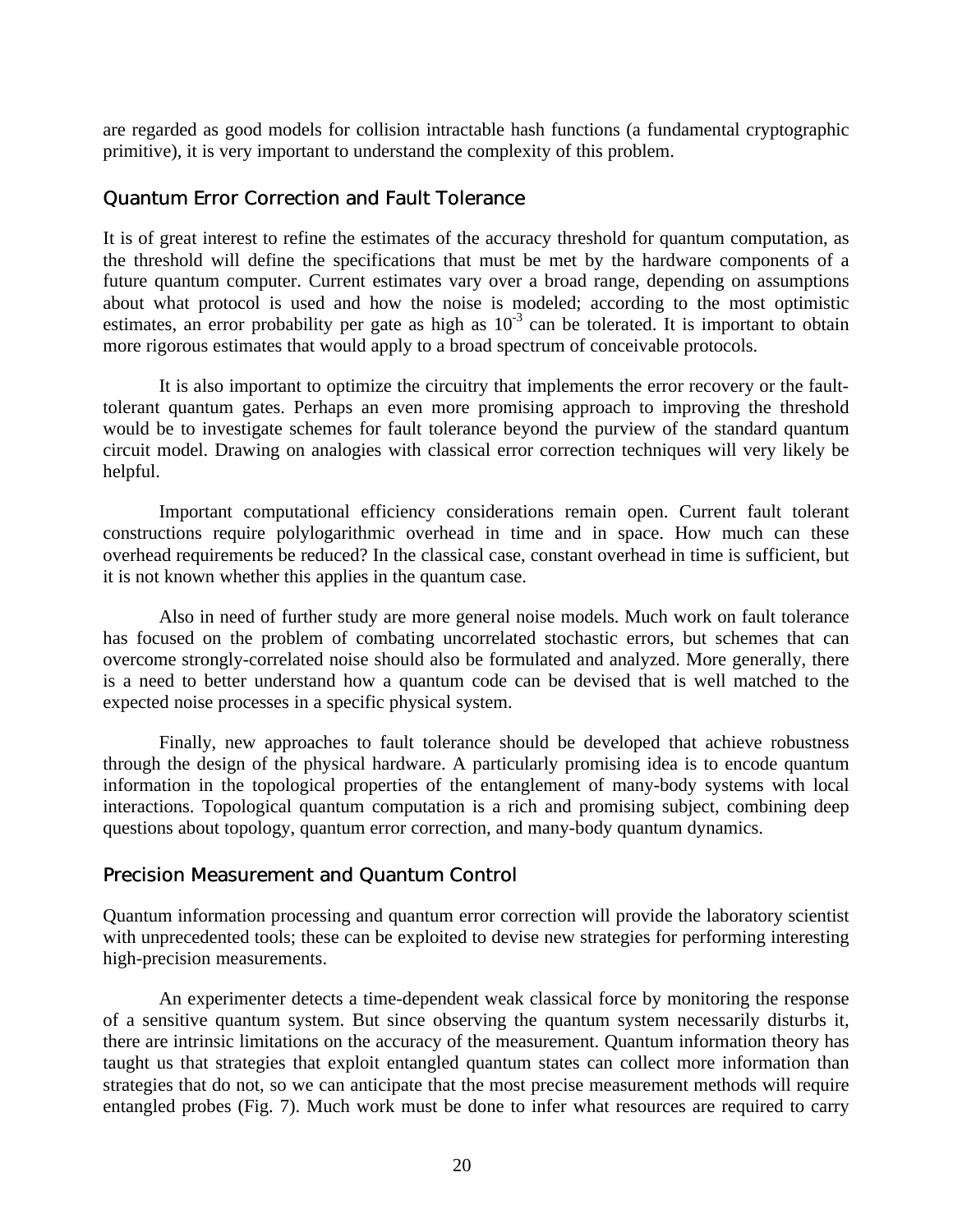out a measurement of specified accuracy, and how best to deploy those resources under realistic laboratory conditions.



**Figure 7: An example illustrating that, in a quantum setting, the best way to measure something can be a subtle issue. Two spins point along the same axis; they are parallel in case (***a***), anti-parallel in case (***b***). If the spins were measured one at a time, then the information collected about the spin axis would be the same in both cases. In fact, though, more information about the axis can be collected in case (***b***), because the optimal quantum measurement is an entangled measurement that acts on both spins at once.**

Closely related to the challenge of high-precision measurement is the challenge of controlling quantum states. To control a system effectively, one needs to collect information about its behavior. Hence quantum control is particularly delicate — monitoring a system necessarily exerts back action on the system. Formulating effective protocols for quantum control poses daunting problems for both theorist and experimentalist.

#### Many-party Quantum Entanglement

The entanglement of a two-part pure quantum state can be conveniently quantified by the number of Bell pairs that can be distilled by local operations and classical communication. But it is still not known if it is possible to express the entanglement of a pure state with more than two parts in terms of some such standard currency. For example, it is unclear whether a three-party "cat" state should be regarded as possessing an entirely different kind of nonlocality than two-party Bell pairs.

A universal measure of many-particle pure-state entanglement, if one can be formulated, would have many applications. It might enable us to identify new kinds of quantum critical points at which the degree of entanglement of the ground state of a Hamiltonian changes discontinuously, or to characterize which kinds of quantum dynamics are hard to simulate on a classical computer.

#### The Quantum — Classical Boundary

A deep and long-standing fundamental problem is to understand and precisely define the transition from classical to quantum behavior. There are many systems in which quantum effects have a strength that depends on an adjustable parameter. It is usually easy to recognize the difference between a system that behaves very classically and one that behaves very "quantumly," but is there a sharp boundary between the two? And if so, where is the boundary? (Fig. 8)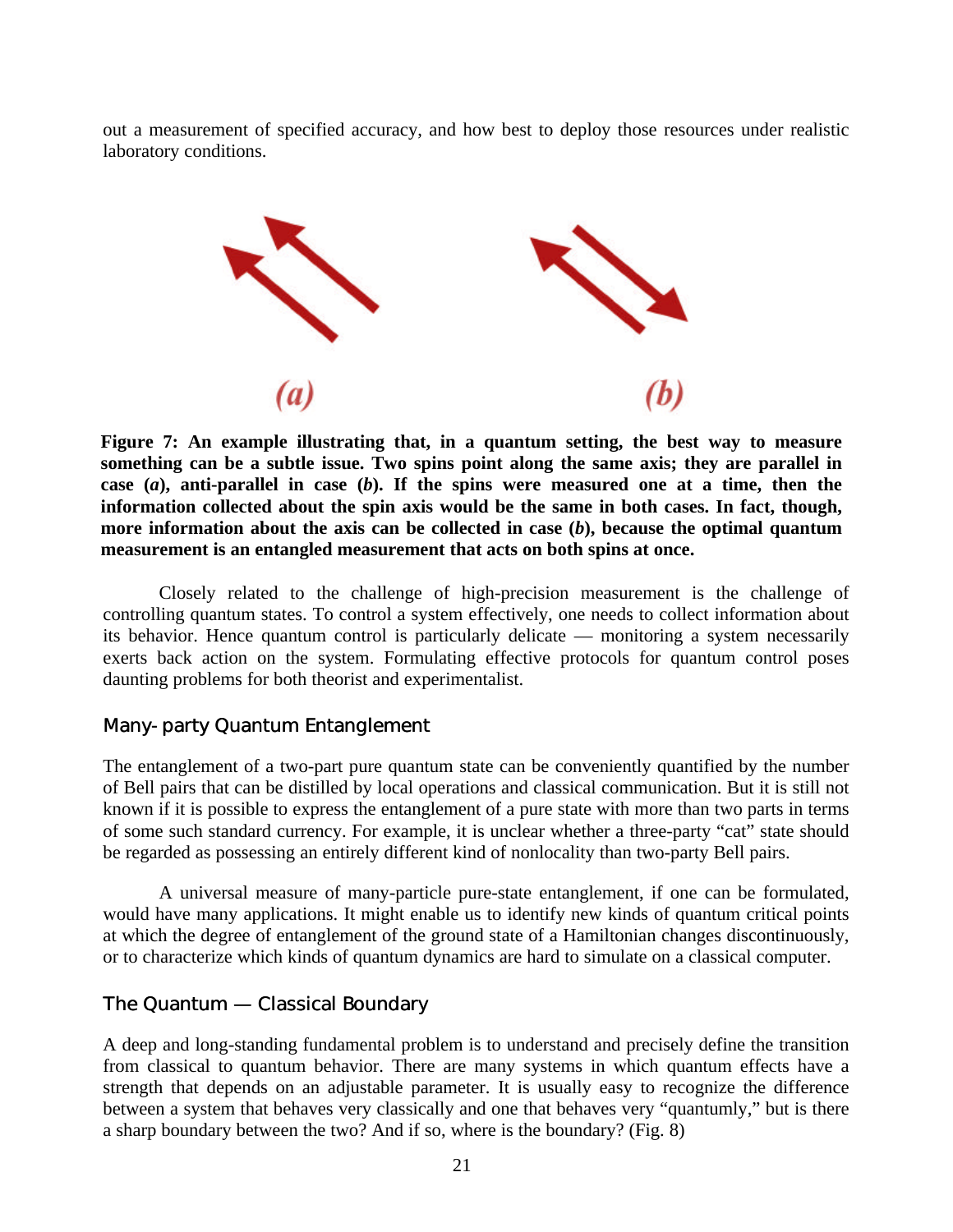

**Figure 8: The quantum—classical boundary. A classical computer can efficiently simulate a system that behaves classically, but not one that behaves "quantumly." Hence it is possible to identify a sharp transition between the quantum and classical phases of some physical systems.**

Arguably, the most interesting observation ever made about the difference between quantum and classical is that a classical system cannot efficiently simulate a quantum system. We can try to use this idea to establish a well defined boundary between quantum and classical behavior. Indeed, the intrinsic accuracy threshold for quantum computation can be regarded as just such a phase boundary. Below the critical noise rate, there is long-range entanglement in the system, whereas above the threshold the entanglement between two subsystems decays exponentially as the subsystems are separated. The study of such transitions has barely begun, and there are many open questions. In particular, universality classes and critical exponents associated with long-range entanglement are yet to be identified.

#### **Quantum information and fundamental physics**

The Standard Model of particle physics provides a marvelously accurate description of the fundamental constituents and their interactions down to distances of order  $10^{-16}$  cm. But the most compelling fundamental questions concern physics at the Planck scale,  $10^{-33}$  cm, where spacetime undergoes strong quantum fluctuations. While it seems hopeless to explore physics at these scales directly in high-energy accelerator experiments, a large-scale quantum computer might provide an incisive indirect probe of quantum gravity. At least one proposed model of physics at the Planck scale dictates that the dynamics of the universe actually *can* be efficiently simulated by a classical Turing machine. Since the factoring of numbers with of order 1000 digits is believed to be beyond the capability of any conceivable classical computer, a quantum computer of the future that achieves such a task will convincingly rule out any such model of Planckian physics!

Another possible way for quantum information science to illuminate the fundamental interactions is suggested by the discovery of fault-tolerant quantum computation. If quantum mechanics breaks down at very short distances, then we might say the "qubits" of the fundamental theory are continually subjected to errors — that is, to deviations from unitary evolution. Yet somehow, these errors are unseen at the larger distance scales we are currently capable of probing. How can it be so? Until quite recently, we lacked the tools to productively investigate this sort of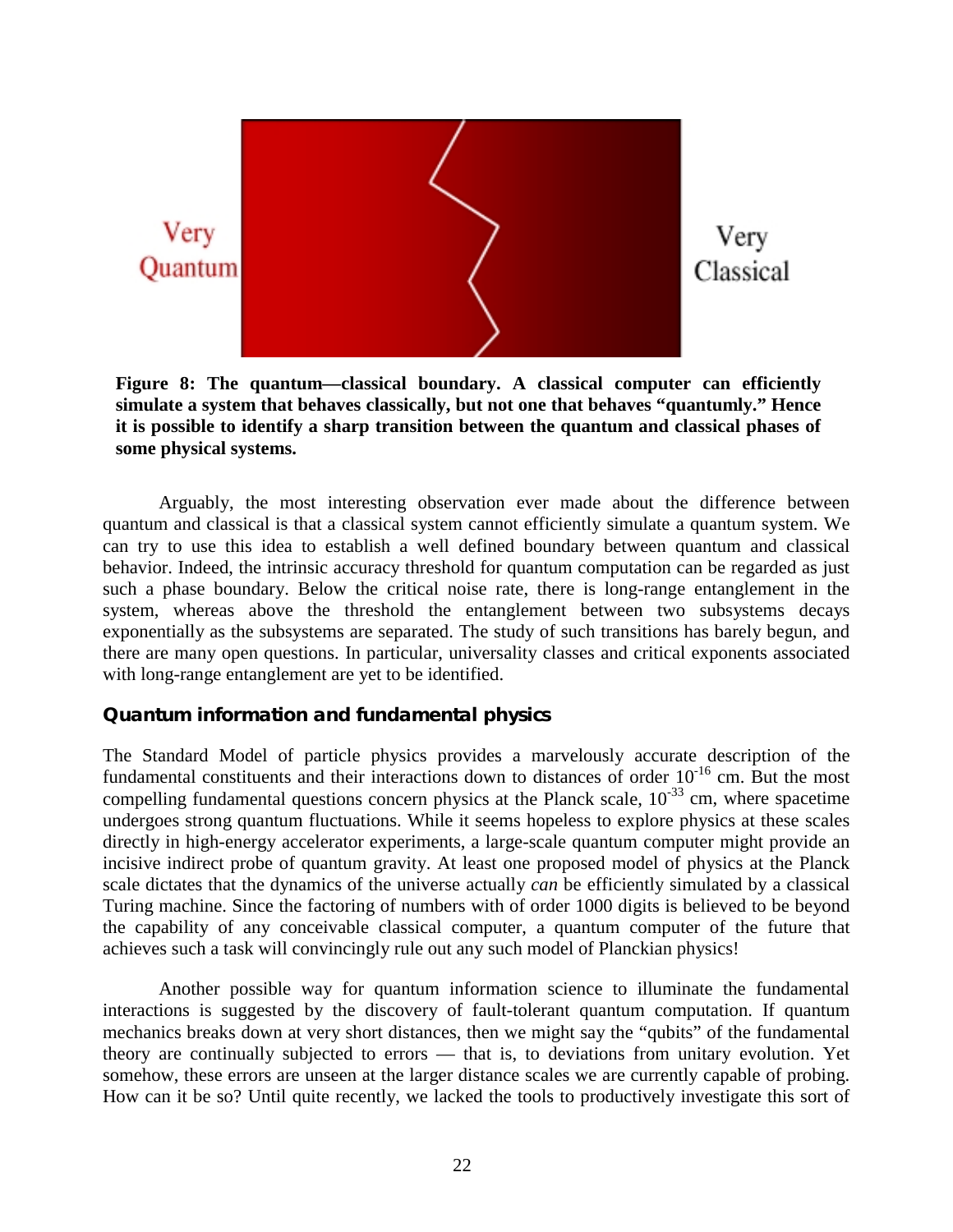this kind of behavior: the error rate gets smaller and smaller at higher and higher levels of the hierarchy. Could fault-tolerance be woven into the fundamental laws, so that the error rate flows to zero in the infrared limit? A broadening interface between quantum information science and fundamental physics can be anticipated, with tremendous potential payoffs.

#### Quantum Information Processing with Atoms and Photons

AMO physics provides powerful laboratory systems for the exploration of quantum information processing, quantum measurement, and quantum information dynamics. Because the relevant physical mechanisms and sources of dissipation can be understood and easily modeled, these systems are especially well suited for testing and developing error correction protocols. Existing experiments have achieved remarkable control of few-qubit systems. Extending this level of control to larger systems will require understanding and eliminating various sources of decoherence such as patch-effect fields and laser intensity and frequency fluctuations. But given the impressive rate of progress to date, it seems reasonable to anticipate that quantum information processing involving tens of qubits will be achieved within a decade.

Apart from their potential relevance to quantum computation and communication, the new capabilities arising from AMO physics will push the science of precision measurement into a radically new domain. Time-frequency standards, gravitational wave detection, and the characterization of solid state devices at low temperature are just a few of the frontiers of advanced metrology that will be affected.

#### *Scaling*

For quantum information processing to scale to increasing numbers of qubits, new experimental options must be explored to avoid a debilitating increase in technical overhead. One option in cavity QED is to move from more traditional Fabry-Perot cavities to nano-fabricated cavities in photonic bandgap materials. It might then be possible to trap and manipulate individual atoms by exploiting the powerful tools of lithography, while still maintaining strong coupling between individual atoms and single photons. A different option is to build an array of small traps, where atoms can be shuttled from one trap to another.

#### *Quantum networks*

One specific challenge is to combine the complimentary paradigms of flying and standing qubits in the construction of *quantum networks* for quantum communication and distributed quantum computation. As illustrated in Fig. 9, multiple atom-cavity systems located at spatially separated "nodes" could be linked via optical fibers to create a network of quantum information processors with quantum-coherent interconnects. A complete set of elementary network operations has been proposed and analyzed, including fault-tolerant local processing of quantum information, transmission of quantum states between nodes, and the distribution of quantum entanglement. If it could be realized, such a *quantum Internet* might support a wide range of quantum protocols.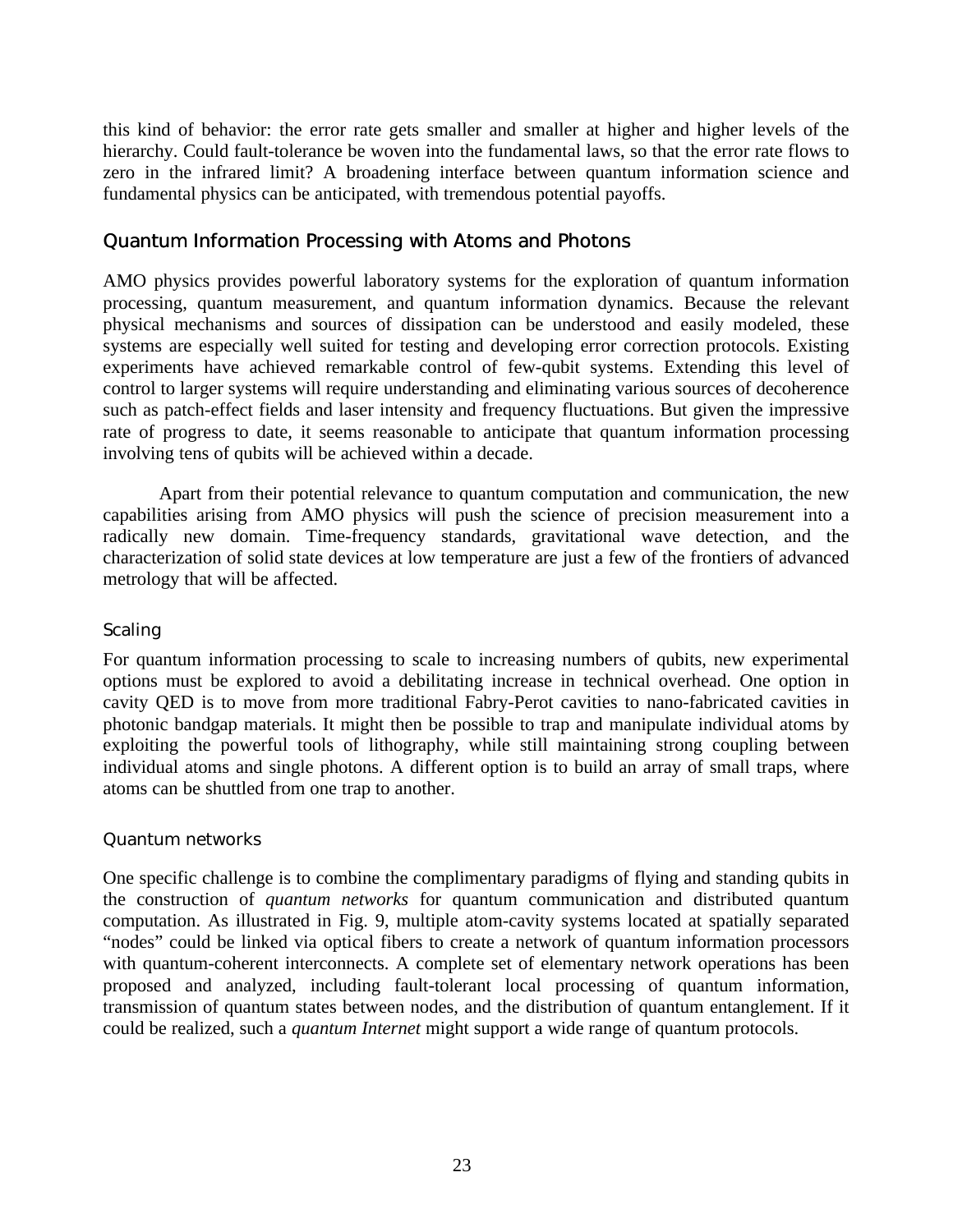

**Figure 9: Illustration of a protocol for the realization of a quantum network. An applied laser beam (**Ω**(***t***)) transfers quantum information from the internal state of an atom in one cavity to a photon state, via the atom-cavity coupling** *g***. The photon travels along an optical fiber, enters a second cavity, and the information is transferred to an atom in that cavity. Nonlocal entanglement can be created among the atoms in the two cavities. By expanding from two cavities to a larger set interconnected by optical fiber, complex quantum networks can be realized.**

#### *Optical lattices*

Beyond ions traps and cavity QED, another system with promise for quantum information processing is an "optical lattice," in which neutral atoms are trapped by the AC-Stark shift produced by a set of intersecting laser beams. Because the atoms are neutral, they interact very weakly with the environment. Dissipation arising from inelastic photon scattering can be suppressed, as can other forms of dissipation such as coupling to phonons, defects, and impurities. Optical lattices have tremendous flexibility — a wide range of properties characterizing the lattice potential can be adjusted through laser beam geometry, polarization, intensity, and frequency. These adjustable "knobs" permit one to design interactions such that atoms interact strongly only during logic operations (*e.g.*, via dipole-dipole interactions), but otherwise are isolated from each other and the environment. Substantial theoretical work needs to be done to assess the long-term potential of optical lattices as quantum information processing systems.

#### Quantum Information Processing in Condensed Matter

The ideas of quantum information processing are beginning to influence the agenda of condensed matter physics and materials science. A remarkable variety of proposed implementations of quantum bits and gates have been put forward, and their implications for experimental directions in these fields are being actively assessed by workers in the community.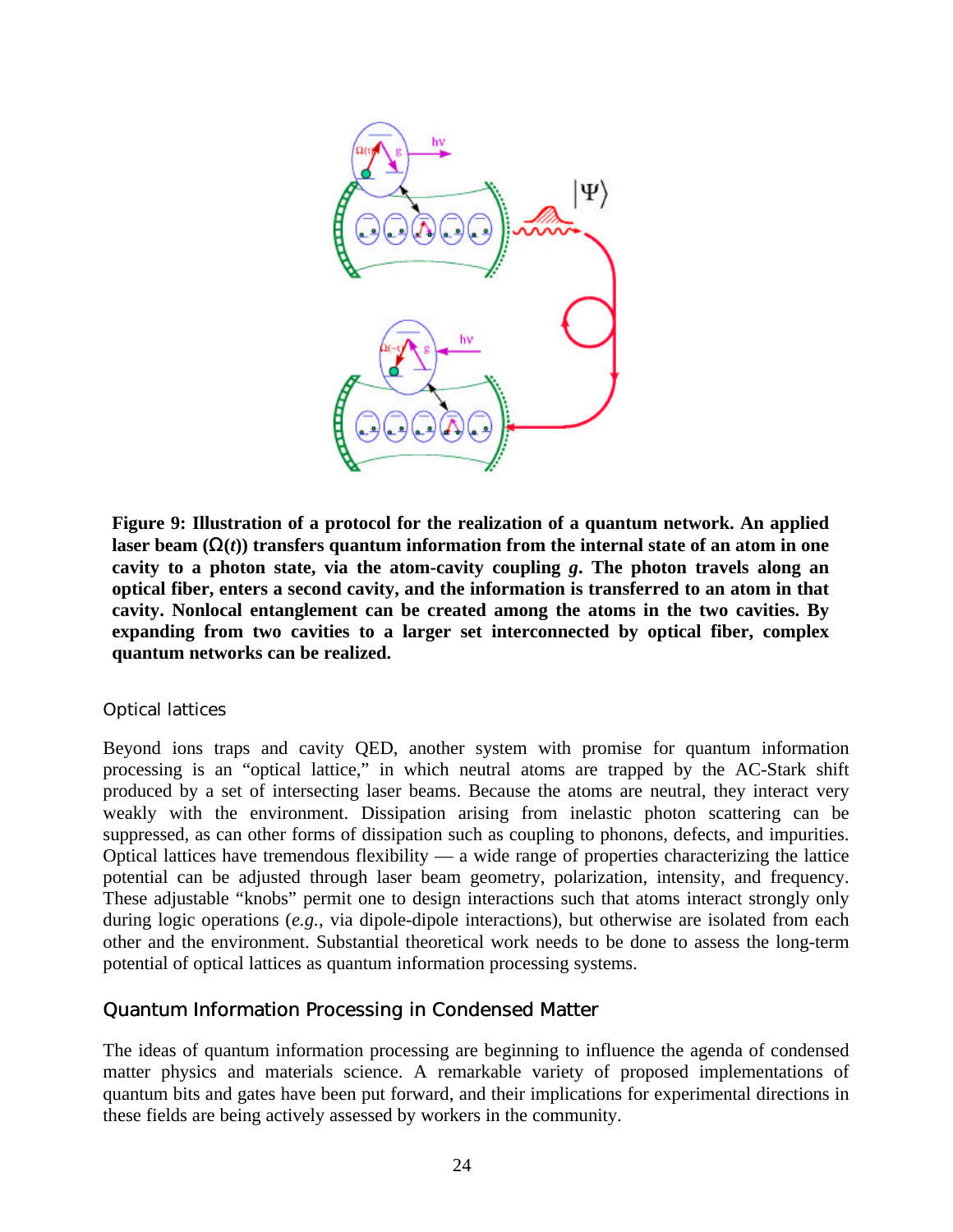Having been concerned for most of its history with bulk or collective properties, condensed matter physics is now beginning to address the behavior of systems where individual quantum properties are important. Qubits might conceivably be implemented in any of these systems, although so far only the rudiments of quantum gate operations have been achieved. The continuing quest for coherent information processing in a condensed matter setting will address some of the most fundamental problems in the quantum mechanics of individual systems.

Many specific quantum-gate technologies based on solid-state physics have been proposed. They include:

*Ultra-small superconducting structures*. In these, the qubit can be embodied either in the quantum state of flux of a SQUID (superconducting quantum interference device) or in the quantized Cooper-pair number of a small superconducting island. Single-qubit rotation has recently been observed (Fig. 10).



**Figure 10: Quantum coherence in a superconducting Cooper-pair box. Cooper pairs of electrons can tunnel through the Josephson junction barrier onto the island electrode, and quantum information can be encoded in the number of Cooper pairs on the island. Coherent oscillations in the number of pairs were recently observed.**

- *Quantum dots*. Such structures have been the focus of nano-device technology both as optical and electronic devices. As quantum gates, their quantized electron number or spin can function as the qubit; switching of the quantum state might be achieved either by optical or electrical means.
- *Semiconductor optical microcavities*. These devices, long researched for their applications in solidstate microlasers, are approaching the point at which the coherent manipulation of single photons is becoming a possibility. In addition, these can be coupled to atomic-like qubits in the form of embedded single-electron quantum dots. This proposal has many contacts with existing thrusts in optoelectronics.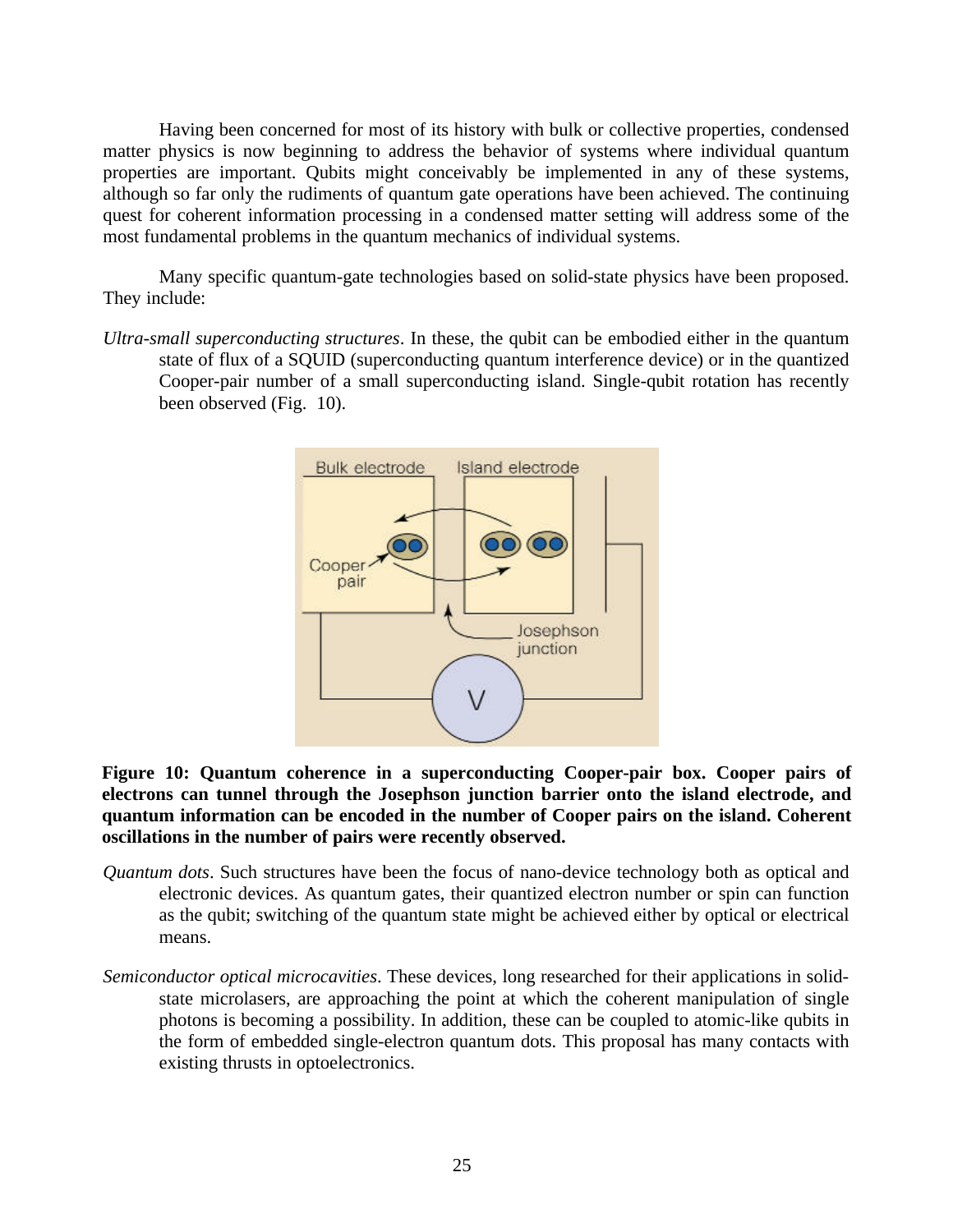*Impurities in semiconductors*. Integrated-circuit technology demands greater and greater control over the precise profile of dopant impurity concentrations in semiconductor devices. If this technology is developed to the extent that control of impurities *atom-by-atom* is achieved, quantum computation might become possible. The nuclear or electronic spins of individual phosphorus impurities are the qubits in this scheme, and transistors control operations between these qubits.

Various other systems, which are conceivable only because of the long development of science and technology in condensed-matter physics, have been proposed for implementing quantum computing devices — for example, using the orbital states of electrons floating on the surface of liquid helium, or the edge states of the quantum Hall effect. Undoubtedly, many other proposals will emerge as the workers in the various subfields of condensed-matter physics turn their imagination to the problem.

We envision a variety of specific ways in which quantum information science will influence the agenda of research in condensed-matter materials science in the coming years:

#### *Phase coherence*

The observation and characterization of quantum phase coherence has been a long-standing theme of mesoscopic physics; quantum computing gives a definite focus to this theme and asks new questions about how systems can be tailored to exhibit a high degree of coherence. In the superconductivity community, the achievement of controlled single-qubit operations will be tantamount to achieving the long-standing goal of Macroscopic Quantum Coherence (MQC) in SQUIDs and related structures.

#### *Entanglement*

Some much-studied condensed matter systems, such as highly correlated electron systems and frustrated anti-ferromagnets, have very highly entangled many-body ground states, and the properties of the quasiparticle excitations of these systems reflect that underlying entanglement. But quantum entanglement *among* quasiparticles has had only a limited role in the description of solid-state phenomena, where single-particle descriptions have held the dominant place. (In certain subfields, such as in the optical physics of highly excited semiconductors, correlations among particles have received prominent attention.) New structures being proposed will result in the controlled generation of two-particle and eventually many-particle entanglement in a large variety of solid-state systems; this will require theory to explore how these various forms of entanglement can be characterized, and how well they can survive interaction with the various types of solid-state environments.

#### *Readout*

The "readout" requirements of quantum computing will provide additional impetus behind the drive to achieve high quantum efficiency measurements of, for example, single spins in solids; it will require the mastery of the subtle and counterintuitive issues of the quantum measurement problem, such as the construction of non-demolition measurements. Solid state researchers will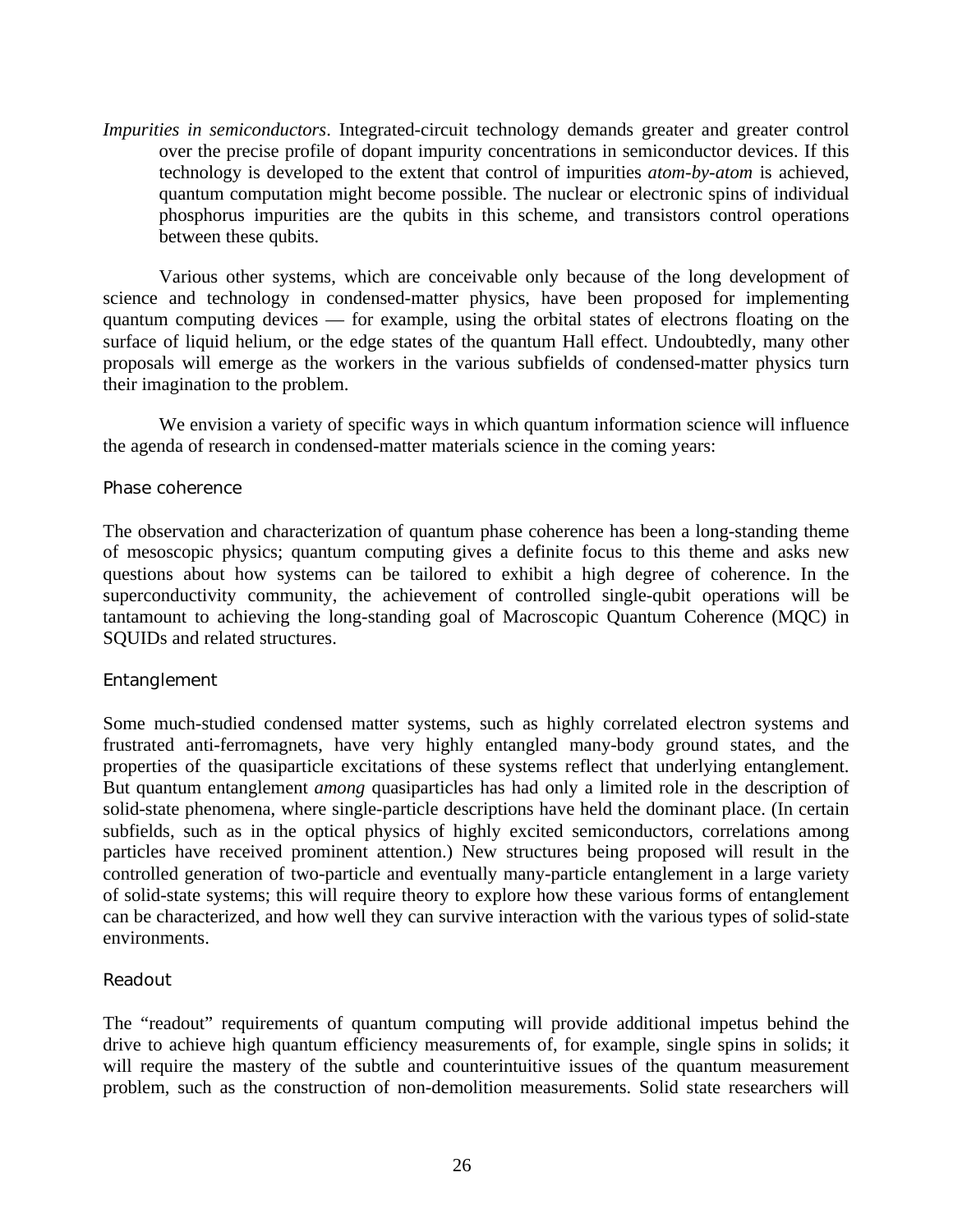have to travel the road now being explored in atomic physics, in which Schrödinger cat states are controllably created and undone, and measurements can be performed and then reversed again.

#### *Fabrication and control*

The structures that are proposed and that will be needed for this fundamental research will require a close encounter with state-of-the-art materials science and applied research in fabrication and in device physics. In a few of the proposals, individual dopant impurities in a semiconductor must be placed, one at a time, with unprecedented accuracy; new ion-beam or scanned probe deposition techniques will have to be developed to address this requirement. Some of the proposals for sensitive quantum measurement require the construction of magnetic-semiconducting heterostructures that have not been previously contemplated. The specifications of quantum gate operations put unprecedented demands on the bandwidth and precision of high-frequency gated control of microstructures. 1/f noise phenomena must be completely understood and suppressed in these structures. Many of these directions are ones that are already part of the agenda of advanced device technologies, but quantum computing probably pushes some of these technologies harder than any other computing schemes.

#### *Communication*

Quantum communications has engendered further thinking about how a solid state bit can be made mobile, and this has brought solid-state optics into the picture. Several proposals focus on the existence of various technologies, arising out of work on solid-state lasers, for the production of high quality-factor microcavities; it is known that quantum dots and other small quantum structures can be grown inside such cavities, and proposals for quantum gate operations, and for the transmission of a qubit as a photon emitted by the cavity, have been developed and will be the subject of future experimental research. Finally, there is even the possibility of using electrons themselves as mobile qubits; several proposals have been made for a Bell-type experiment, in which all steps — creation of entanglement, separation of the two particles, detection of the quantum states — are done electronically in a mesoscopic device.

#### *Unorthodox implementations*

Solid state physics is very versatile, and while the above survey can give some idea of how quantum information science and solid state physics may develop together in the future, it should not preclude an unforeseen departure from this "orthodox" view. For example, there is some discussion indicating that a recently identified gapped, fractional quantum Hall state (the " $v=5/2$ " state) may be the first "nonabelionic" state of matter, exhibiting quasiparticles with non-abelian, anyonic statistics. This discovery may actually have a real bearing on quantum information processing: calculations have indicated that nonabelionic matter may be uniquely suited as a medium for fault tolerant quantum computation. Will the  $v=5/2$  state be the basis of a quantum computer? Probably not; but we should be open to possibilities like this, and to even more exoticsounding ones.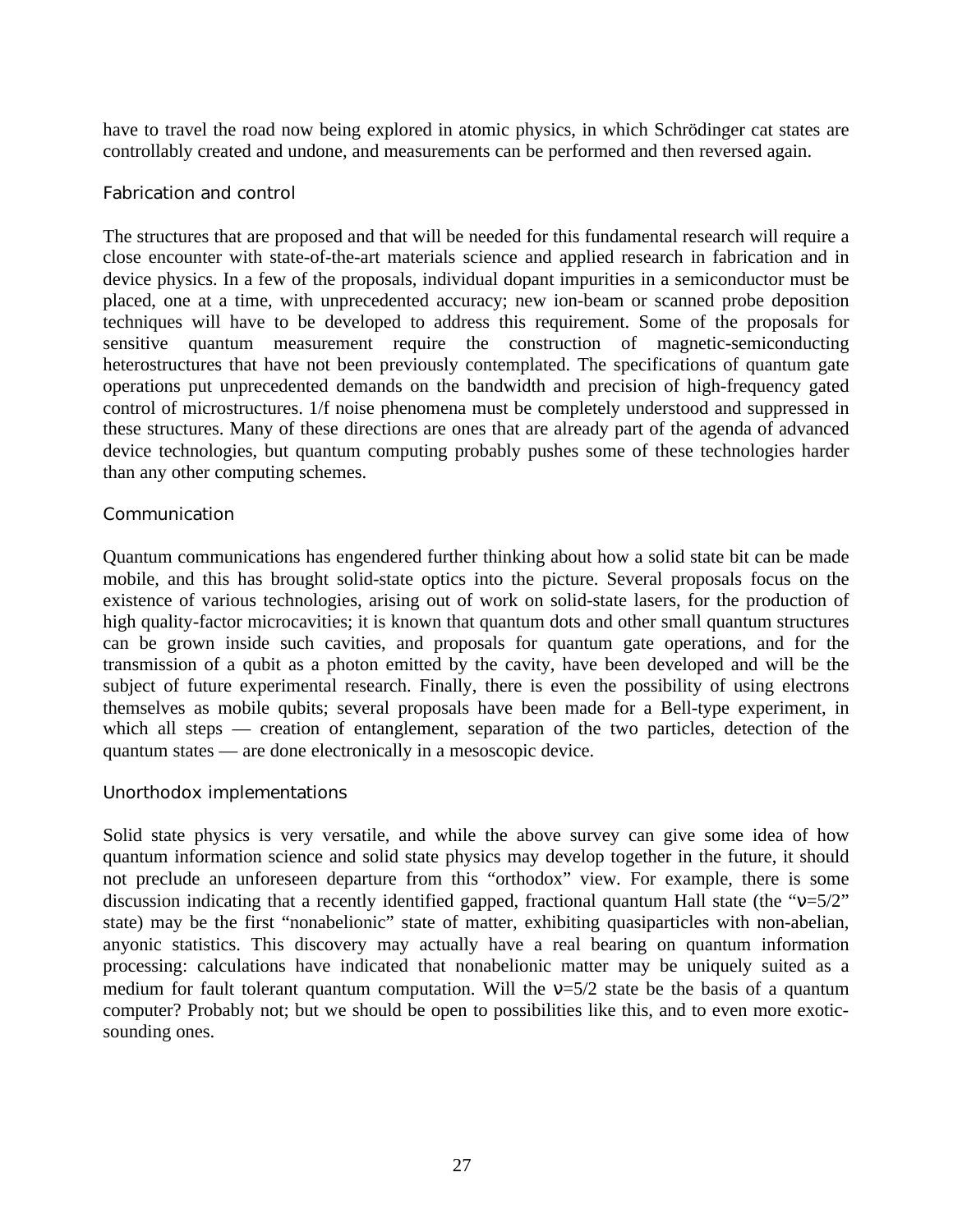#### Toward Scalable NMR Quantum Computation

Many groups around the world are now using NMR to investigate small quantum computers, because of the familiarity and availability of the required spectrometers. A fundamental limitation will come in, however, beyond roughly 10 qubits. This is because room-temperature NMR uses a very weakly polarized sample, which leads to a partition function normalization that decreases exponentially as qubits are added. Although experimental refinements might reach the classical simulation limit of tens of qubits, it cannot scale beyond that. To go further, near-unity spin polarization is needed. Although this might be achieved by cooling the entire sample to millikelvin temperatures, that would eliminate the beneficial protection of intra-molecular coherence through translational thermalization. A more promising alternative is to cool just the nuclear spin system, which is routinely accomplished with optical pumping of rare-gas atoms. An open question is whether this will be possible with more complex molecules and in solids; if it is, the other parameters of this system are already close to what is needed for scaling to significant sizes.

It is important to view this scaling effort in the context of the complementary experimental approaches; as they progress they are all likely to grow together. Optical pumping for NMR draws on insights from AMO physics, and, in turn, NMR points to techniques for manipulating ensembles and effective Hamiltonians that are applicable to the alternatives. And the experimental progress in NMR to date has been driving the development of higher-level quantum programming tools that will be needed in any quantum computer.

#### QUANTUM INFORMATION, CURIOSITY, AND COMMUNITY

The development of conventional information technology has been neatly separated into physical scientists investigating underlying devices, and computer scientists working on architectures and applications. This division in both academia and industry has resulted in many of the most compelling questions about the meaning and manipulation of information being left neglected at the interface between hardware and software.

In contrast, one of the most striking features of the emerging science of quantum information is its transcendence of the division between abstract bits and physical quanta. To contribute in an arena where information content and physical embodiment are so intimately integrated, the early investigators needed mastery of many aspects of physics, computer science, engineering, and mathematics. An example that illustrates the symbiosis of computer science and physics is the successful adaptation of classical error correction ideas to quantum systems, an advance critical to the long-term viability of the field.

QIS has stimulated strong cross links between computation science and mathematical physics, and among areas such as AMO physics (*e.g.*, NMR, cavity-QED, ion traps), condensed matter physics (*e.g.*, electron/nuclear spins in semiconductors, single-electron transistors, coupled super-conducting systems), and engineering (*e.g.*, nanotechnology, feedback, scalability, quantumlimited metrology). Direct evidence of these vibrant interfaces can be seen from the makeup of attendees at conferences and workshops on QIS.

Quantum information science is a field whose initial and future successes are clearly tied to its interdisciplinary nature. And, as is often the case in a scientific revolution, many researchers in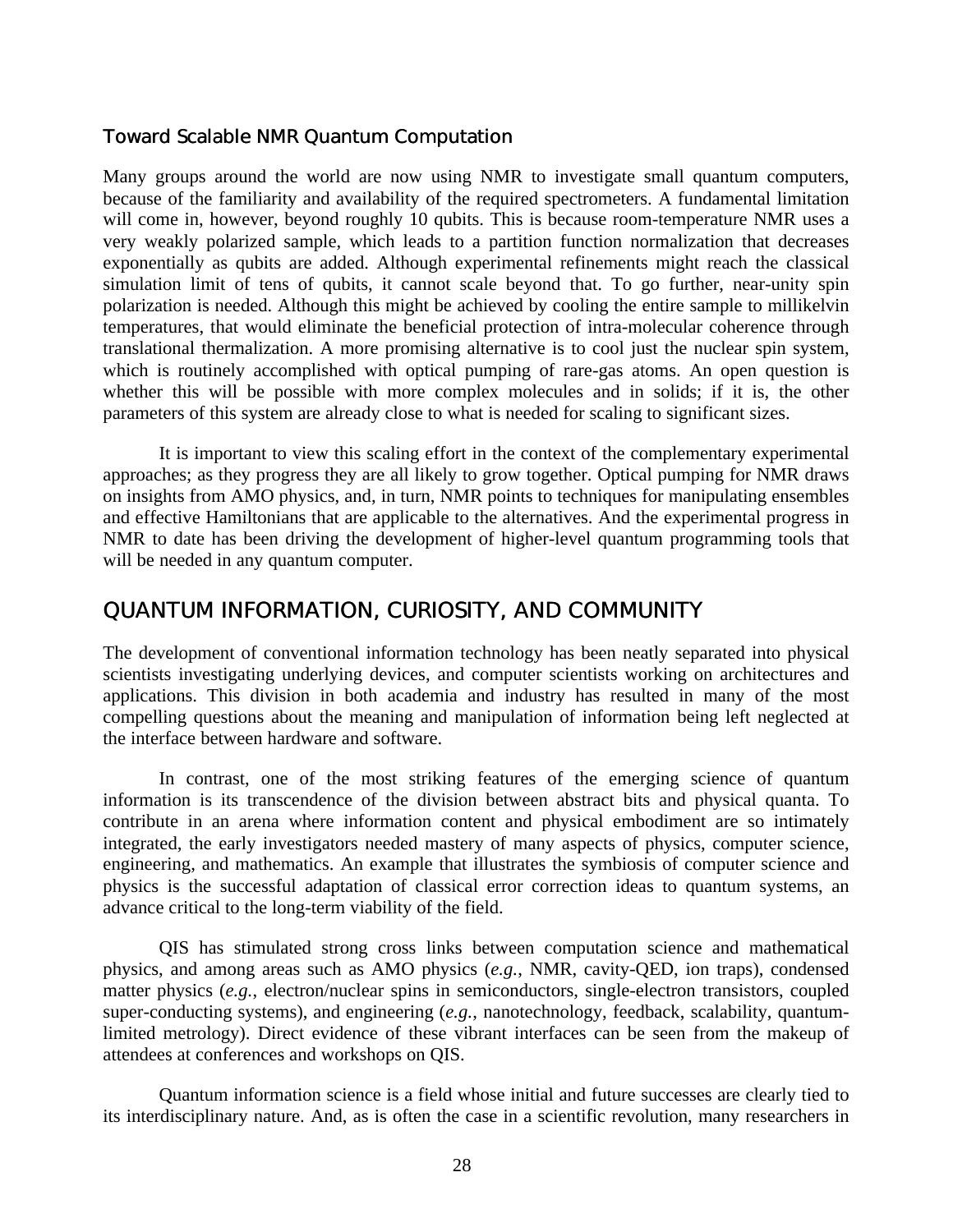QIS find themselves at the margins of their home disciplines, with their activities stretching the conventional limits of physics, computer science, mathematics, or electrical engineering. Indeed, a remarkable new generation of young researchers is growing up in an intellectual environment in which the traditional distinctions of discipline make less and less sense.

These developing cross links between diverse communities can be expected to directly benefit not only QIS, but science and technology more broadly, by catalyzing connections between various subfields of mathematics, physics, and engineering that might otherwise go unexplored. A principal benefit to industry is the cadre of young scientists and engineers who are being trained in new ways to help confront the challenges that lie beyond the end of VLSI scaling. For example, experimental investigations of possible physical implementations have nearly always been carried out in small laboratories, enabling students to be involved in all aspects of the research, from nanofabrication to control theory to quantum algorithms.

Many of the best upcoming students are attracted to the study of quantum information because of its intellectual and technological impact. For them, QIS is not a specialized application to be encountered late in their education, but an organizing principle that drives an enormous appetite for learning about quantum systems and about the tools relevant for manipulating them. This ground swell among young people manifests itself in enormously over-subscribed new courses taught across disciplinary boundaries. Courses in QIS can be aimed at the early undergraduate level, enabling an education in physics and other technical fields to reach a broader and more enthusiastic audience.

The continuing investigation of the intimate connections between information and physical systems may also enhance the role of science in society. Numerous magazines and newspaper articles have already been published in response to the lay-person's fascination with computers and quantum physics. As quantum mechanics and information science continue to meld, this broad interest in QIS will help to bring science to a growing portion of the populace.

### FOSTERING THE CONTINUED SUCCESS OF QUANTUM INFORMATION **SCIENCE**

Quantum information science has emerged as one of the most exciting scientific developments of the past decade. As described in the preceding sections, initial advances in QIS have encompassed a broad and remarkable landscape, ranging from super-fast quantum algorithms for computation and communication to fault tolerant architectures for quantum computers to the realization of quantum gates for the physical implementation of quantum logic. Beyond contributions to fundamental knowledge, these advances in QIS are of great potential technological significance to our society as information processing and communication march inexorably into the quantum realm.

In attempting to understand how best to foster the continued success of QIS, one should recognize that the most spectacular advances in the field have largely sprung from individual "zealots" who ventured beyond the boundaries of traditional disciplines and who did so without dedicated support for their activities (and in some cases, with active discouragement). The QIS community is largely a self-organized group of otherwise independent researchers drawn together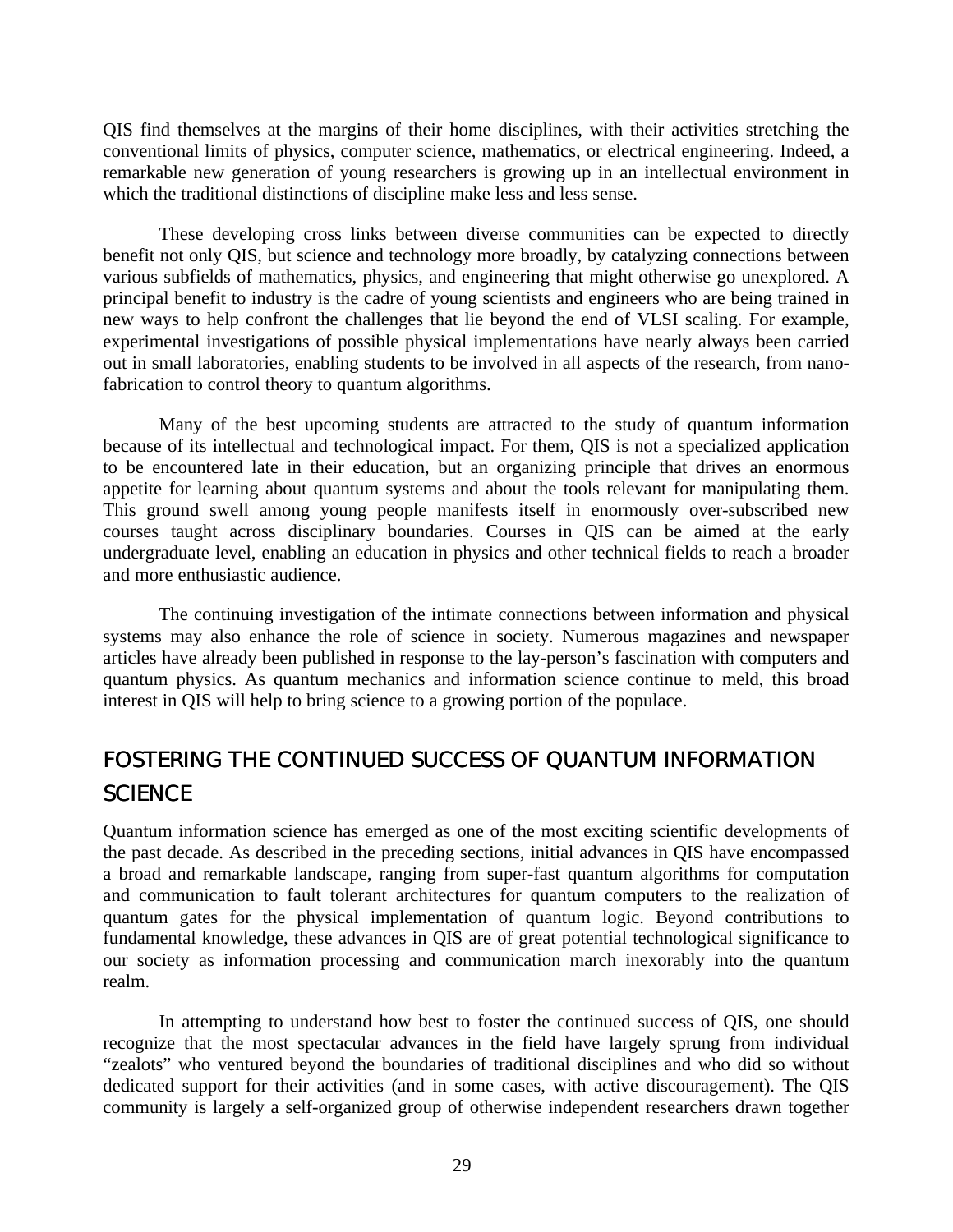by the intellectual excitement and potential of the field, sharing a strong incentive to learn as much as possible across a broad front, since no one can say from where the next great discovery will emerge. Moreover, the tools forged on one front are as likely as not to be employed on another, whether in investigations of physical dynamics with intrinsic fault tolerance, of new quantum algorithms, or of the engineering of materials for the new quantum components.

The brief history of QIS points to the essential role of "small science" driven by individual investigators. It is very important to continue to foster the research of individuals, and to encourage interactions across the traditional boundaries in physics, computer science, and engineering. Significant advances have sprung from unexpected quarters in the past, and further surprises should be expected — not just the emergence of new research directions but also the appearance of talented new people working in the field.

These considerations argue for stable long-term support of multidisciplinary research carried out by investigators either individually or in small collaborations. In the current scheme of things, there is a dearth of support for scientists and engineers whose research is aimed at foundational issues. Moreover, there is a pressing need to overcome structural problems of "dislocation." That is, students who are interested in quantum information science cannot be sure in which department to pursue that interest. Having nonetheless succeeded, these young graduates face yet another hurdle in that universities are reluctant to hire faculty working in a new and less established area that is not well matched to the department structure in academia.

In the end, there is no simple and obvious strategy for best fostering the continued advancement of a new field as diverse and dynamic as QIS. For each prescription for success there are conflicts and contradictions. For example, on the experimental front, the "individual PI" model will become increasingly difficult to sustain since the technical requirements for most experiments in QIS continue to become ever more daunting. There is thus a tension between maintaining diversity in investigations of physical systems and pursuing such investigations at the cusp of technical capability. Certainly instrumentation programs to support technically intensive research in QIS are vital to success. But equally certain is that the demand will greatly exceed the supply of funding for such programs. In concert with the various government agencies, industrial research laboratories, and national laboratories, the community will have to devise new research strategies that, on the one hand, foster the contributions of individual PIs and, on the other hand, address the question of optimal resource utilization.

#### THE ROLE OF NSF

The NSF can meet the need for stable, long-term support aimed at laying the foundations for a new science in a way that more mission-oriented agencies cannot (and have not). Although arguably the most spectacular results in QIS to date relate to large-scale quantum computation for cryptanalysis, NSF programs should be much more broadly based and should emphasize the development of a whole new area of science. As highlighted in preceding sections, promising topics "beyond the Shor" include quantum metrology, quantum networks and communication, and quantum components at the nanoscale. We note that, while the US (via the NSA in particular) has taken the lead in the effort to develop a large-scale quantum computer, we lag far behind the European community in establishing collaborations and research programs directed toward the broader foundations of QIS.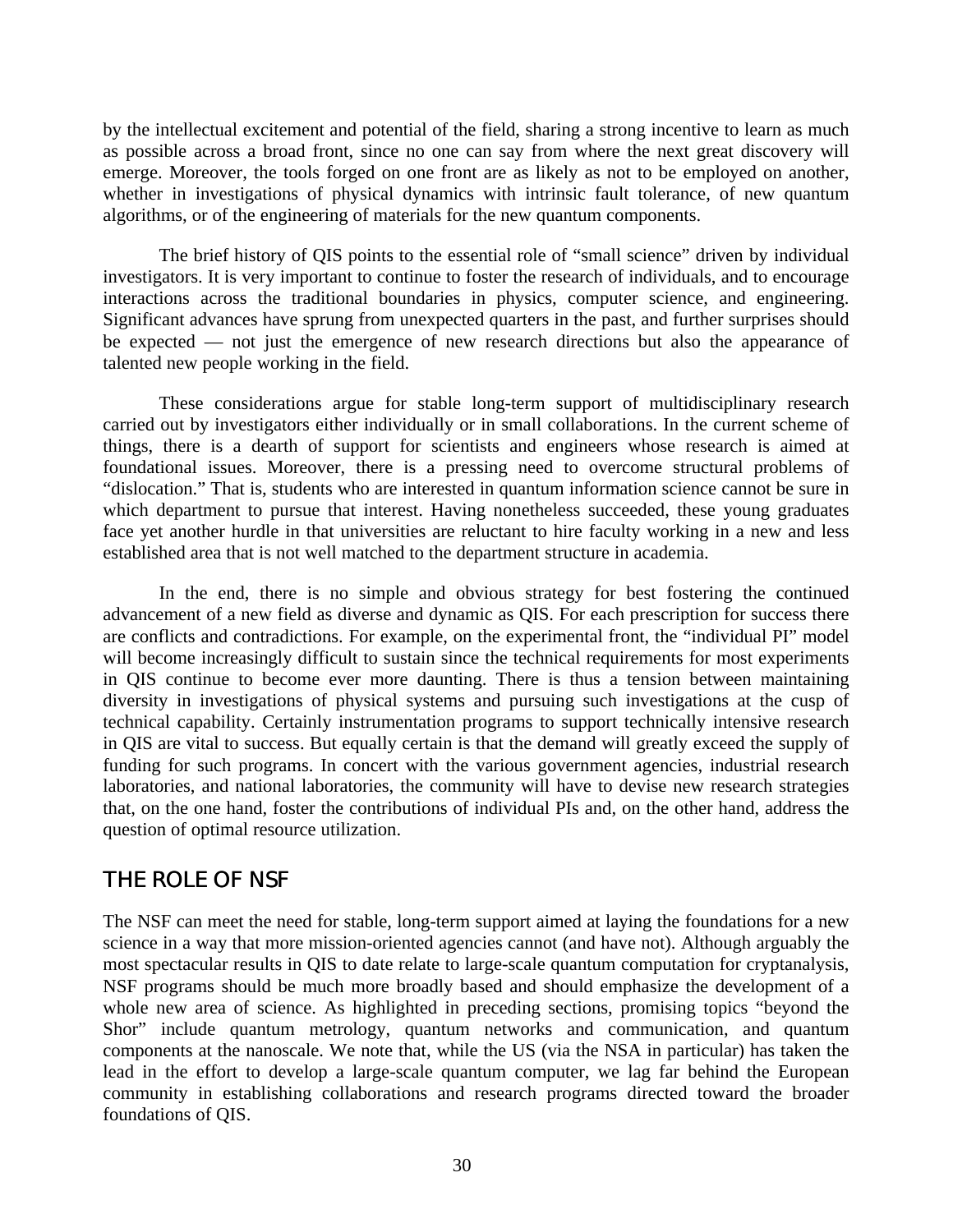Much work in QIS will be hard to fund through traditional mechanisms because it is speculative and far from mainstream activities. An important role for NSF is to encourage "far out ideas" in new areas and to sustain long-term support directed toward "hard problems." However, the cycle of peer review and the organization of programs tend to favor incremental progress in well established areas instead. Furthermore, in the emerging arena of QIS, the traditional discipline-based organization of education and research may not be appropriate. Thus meeting the needs of the QIS community poses special problems, and we do not pretend to know the answers. Central issues are that support for QIS research should be coordinated among the NSF divisions, and that advocacy for QIS at NSF should be vested in some tangible form — advocates are essential to provide institutional memory at NSF and to ensuring long-term stability.

We favor support directed toward individual investigators engaged in "small science," which we feel will be more productive than funding concentrated in large centers. However, we do not preclude the concept of centers altogether; the cost of infrastructure and the benefits of collaboration could lead to a persuasive case that a portion of funding should be directed to center support. Novel concepts may be effective, such as "virtual centers" that promote exchanges of students and post-doctoral scholars. NSF-sponsored workshops might also help to foster productive interdisciplinary collaborations.

Especially important is the development of the careers of young people. Although QIS attracts the very best students, it is difficult for these students to continue to advance their careers after graduate school. While in part this is an unavoidable situation in a rapidly developing new field, the NSF can play an indispensable role by providing funding opportunities to help establish and maintain young careers. These young people are a vital resource not only for QIS but for the nation, in view of the ever increasing impact of information technology on our society.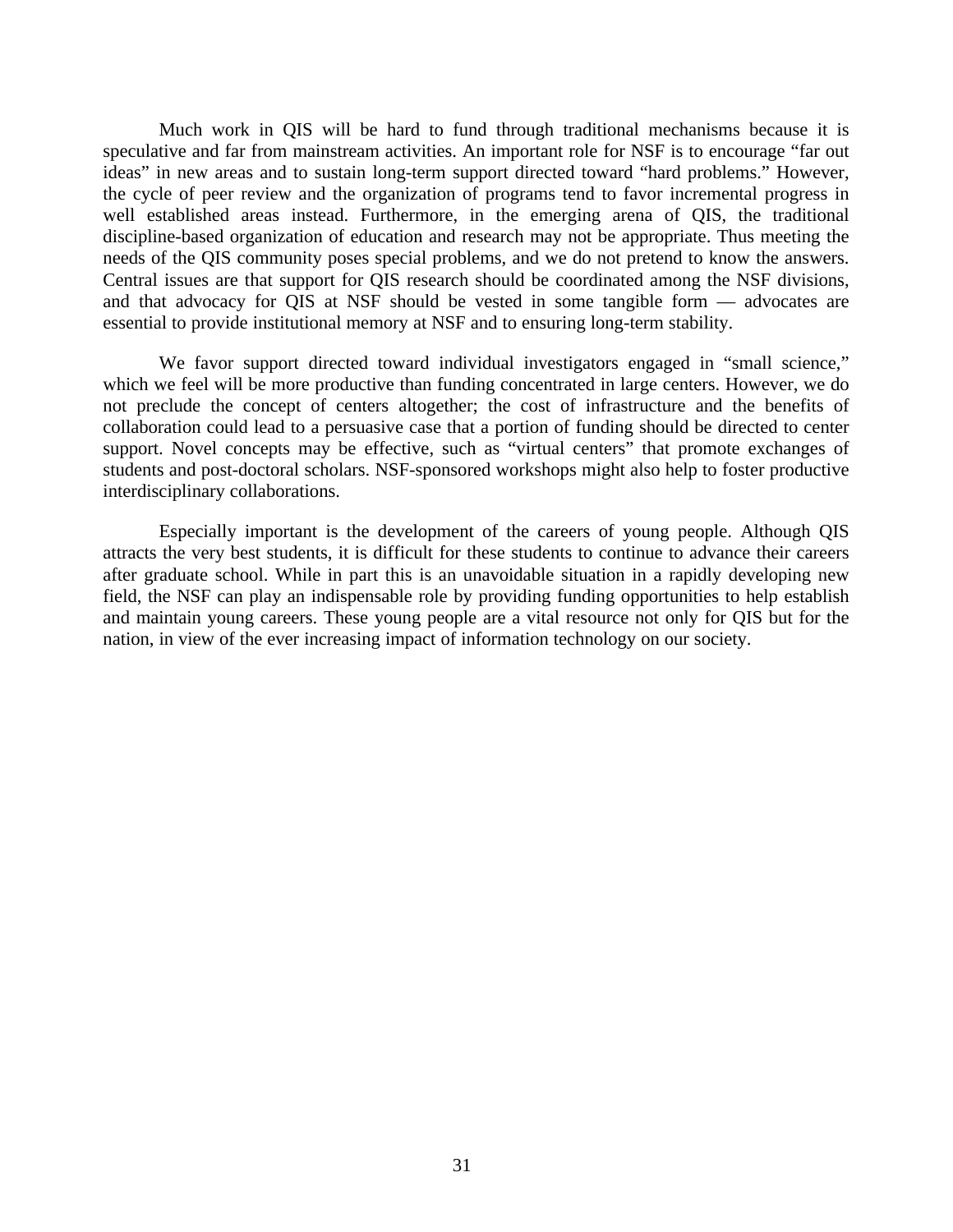#### AGENDA

#### **NSF Workshop on Quantum Information Science**

Arlington Hilton, Gallery I

#### Day 1, October 28, 1999

#### Morning Session

8:30 – 9:00 NSF Welcome, Introduction

#### **Overview talks**

A. Ekert, Chair

9:00 – 9:35 C. Bennett, Overview of Quantum Information

9:35 – 10:10 U. Vazirani, Quantum and Classical Complexity

10:10 – 10:45 G. Brassard, Quantum Communication and Cryptography

10:45 – 11:00 Coffee break

11:00 – 11:35 J. Preskill, Future Directions of Quantum Information Science

11:35 – 12:10 J. Kimble, Physical Implementations of Quantum Logic

#### **12:15 – 1:30 Lunch**

#### **Afternoon Session – Physical Systems**

B. Whaley, Chair

| $1:45 - 2:15$ D. Wineland, Trapped Ion Quantum Computation  |
|-------------------------------------------------------------|
| $2.15$ $2.45$ V Meaning Executely Overturn Commuting rig MM |

- 2:15 2:45 Y. Maguire, Ensemble Quantum Computing via NMR
- $2:45 3:15$  P. Zoller, Quantum Computing with Atoms
- 3:15 3:45 R. Hughes, Activities in Quantum Information Science at LANL
- $3:45 4:15$  Coffee break
- 4:15 4:45 B. Kane, Semiconductor Spin Quantum Computing
- 4:45 5:15 Y. Nakamura, Quantum Bit in a Single-Cooper-Pair Box
- 5:15 5:45 S. Koch, Quantum Effects in Excitonic Systems

#### *8:00 – 10:00 Town Meeting*

J. Dehmer, M. Foster, L. Goldberg, Jack Lightbody, Art Sanderson, Hollis Wickman NSF Representatives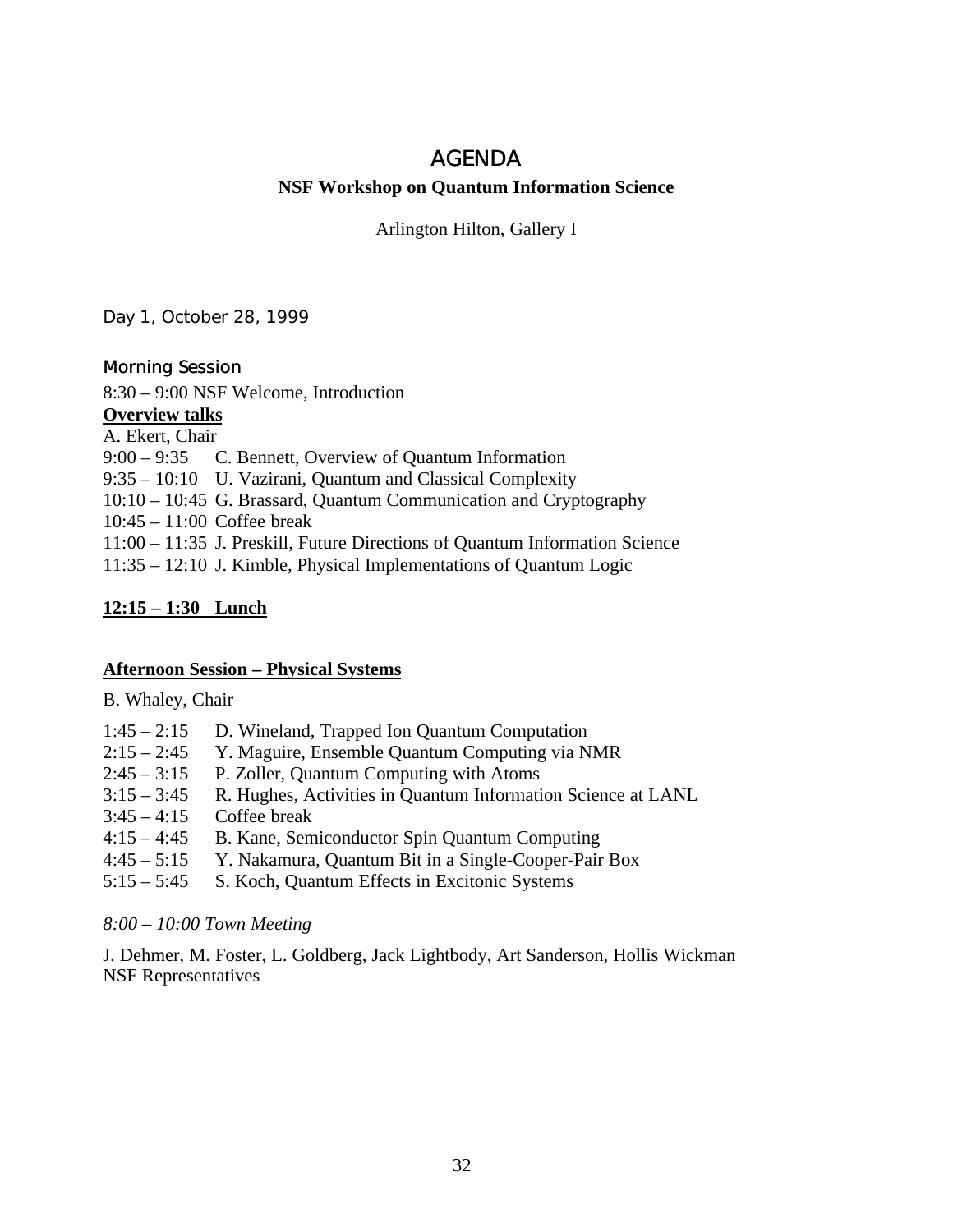#### Day 2, October 29, 1999

#### Morning Session

C. Caves, Chair 8:30 – 9:00 A. Ekert, European Activities in Quantum Information Science 9:00 – 9:30 H. Everitt, Other U.S. Agencies Activities in Quantum Information Science

#### Quantum Information and Algorithms

9:30 – 10:00 D. Aharanov, Error Correction and Fault Tolerance  $10:00 - 10:15$  Coffee break 10:15– 10:45 A. Kitaev, Topological Quantum Computing 10:45– 11:15 D. DiVincenzo, Protecting Quantum States via Symmetrization 11:15– 11:45 S. Lloyd, Quantum Modeling 11:45 – 12:15 M. Freedman, Quantum Field Theories and Quantum Computing

#### **12:30 – 1:45 Lunch**

#### **2:00 – 4:00 Afternoon Breakout**

Group I – Quantum Algorithms for Computation and Communication, Leader: C. Bennett (with D. DiVincenzo as scribe)

Group II – Quantum Information and the Physical Sciences, Leader: J. Preskill (with C. Hood as scribe)

Group III – Physical Implementations, Leader: J. Kimble (with N. Amer as scribe)

#### **4:00 – 5:00 Joint session with feedback from breakout groups, including recommendations for workshop report**

**5:00 Adjourn**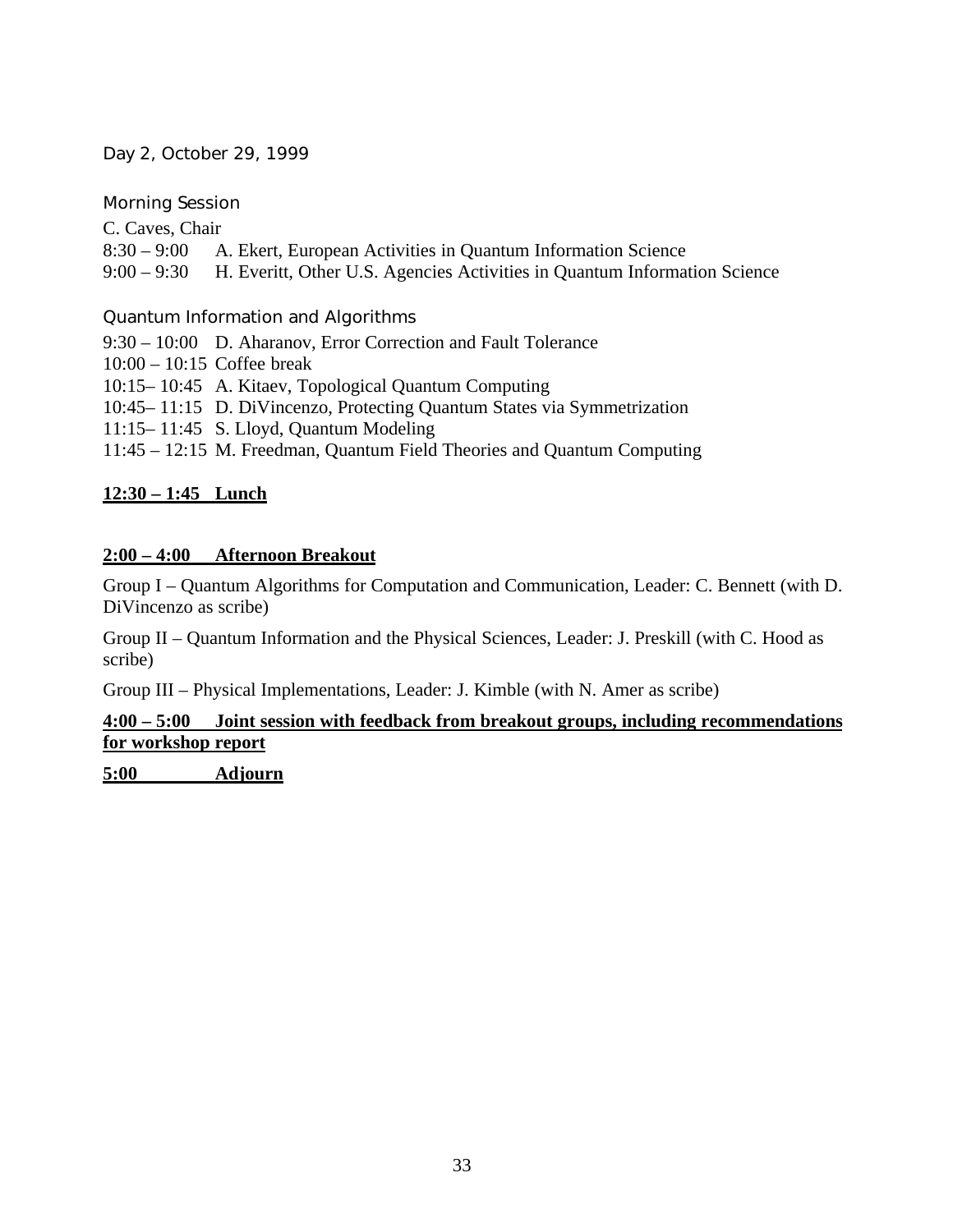#### QUANTUM INFORMATION SCIENCE WORKSHOP ATTENDEES

### Dorit Aharonov UC/Berkeley Nabil Amer IBM/Yorktown Ruzena Bajcsy NSF Charles Bennett IBM/Yorktown Joseph Bordogna NSF Jack Boudreaux NIST Aubrey Bush NSF Denise Caldwell NSF Isaac Chuang Stanford University Charles Clark NIST Frederica Darema NSF Pankaj Das UC/SD Richard de Millo Bellcore Joseph Dehmer NSF Dennis Deppe University of Texas David DiVincenzo IBM/Yorktown Robert Eisenstein NSF Artur Ekert **Oxford University** Stephen Elbert NSF Michael Evangelist NSF Henry Everitt ARO Yeshaiahu Fainman UC/SD Eugene Fan DOD Nancy Forbes Litton TASC Michael Foster NSF George Gamato Neil Gershenfeld MIT Hyatt Gibbs University of Arizona Gerald Gilbert Mitre Corporation Lawrence Goldberg NSF Jozef Gruska **Informatics**

#### **Name Institution**

Giles Brassard University of Montreal Phil Bucksbaum University of Michigan Carlton Caves University of New Mexico Arnold Dahm Case Western University Mark Dykeman Michigan State University Joseph Eberly University of Rochester Amr Fahmy **Harvard Medical School** Lance Fortnow NEC Research Institute Michael Freedman Microsoft Corporation Don Gammon Naval Research Laboratory

Sanjay Gupta Virginia Tech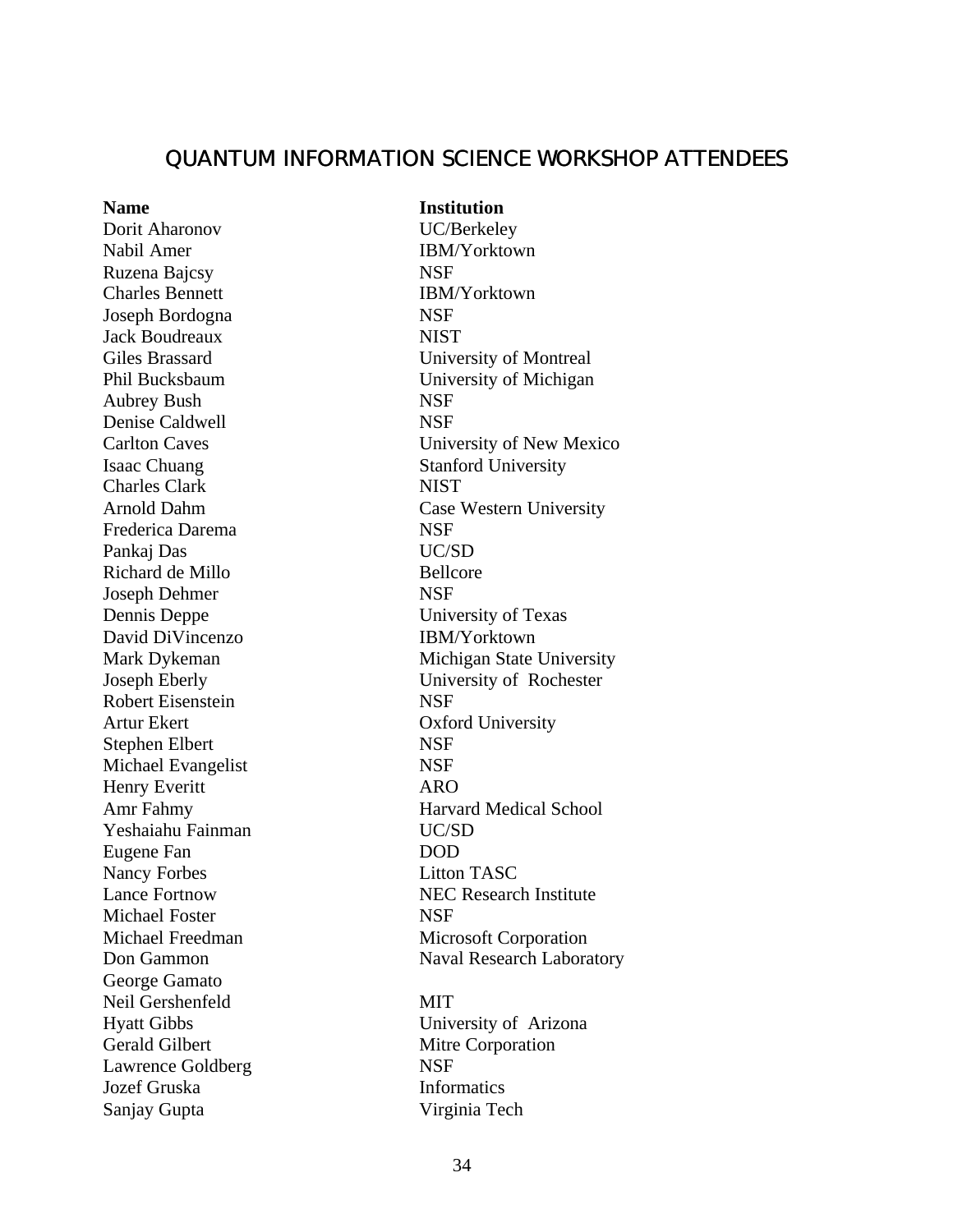**Name Institution** Mark Heiligman NSA Peter Hendrickson NRO Richard Hilderbrandt NSF Murray Holland University of Colorado Cristina Hood Caltech Richard Isaacson NSF Poul Jessen University of Arizona Nick Jones Paul Julienne NIST Bruce Kane University of Maryland Boris Kayser NSF Galina Khitrova **University of Arizona** Jeff Kimble Caltech Christopher King Northeastern University Alexey Kitaev Caltech Tom Kitchens DOE Stefan Koch University of Marburg Marvin Kruger NSA Zachary Lemnios Paul Lett NIST Jack Lightbody NSF Seth Lloyd MIT Yael Maguire MIT Stephen Mahoney NSF Pierpaolo Malinverni European Commission Edgar Martinez DARPA Keith Miller DOD Martin Morf Stanford University Nasser Peyghambarian University of Arizona John Preskill Caltech Winston Roberts NSF Steven Rolston NIST John Salasin DARPA Arthur Sanderson NSF Barry Schneider NSF Keith Schwab NSA/Caltech

# Timothy Havel **Harvard Medical School** William Holton North Carolina State University Richard Hughes Los Alamos National Laboratory Subhash Kak Louisiana State University Rudolph Krutar North Carolina State University Chun-Lim Lau Booz-Allen & Hamilton Inc. Jean-Pierre Leburton University of Illinois/UC Samuel Lomonaco University of Maryland/BC Yasunobu Nakamura NEC Research Laboratories Mary Beth Ruskai University of Massachusetts/Lowell